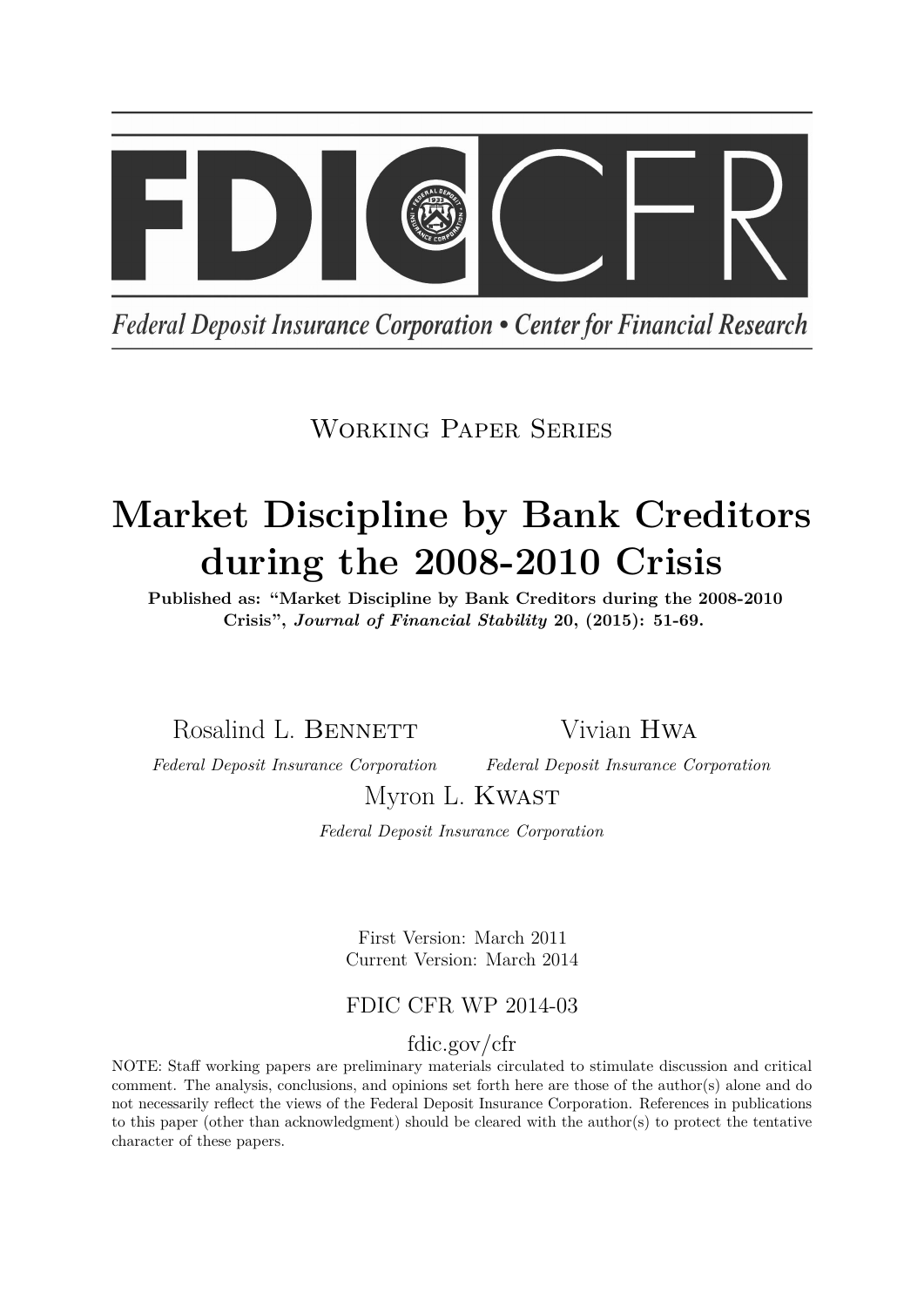# **Market Discipline by Bank Creditors during the 2008-2010 Crisis\***

Rosalind L. Bennett\*\* *Division of Insurance and Research Federal Deposit Insurance Corporation* 

Vivian Hwa *Division of Insurance and Research Federal Deposit Insurance Corporation* 

Myron L. Kwast *Center for Financial Research Federal Deposit Insurance Corporation* 

> First Draft: March 2011 Current Draft: August 2014

#### **Abstract**

This paper shows that the liability classes most likely to exhibit evidence of market discipline during the recent financial crisis were uninsured depositors, insured depositors, and general creditors. We evaluate the FDIC's expectations about losses to creditors at banks that failed between 2008 and 2010 to establish that these creditors expected to incur loss. Our empirical tests find evidence of quantity market discipline that tends to begin far enough in advance to signal to both banks and supervisors that corrective actions can and should be taken. Consistent with the literature, our results suggest that during the crisis, quantity discipline was relatively strong and price market discipline was relatively weak. Our findings support several policy implications for encouraging market discipline.

JEL Classifications: G01, G21, G28, G33, H12

Keywords: bank failures, financial crisis, market discipline

# **Opinions expressed in this paper are those of the authors and not necessarily those of the FDIC.**

<sup>\*</sup> The authors thank Steve Burton, Rebel Cole, Stefan Jacewitz, Paul Kupiec, James Marino, Gail Patelunas, Jon Pogach, other colleagues at the FDIC, and seminar participants at the European Central Bank and the Norges Bank for extremely helpful comments and suggestions; and Jocelyn Grazal and Cody Hyman for outstanding research assistance. All errors are the authors'.

Corresponding author: Rosalind L. Bennett, FDIC, 550  $17<sup>th</sup>$  St NW, Washington, DC 20429, Tel. 202-898-7160, e-mail: rbennett@fdic.gov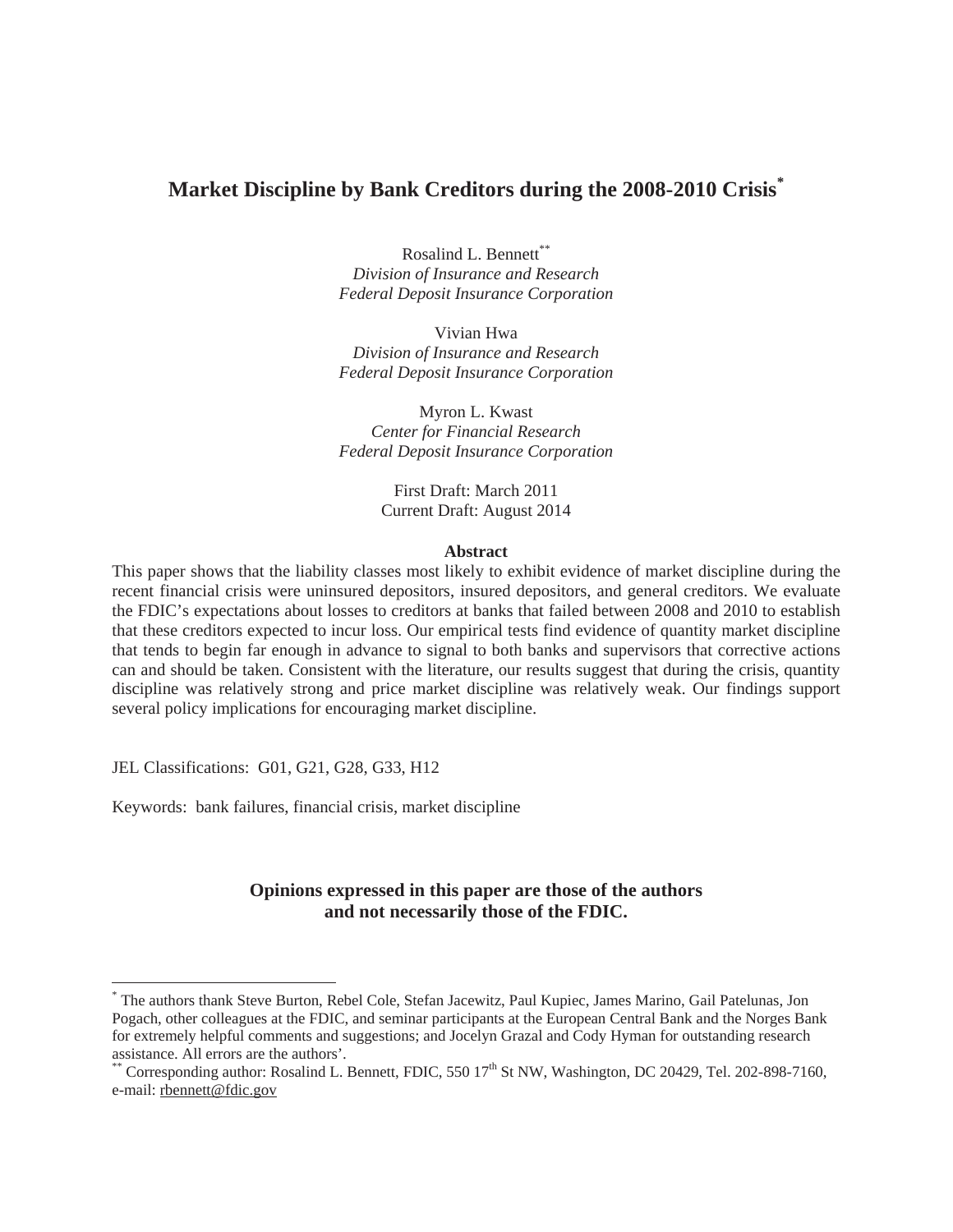#### **Market Discipline by Bank Creditors during the 2008-2010 Crisis**

The recent financial crisis resulted in the failure of over 300 banks and thrifts from 2008 through 2010 and most of these were community and medium-sized institutions. This paper examines these failures with two questions in mind. First, when a bank failed, what classes of creditors did the FDIC expect would incur losses and how large did the FDIC expect those losses to be? Second, is there evidence that in the months before failure, these creditors exerted either quantity or price market discipline on their banks?

It is important to answer these questions because it is widely believed that the liability guarantees and direct capital injections used by the government during the crisis undermined market discipline.<sup>1</sup> Creditors who believe that their funds are at risk either from outright loss or from a delay in access may actively monitor their banks and also take actions to protect themselves when the probability of their banks' failure is perceived to be significant and/or increasing. Such actions may discipline a bank's risk taking. For this reason alone, evidence of market discipline at banks that clearly will be allowed to fail would be of interest. But second and perhaps more important, a study of such evidence may yield valuable guidance on how best to encourage market discipline in the post-crisis world at banks of all sizes. Lastly, although it has long been known that in a bank failure the FDIC and bank stockholders should expect losses and that uninsured creditors could incur losses, the loss rates that the FDIC expected uninsured creditors to experience have not been known.<sup>2</sup> By documenting the loss rates expected by the

 $1$  For discussions of these guarantees and injections in the United States, see Bair (2009) and Bernanke (2009). In reaction to fears that market discipline had been undermined, a core mandate of the Dodd-Frank Wall Street Reform and Consumer Protection Act (Dodd-Frank Act), enacted in July 2010, is to promote market discipline. See, for example, Financial Stability Oversight Council (2011, p. 11). Berger and Turk-Ariss (2012) find evidence consistent with the view that in both the United States and the European Union government actions contributed to declines in depositor discipline during and after the crisis.

 $2^{2}$  Stockholders are not considered further in this study because it is well known that they typically lose all of their claims. Indeed, according Bennett and Unal (2009), stockholders received payments in only 6 of the 1,213 BIF- and DIF-insured banks that failed between 1986 and 2007.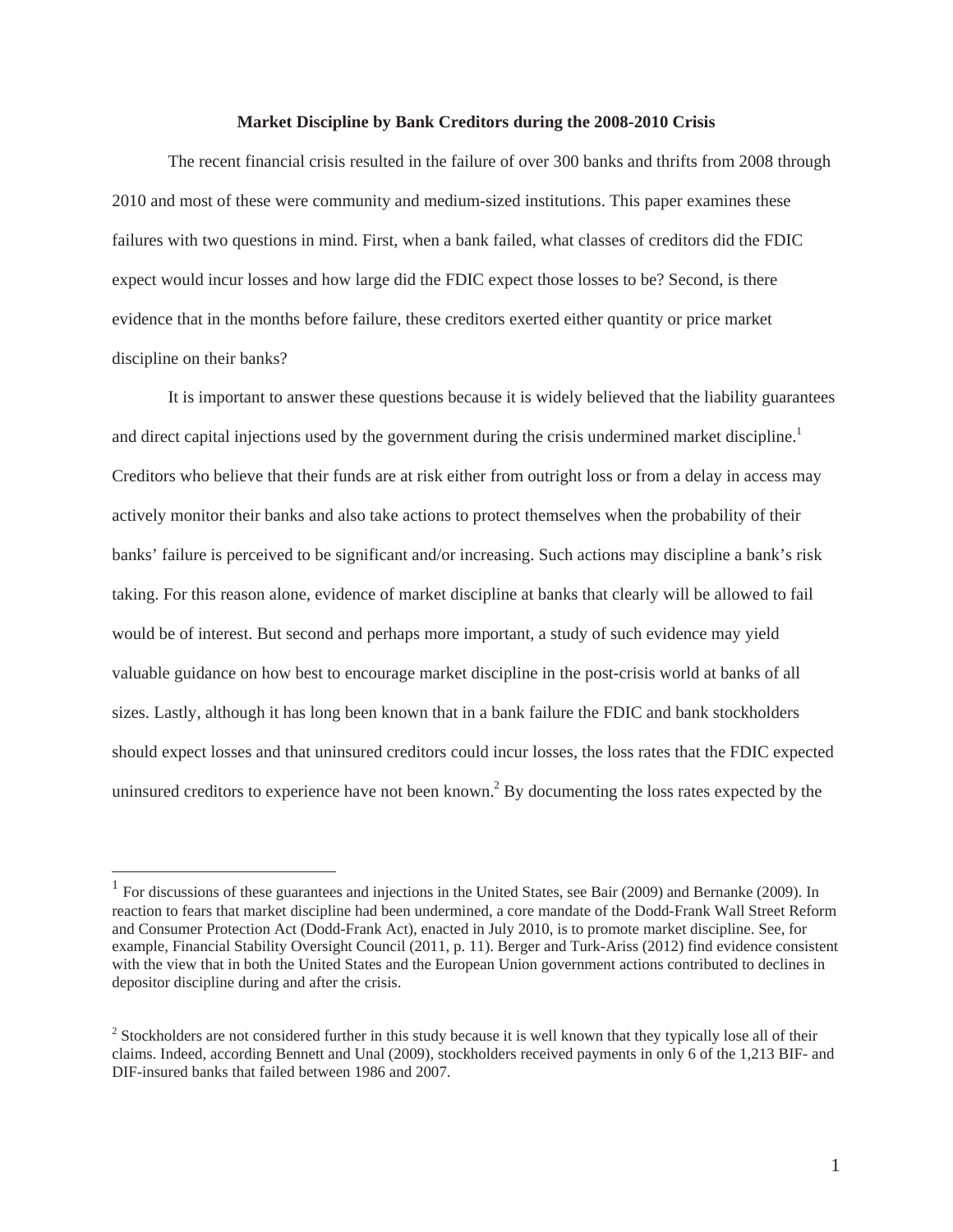FDIC, this paper will help bank creditors and other market participants better understand the extent to which uninsured bank liabilities are truly at risk, and overall financial market efficiency will improve.

To address the questions, we first provide evidence that bank creditor classes were subject to risk of losses by evaluating data on the FDIC's expectation of loss to each creditor class.<sup>3</sup> Then, we analyze the dynamics of the liability structure at banks during the crisis. We look at both failed banks, and those that did not fail. For the banks that did not fail, we group them by risk as indicated by their supervisory rating. This allows us to determine if there is evidence that market discipline is stronger at riskier banks. We also analyze the spread between uninsured and insured deposits to evaluate price discipline at banks during the crisis.

We find that in almost all failures during the recent crisis the FDIC expected itself and general creditors to incur substantial losses. In a significant but much smaller number of failures, the FDIC expected uninsured depositors to take large losses because the FDIC typically chose a resolution method in which an acquiring bank assumed all uninsured deposits of the failed bank during the crisis. Still, it is clear that, ex ante, uninsured depositors were not assured of full recovery and therefore faced significant uncertainty as to the security of their funds. The FDIC did not expect secured creditors to incur losses, although secured claims were typically a substantial percentage of total claims. In the banks where subordinated debt existed, the FDIC expected holders of such debt to lose 100 percent of their claims. However, very few banks that failed held subordinated debt and when they did it was a small amount. Furthermore, our statistical tests support the view that subordinated debt was not a relevant source of market discipline at the failed banks used in this study. Overall, the liability categories most likely to exhibit evidence of market discipline were the uninsured deposits, insured deposits, and general creditor claims.

Our results indicate that changes in liability shares before a bank's failure are consistent with quantity market discipline (QD) in which liability holders reallocate their portfolios in ways that protect

 $3$  The FDIC covers insured deposits in full and then stands in their place in the priority of claims. No insured depositor loses money, however the FDIC will lose money on the insured deposit claim.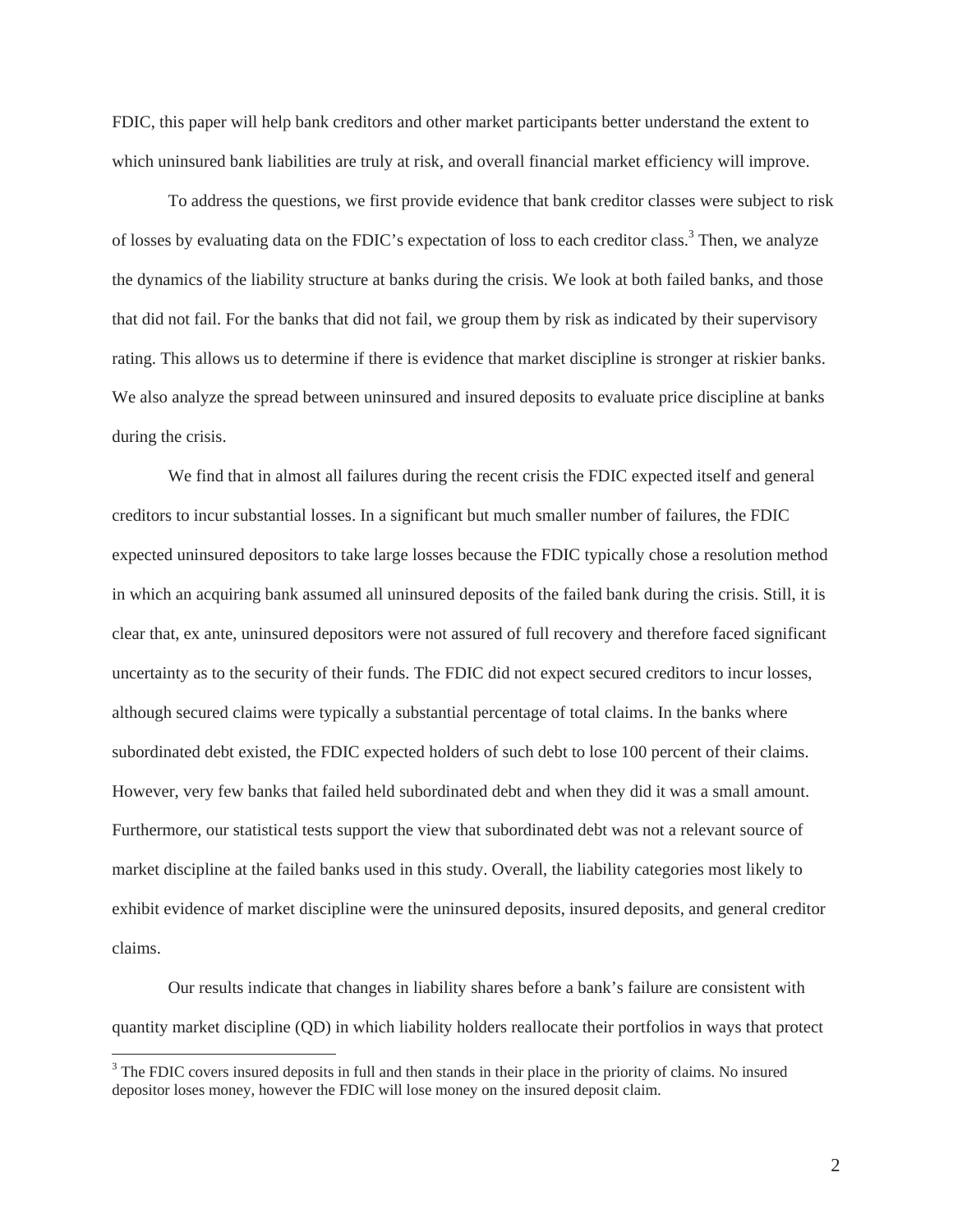them from losses. We call these changes "QD-consistent portfolio reallocations". These reallocations include the following actions: creditors convert their funds to insured claims at their current bank; they move their funds to banks they perceive as relatively safe; and, in the case of general creditors, they reduce their exposure to the bank. All of these actions have the potential both to constrain the ability of a bank to take risk and to signal to supervisors and market participants that the bank is becoming more risky. However, like most other researchers, we find evidence only of "monitoring" by creditors, not of "influencing" a bank's risk taking.

Importantly, our results indicate that during the crisis, QD-consistent portfolio reallocations typically began well before—often four or more quarters before—a bank failed. In addition, when we expand our analysis to include risky banks that did not fail, we observe comparable reallocations. Indeed, our expanded analysis finds that creditors generally seemed able to distinguish between very risky and safe banks. However, they appeared to have trouble assessing the risk of moderately risky banks and tended to treat them more like very risky banks.

Our results for price market discipline (PD) are much less compelling than those for quantity discipline. On the one hand, we find weak evidence of price discipline. For example, average interest rate spreads between uninsured and insured deposits are positive. On the other hand, these spreads are not related to bank risk, and it is not clear whether our results reflect primarily the extent of PD or the inherent weaknesses of available data. Still, our findings of relatively strong QD and relatively weak PD during a crisis are consistent with expectations based on the existing literature.

Our study both builds on and has several advantages over previous work. The first advantage is that, to our knowledge, no other study examines market discipline of any type at community and mediumsized banks during the recent crisis.<sup>4</sup> These banks are of particular interest because it is clear that they are

<sup>4</sup> Although Berger and Turk-Ariss (2012) examine depositor discipline during the crisis, their sample of U.S. banks is weighted heavily toward much larger banks than those in our sample. In addition, there is a growing literature on quantity discipline runs on large banks and "shadow banks" during the crisis, but this literature focuses on such nontraditional quantities as asset-backed commercial paper, repurchase agreements, and money market mutual fund shares. See, for example, Gorton (2008) and Bernanke (2010).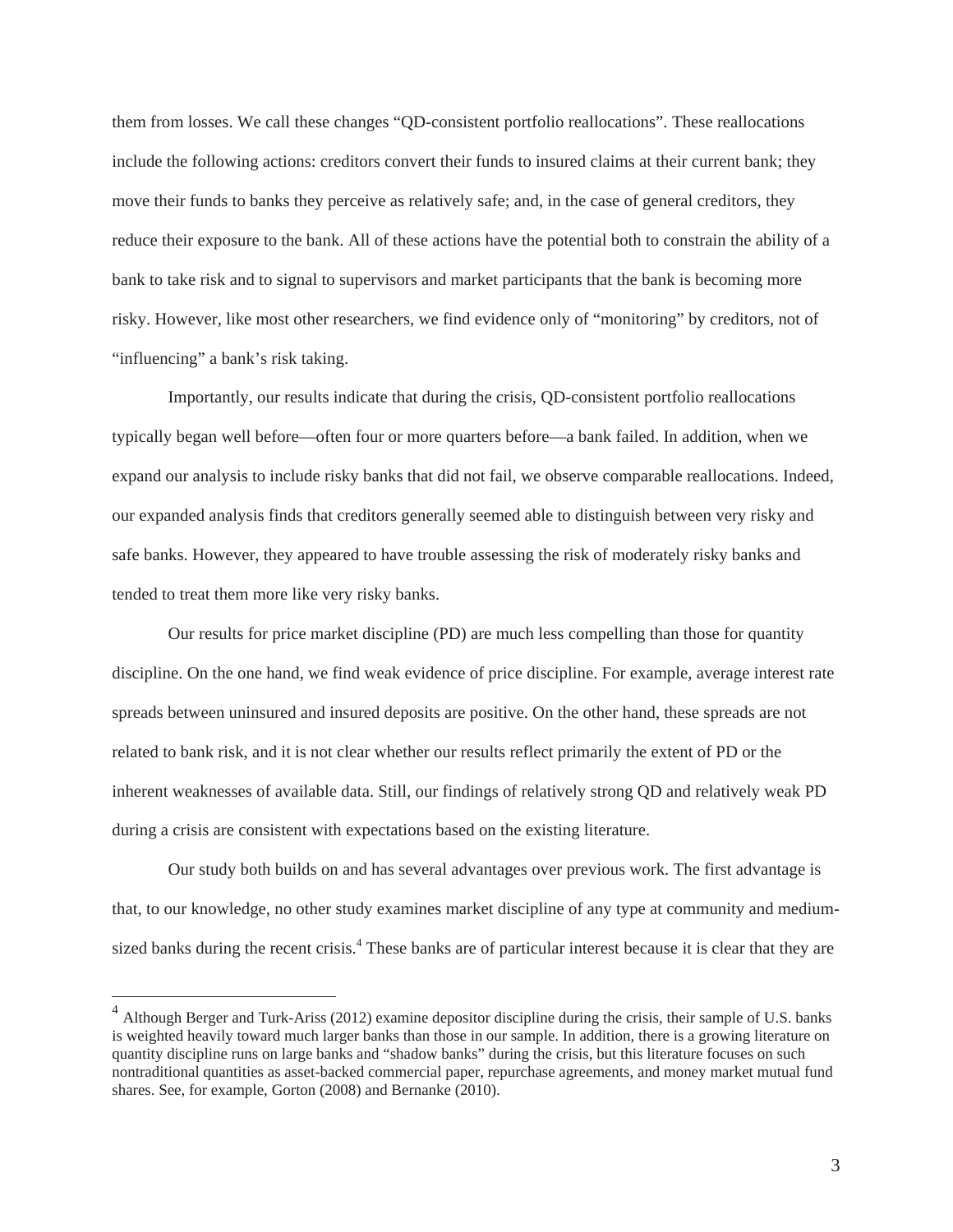at risk to fail. Second, no other study has identified the loss rates expected by the FDIC on the full range of failed-bank liability categories: FDIC claims, uninsured deposits, general creditor claims,<sup>5</sup> secured claims, and subordinated debt. Finally, to our knowledge no other study of failed banks has constructed comparison samples of nonfailed banks using broad supervisory measures of overall bank risk.

The paper proceeds as follows. The next section—Section I—defines quantity and price market discipline and briefly reviews the literature on market discipline in banking, placing our paper within that literature. Section II describes the study's 318 bank failures across several important dimensions—time, geographic region, size, and failed-bank resolution method. Section III documents loss rates expected by the FDIC in bank failures for the five classes of bank claims listed above (the FDIC claim; uninsured deposits; general creditor claims; secured claims; and subordinated debt). Section IV investigates the behavior of claims in these categories for evidence of quantity market discipline in the two years before a bank's failure, and we compare this behavior with that of the same liability classes in risk-stratified samples of banks that did not fail. The investigation is preceded by an explanation of our empirical strategy and of the procedures we used. In Section V we briefly examine price discipline. The concluding section summarizes our results and discusses their policy implications. Appendix A is a chart defining receivership claims, and appendix B consists of three tables presenting the full regression results for the claim categories that are of primary interest.

#### **I. Definition of Market Discipline and Literature Review**

When liability holders are exposed to the risk of loss and/or to the risk of delayed access to their funds, they may attempt to impose ex ante market discipline on their depository institutions. The goals of such market discipline are both to compensate creditors for the risks that banks take and to deter banks from taking excessive risks. The pre-crisis literature found reasonably strong evidence of market

<sup>&</sup>lt;sup>5</sup> General creditor claims include claims of outside law firms, accountants, information technology providers, landlords, and any other firm that was not paid for goods or services provided before the bank failed. (General creditor claims also include trading liabilities and foreign deposits, but for reasons given in note 25, they are not important for our purposes.)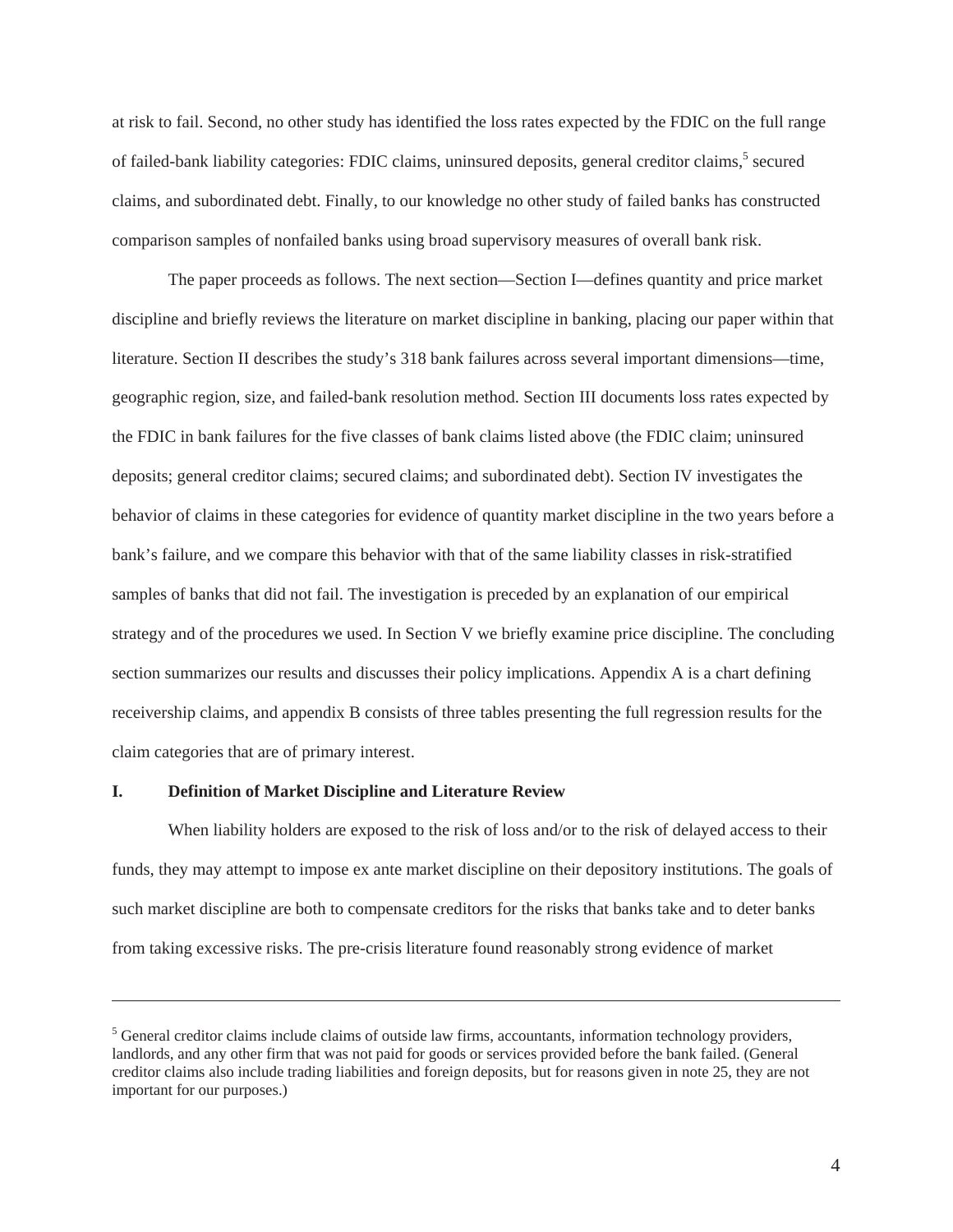discipline at depository institutions. However, the estimated strength of market discipline depends on the extent to which the bank closure regime imposes losses on the uninsured and unsecured creditors.<sup>6</sup>

The pre-crisis literature considers market discipline as either a quantity or price mechanism which can be direct or indirect.<sup>7</sup> Direct quantity market discipline occurs when, ceteris paribus, a bank experiences withdrawals of funds as its risk increases. Withdrawals can be gradual or may become a run on the bank. Such discipline imposes a direct cost on a banking organization that chooses to increase its risk. Indirect quantity discipline occurs when bank creditors restructure their holdings in ways that signal they are concerned about a bank's safety and, as a result of this signal, supervisors or private agents require the bank to take risk-reducing actions. Whether direct or indirect, we call such movements in deposits "QD-consistent portfolio reallocations," and they can include moving funds to a bank they perceive to be safer, converting uninsured funds to insured funds, obtaining collateral, and cancelling existing banking relationships.

Direct price market discipline occurs when, ceteris paribus, a bank must pay higher risk premiums on at-risk liabilities (e.g., uninsured deposits) or suffer other risk-based cost increases (e.g., higher credit default swap spreads) as its risk increases. Indirect price discipline occurs when government supervisors or private agents monitor market prices and react to changes in those prices in ways that deter a bank from taking excessive risk. Bank supervisors might, for example, conduct a special examination or limit a bank's activities in response to a large increase in the bank's market risk premiums.

 $<sup>6</sup>$  Papers that emphasize the importance of the regulatory regime include Balasubramnian and Cyree (2011),</sup> Ashcraft (2008), Nier and Baumann (2006), Covitz et al*.* (2004), Goldberg and Hudgins (2002), and Jordan (2000).

 $7$  The distinction between quantity and price mechanisms is made by Park and Peristiani (1998), among others, and direct and indirect effects are discussed in Board of Governors (1999). Papers that focus on quantity discipline are discussed in the text. Papers that focus on price discipline include Balasubramnian and Cyree (2011), Curry et al. (2008), Goyal (2005), Krishnan et al. (2005), Bliss and Flannery (2002), Hancock and Kwast (2001), Board of Governors (1999), and Hannan and Hanweck (1988). Papers that focus on both quantity and price discipline include Berger and Turk-Ariss (2012), Schaeck (2008), Davenport and McDill (2006), Maechler and McDill (2006), Covitz et al. (2004), and Jagtiani and Lemieux (2001).Market discipline has been studied in an international context by Berger and Turk-Ariss (2012, 2010), Pop (2009), Murata and Hori (2006), Nier and Baumann (2006), and Peria and Schmukler (2001). A comprehensive discussion of the importance of bank liability structure can be found in Bradley and Shibut (2006).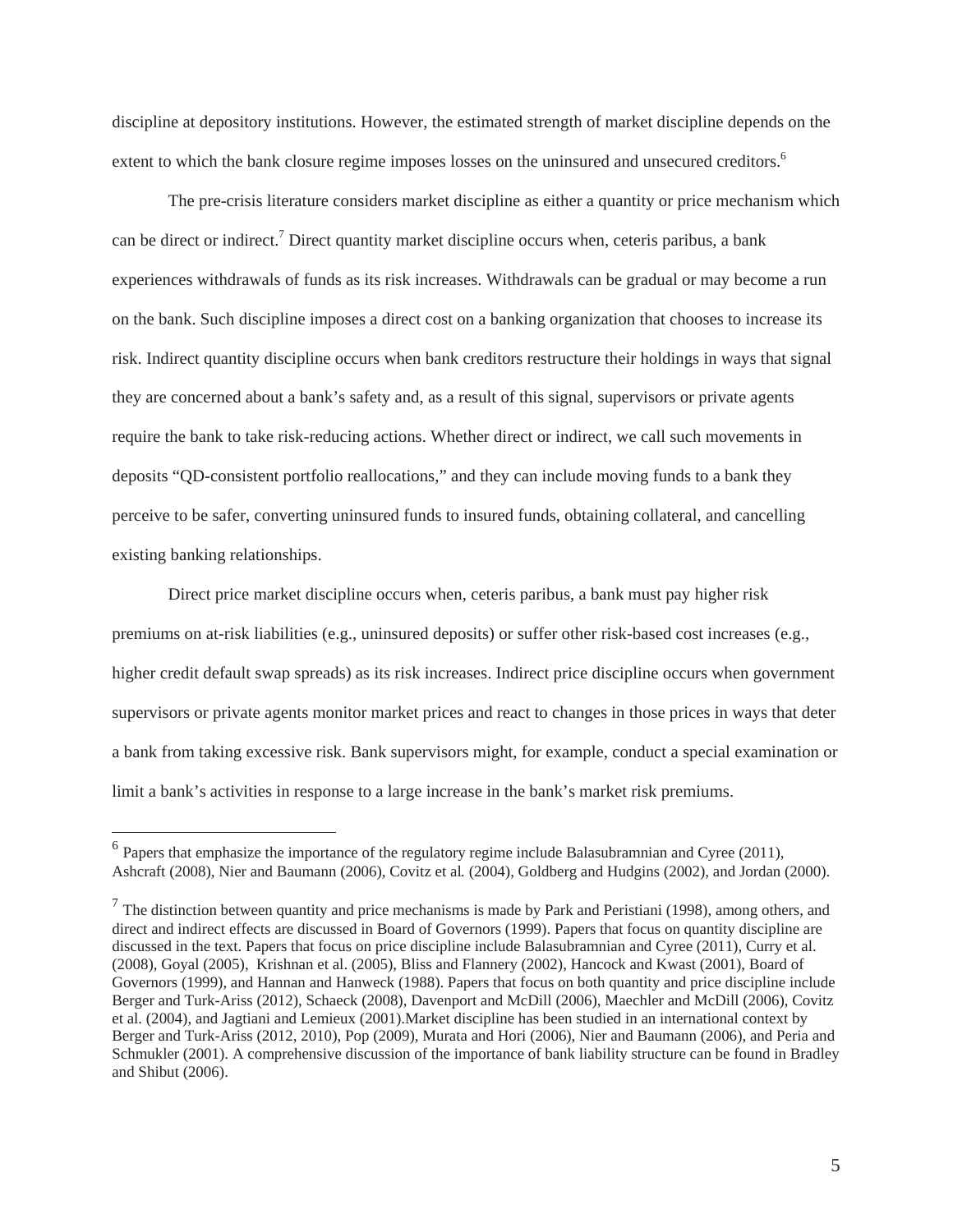The literature suggests that at relatively low levels of bank risk, price discipline tends to dominate.<sup>8</sup> Consistent with this view, Ben-David, Palvia, and Spatt (2011) find that in the pre-crisis period (2007–2008), banks with low capital paid relatively higher CD rates than banks with higher capital (i.e., price discipline was operative). They also found that "as the crisis evolved, small low capital banks offered significantly lower CD rates, and large low capital banks offered the same CD rates as bettercapitalized banks."<sup>9</sup> These results suggest that because our analysis is limited to a time of extremely high bank-specific and systemic risk, we may also expect to observe relatively low levels of PD.

In contrast, the literature suggests that as tangible signs of serious weakness begin to appear, QD becomes more likely. In the banking literature, one of the most commonly used signals of QD is a decrease in the share of uninsured deposits in a bank's liabilities. In addition, as the perceived risk of a bank's failure rises significantly, withdrawals can become destabilizing and may lead to contagious runs on other banks. However, it is noteworthy that the pre-crisis literature on bank runs and contagion generally concluded that even these phenomena tended to "be bank-specific and rational."10 Moreover, federal deposit insurance has virtually eliminated destabilizing runs.<sup>11</sup> Because our analysis focuses on a high-risk period and the literature has found that QD dominates in these environments, we focus our search for evidence of market discipline on tests for QD-consistent portfolio reallocations.

Previous literature has focused on an additional aspect of market discipline—monitoring versus influence. Bliss and Flannery (2002), emphasize the importance of distinguishing between the ability of bank owners and creditors to "monitor" accurately the financial condition of a firm and their ability to "influence" a bank's risk-taking behavior. The authors point out that most studies of market discipline test

<sup>8</sup> For example, Maechler and McDill (2006) examined uninsured deposits and studied price and quantity discipline at both banks and thrifts from 1987 to 2000. They found "that good banks can raise uninsured deposits by raising their price, while weak banks cannot" (p. 1871).

<sup>&</sup>lt;sup>9</sup> Ben-David, Palvia, and Spatt (2011, p. 4).

 $10$  Kaufman (1994, p. 143). See also Calomiris and Mason (1997).

 $11$  And, according to a recent study of Russian banks by Karas et al. (2013), has blunted market discipline.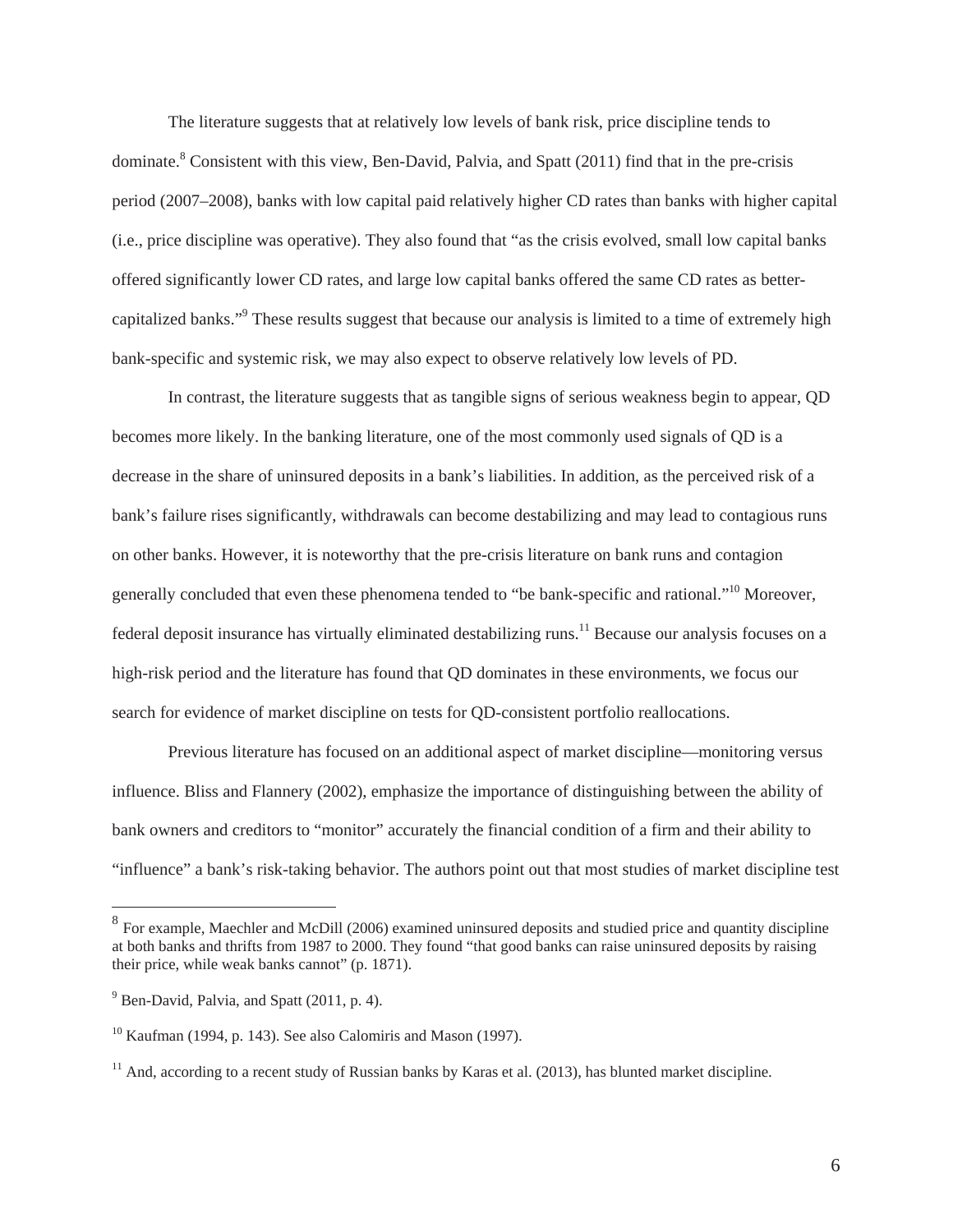only for monitoring, and our study is similarly constrained. They found little evidence that either bank stockholders or bond holders exert much influence. More generally, banks subject to monitoring by creditors most often do not fail, which implies that such creditors exert some influence. However, the effect of influence has proved hard to quantify. $^{12}$ 

The previous studies most closely related to ours are Billett et al. (1998), Park and Peristiani (1998), Jordan (2000), Goldberg and Hudgins (2002, 1996), Maechler and McDill (2006), and Acharya and Mora (2011). A standard approach in these studies is to examine movements in some measure's share of liabilities—for example, uninsured deposits' share of total liabilities. Billett et al. found that as a bank's risk increases, the percentage of insured deposits relative to total liabilities tends to increase as well. The authors interpreted this result as suggesting that market discipline was dampened by bank behavior. However, their analysis did not examine uninsured deposits, did not consider possible indirect market discipline, and examined only publicly traded banks. Building on Billett et al. (1998), Jordan (2000) examined flows of both uninsured and insured deposits at New England banks and thrifts that failed between 1989 and 1995. In addition, using data on the average cost of deposits, he looked for evidence that both uninsured and insured depositors demanded higher interest rates at riskier banks. Jordan found some evidence for both quantity and price discipline, sometimes beginning as much as two years before failure. He also discovered that at least some failed banks had been able to replace runoffs of uninsured deposits with insured deposits.

In a quantity and price discipline study of thrifts from 1987 to 1991, Park and Peristiani (1998) found evidence of both QD and PD by uninsured depositors as well as weaker evidence for both types of discipline by insured depositors, but did not examine either banks or other classes of claims. Similarly,

 $12$  Maechler and McDill (2006) conclude that "depositor discipline not only raises the cost of choosing a higher level of risk but also may, at very high levels of risk effectively constrain bank managers' behavior." (p. 1871). Covitz et al. (2004) find that a bank holding company's decision to issue subordinated debt is inversely related to the firm's risk, an effect that could constrain a firm's risk taking. Ashcraft (2008) finds that subordinated debt appears to reduce bank risk taking.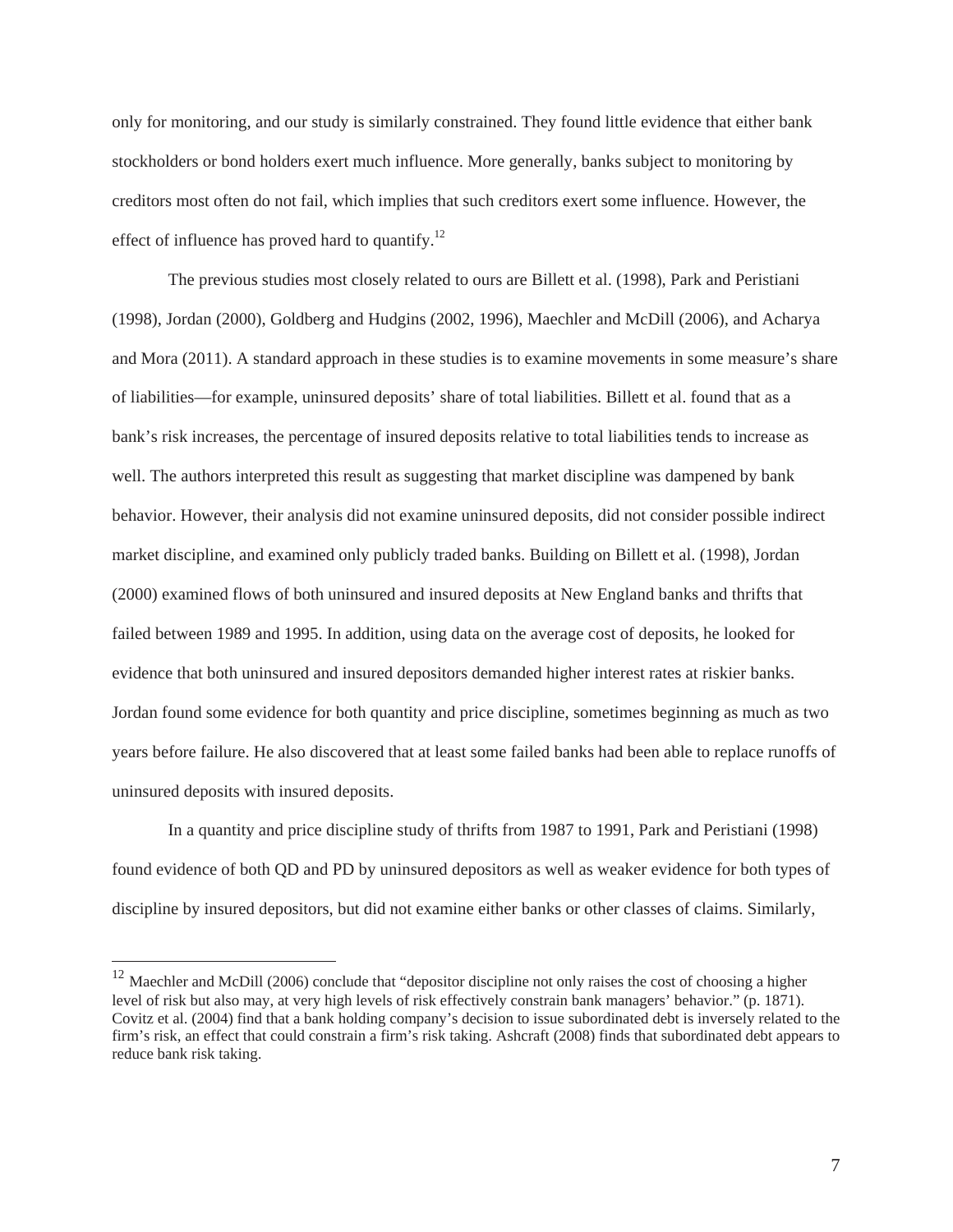Goldberg and Hudgins (2002), studying thrifts for the period 1984 through 1994, found both that the ratio of uninsured deposits to total deposits declined as a thrift institution approached failure and that failing thrifts had a lower ratio of uninsured deposits before failure than did healthier thrifts. They interpreted their results as being consistent with quantity market discipline.<sup>13</sup> Maechler and McDill (2006) examined uninsured deposits, but not other categories of claims, at both banks and thrifts from 1987 to 2000.

Acharya and Mora (2011) were not concerned with market discipline per se but examined bank deposit rates and flows through the first quarter of 2009 to assess the extent to which banks functioned as liquidity providers. They found that banks "that are about to fail experienced increasingly large deposit outflows and reacted by raising deposit rates in an effort to stem the loss" (p. 19).

# **II. Banks That Failed: Time, Region, Size, and Type of Resolution**

This section examines the 318 bank failures that occurred from 2008 through 2010 along four dimensions: time (quarter of failure), region of the country, asset size, and method of resolution.<sup>14</sup> Method of resolution receives particular attention.

Table 1 shows the distribution of the 318 failures across each of the quarters in our sample and across five geographic regions.<sup>15</sup> As shown in column 6, the number of failures increased substantially toward the end of 2008, when the broader financial crisis was at its worst. Indeed, only four banks failed early in the crisis—two in each of the first two quarters of 2008. The number of failures peaked in the

<sup>&</sup>lt;sup>13</sup> Our empirical methodology for testing for QD is somewhat similar to that of Goldberg and Hudgins (2002). In a previous paper (1996), these authors examined shares of uninsured deposits at failing thrift institutions over a shorter period using a different methodology and found evidence of QD.

<sup>&</sup>lt;sup>14</sup> There were 322 bank failures, excluding assistance transactions, between 2008 and 2010. Our analysis includes all but 4 of those failures. We exclude Washington Mutual Bank (WaMu), which closed on September 25, 2008, because it's size (over \$300 billion in total assets) and complexity make it such an extraordinarily special case that it would be misleading to compare it with the other banks in this study. We also exclude 3 banks that failed that were located in Puerto Rico.

 $15$  We use the location of a bank's headquarters office to identify its primary state of operation, and then classify states into regions. For the specific states in a given region, see the notes to table 1.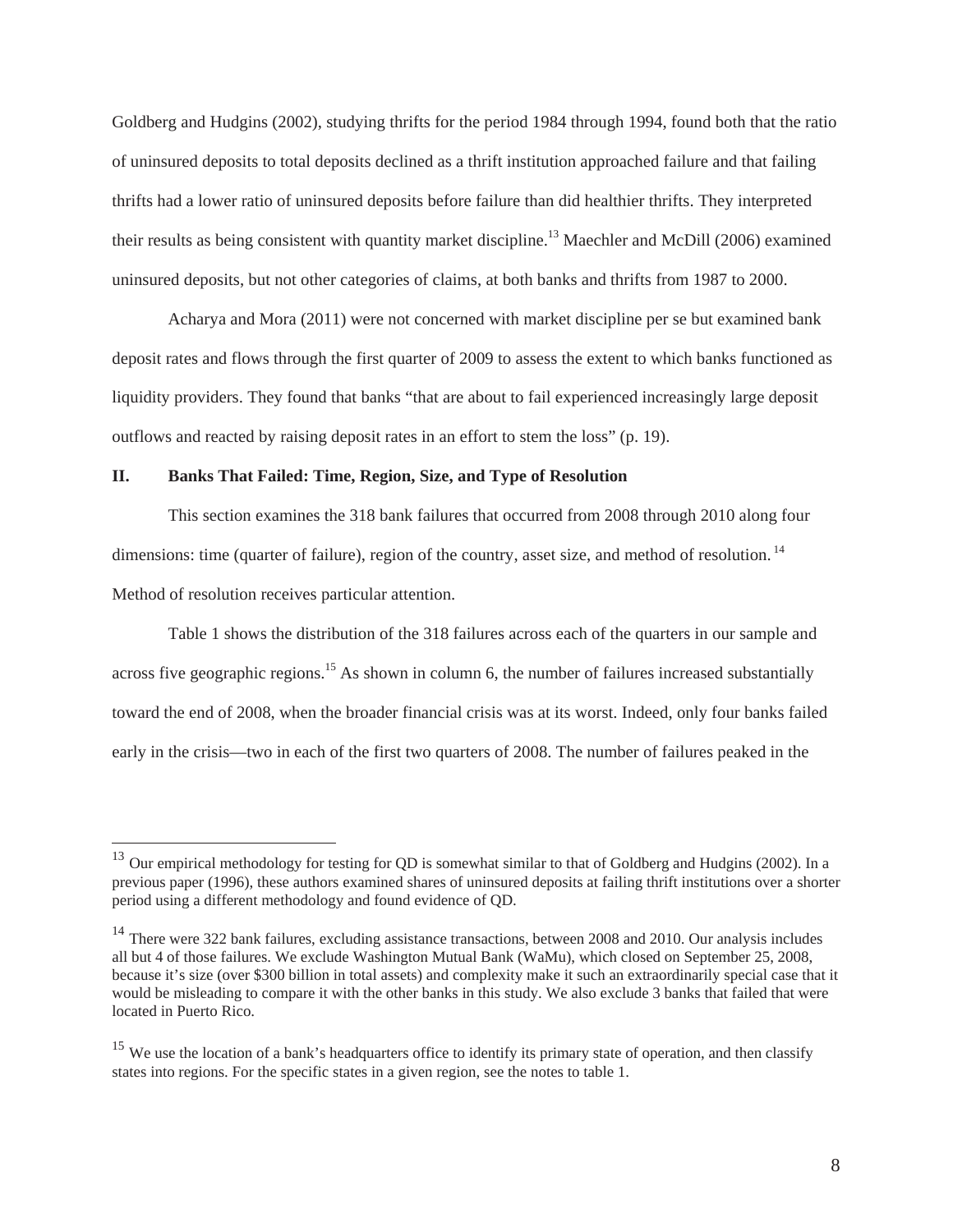third quarter of 2009 and remained elevated through 2010.<sup>16</sup> As for region, while bank failures occurred across all five regions and in 39 states, failures were concentrated in the South, Midwest, and West. These facts about quarter of failure and region suggest that our empirical analysis of market discipline will need to consider the time pattern of bank failures and include some control for geography.

Table 2 displays the number of failures by asset size class and type of resolution. The failed banks range in size from about \$5 million in total assets to about \$35 billion.<sup>17</sup> It should be emphasized that there are no money-center or internationally active banks in our sample. Although such banks received government assistance during the crisis, all were resolved in ways that did not require data about expected losses—the data used in this study. The asset size classes reflect the conventional definition of a community bank (total assets less than \$1 billion). We also classify banks into size classes of \$1 billion to \$10 billion and over \$10 billion in assets. As for resolution method, from 2008 through 2010 the FDIC used four methods for resolving failed banks: three types of purchase and assumption transactions and a deposit payout.18 It is important to understand how these methods function because the expected losses of key groups of uninsured creditors vary across resolution methods.

<sup>&</sup>lt;sup>16</sup> The number of bank failures fell from 154 in 2010 to 92 in 2011 and 51 in 2012. Partly for this reason, we end our crisis period in 2010.

 $17$  The smallest bank in our sample held \$6.2 million in assets at its failure date; the largest held \$30.7 billion. In the five years before failure, the smallest amount of assets a sample failed bank ever had was around \$4.4 million (merger adjusted) and the largest amount was around \$33.5 billion (merger adjusted).

<sup>&</sup>lt;sup>18</sup> As explained in the next section, usually the FDIC must resolve a failed bank in a way that is least costly to the Deposit Insurance Fund. Meeting this "least-cost test" requires calculating the expected loss. The major exception to the least-cost test requirement is the Federal Deposit Insurance Act's so-called systemic risk exception that was in effect during our sample period**.** Under this exception, the FDIC could use another resolution method if the Secretary of the Treasury, in consultation with the President and with the written recommendation of two-thirds of the Federal Reserve Board and two-thirds of the FDIC Board, determined that use of the least-cost resolution would have serious adverse effects on economic conditions or financial stability and that use of an alternative method can mitigate these adverse effects. For more on the systemic risk exception, see Government Accountability Office (2010). For a fuller explanation of FDIC resolution methods, see Federal Deposit Insurance Corporation (1998b).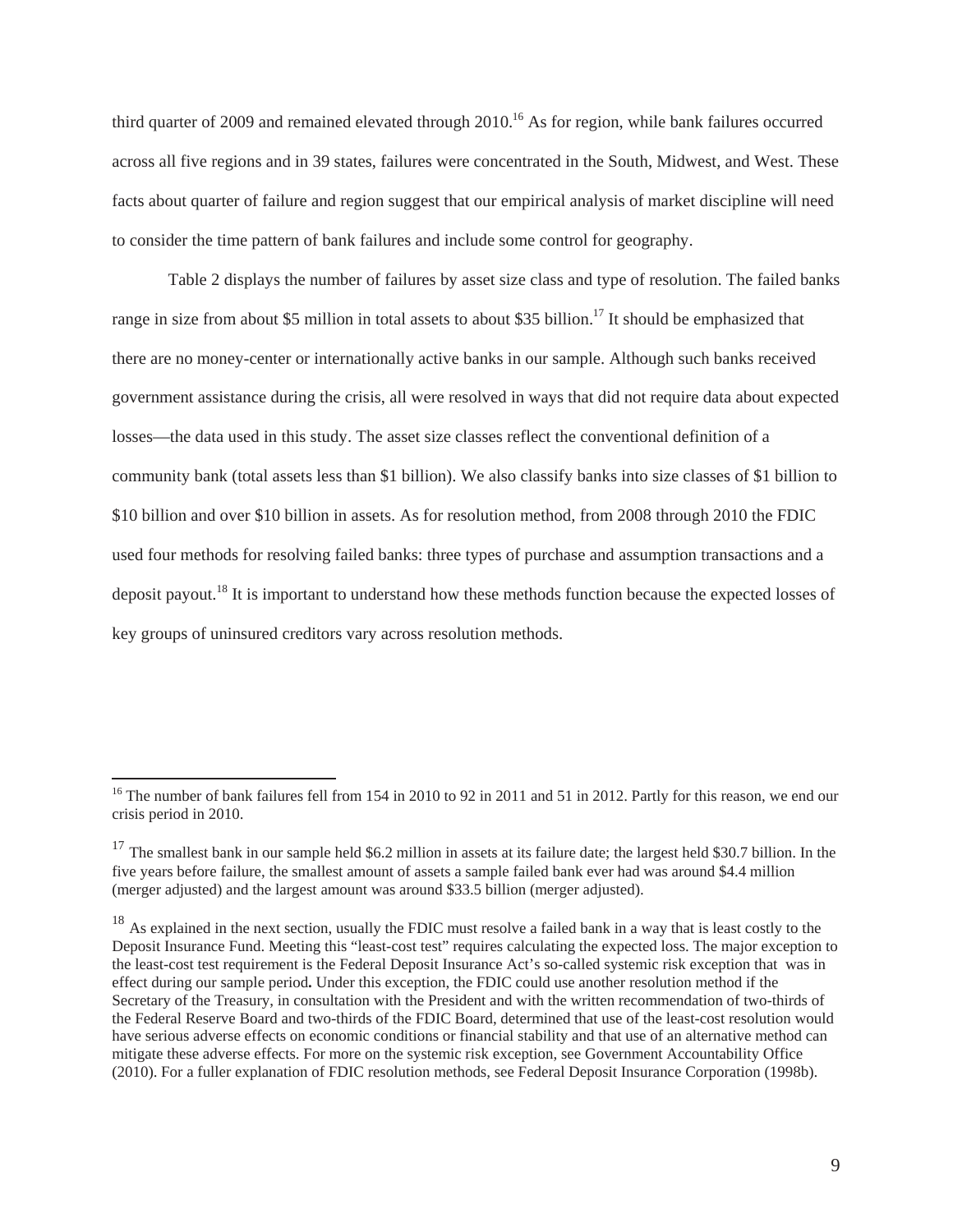Under the purchase and assumption types of resolution, the acquiring bank generally assumes all deposits (insured and uninsured) of the failed bank, some other liabilities, and some or all of the assets.<sup>19</sup> In addition, the FDIC frequently entered into a "loss sharing" agreement with the acquiring bank under which the FDIC agreed to assume a portion of the losses on the assets that were purchased by the acquirer. Thus, in table 2 we distinguish between purchase and assumption transactions with a losssharing agreement (PAL) and purchase and assumption transactions without a loss-sharing agreement (PA). For the present study, however, the key point is that in PAL and PA resolutions, insured and typically all uninsured deposits were fully protected.<sup>20</sup>

A third type of purchase and assumption is an insured-only resolution (PI)—a type of purchase and assumption in which the acquiring bank assumes only insured deposits on the liabilities side and may also assume some or all assets. Importantly, in a PI transaction, uninsured depositors may incur losses and will almost surely have delayed access to their funds, as the FDIC sells the failed bank's assets over time $^{21}$ 

In a deposit payout (PO) transaction, the FDIC pays depositors directly up to insurance limits, and puts all the assets into an FDIC receivership for liquidation. A deposit payout can be (1) a straight payoff of insured deposits by the FDIC, (2) an insured deposit transfer whereby a healthy depository agrees to act as the FDIC's agent, or (3) the transfer of insured transaction accounts to a newly chartered deposit insurance national bank (DINB), with the time and savings deposits paid by the use of normal payout practices and transaction accounts wound down. The usual life of a DINB is between 30 and 60 days. In all deposit payout cases, deposits over the insurance limit are not guaranteed. Furthermore, since

<sup>&</sup>lt;sup>19</sup> Samolyk etal (2011) point out that the October 2008 increase in deposit insurance coverage from \$100,000 to \$250,000 probably increased acquirers' willingness to assume all deposits, a hypothesis that is supported by their data. Another recent paper that examines bank failures during the crisis is Cole and White (2012).

 $20$  In some purchase and assumption transactions, "certain brokered deposits" (see

www.fdic.gov/bank/historical/bank) were not purchased by the acquiring institution. If those brokered deposits had been uninsured, they could have been at risk of loss.

 $21$  One failure was resolved by the use of a PI resolution that also involved a loss-sharing agreement. We included this failure in the PI group.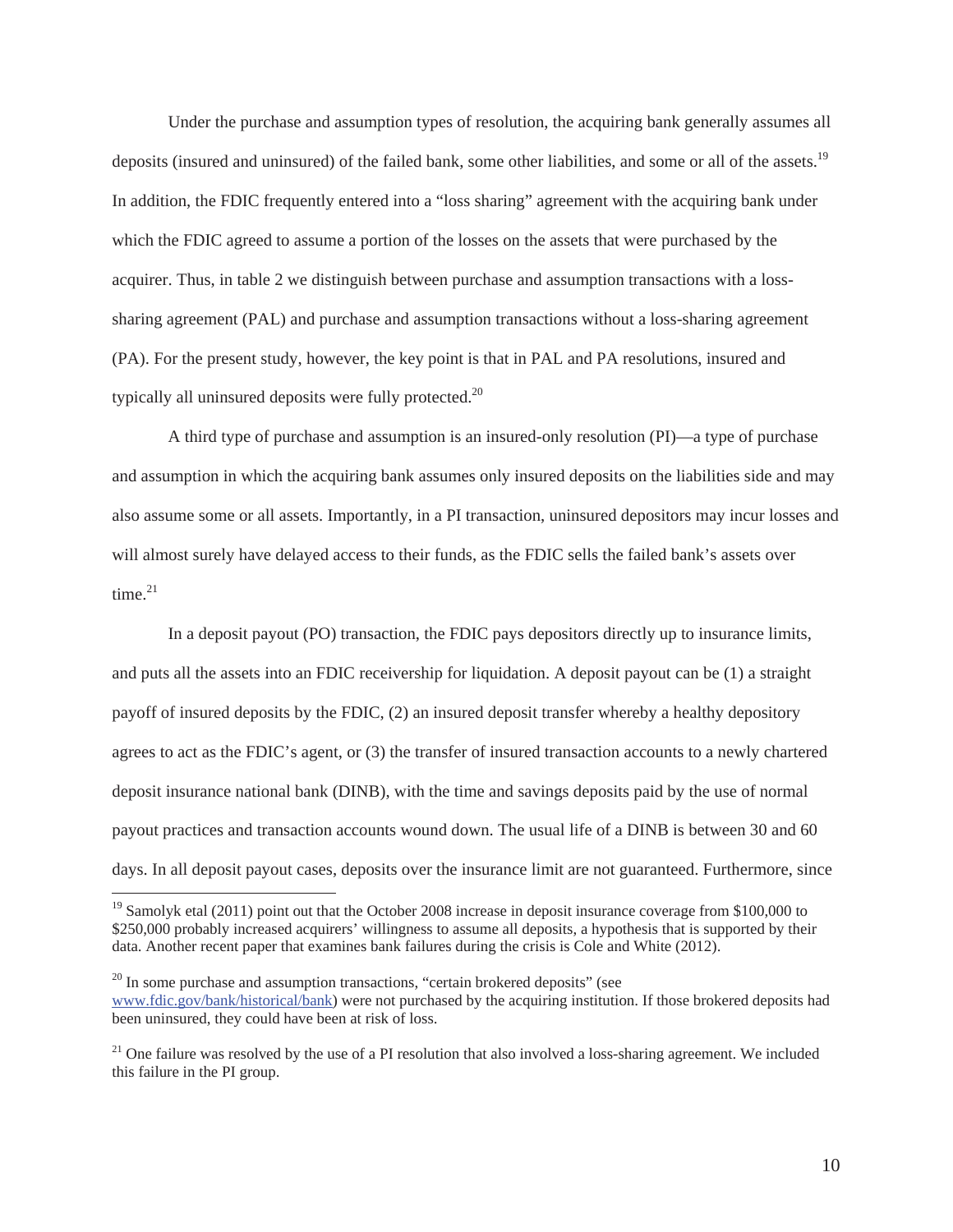there is no acquiring bank, the FDIC as receiver must liquidate all of the failed bank's assets. Uninsured depositors and other creditors receive payments from the proceeds as the assets are liquidated in accordance with the priority of their claims on the bank.<sup>22</sup> In both PO and PI resolutions there is typically substantial uncertainty about the timing and amount of such payments.

As shown in table 2, during the crisis the PAL was the most common resolution type (69 percent of failures).23 Overall, a PAL or PA resolution was used in 92 percent of the community bank cases and in 84 percent of the medium-sized banks. In addition, 84 percent of the failures met the standard definition of a community bank, 14 percent were in the middle size class, and 2 percent (7 failures) were in our sample's largest size class. Thus, the vast majority of our failed-bank sample is quite homogeneous with respect to size, and there does not appear to be a strong relationship between bank size and resolution method.<sup>24</sup> Despite the severity of the financial crisis and policymakers' preference during this period for maintaining macrofinancial stability, slightly over 9 percent of the failures (29 banks) were resolved using either the PI or the PO approach, both of which always put uninsured depositors at risk of loss.

# **III. Expected Loss Rates by Claim Category**

As indicated in the previous section, when a bank fails the FDIC must usually resolve it in a manner that is least costly to the deposit insurance fund (DIF). To help the FDIC Board determine which resolution method to use, FDIC staff prepares estimates of the cost of each of the resolution methods under consideration. FDIC staff estimate the expected losses not only to the DIF (which assumes all the

 $22$  There is no uncertainty about the priority ranking of claim payments: (1) administrative expenses of the FDIC, and secured claims to the extent that these claims are covered by collateral; (2) domestic deposits (including FDIC claims which result from paying insured depositors in full); (3) other general creditor claims or senior liabilities, including foreign deposits; (4) subordinated debt; and (5) at the end of the line are shareholder claims.

 $^{23}$  The use of loss sharing was more prevalent in this financial crisis than in the previous one from 1980 to 1994. The FDIC first used loss sharing in 1991. Between 1991 and 1993, the FDIC entered into loss share agreements with fewer than 10 percent of the banks that failed. These banks accounted for 40 percent of the assets in all the failed banks in those three years. In our sample, the FDIC entered into loss-sharing agreements in 69 percent of the failures—banks that accounted for 83.4 percent of the assets in the failed banks in our sample. See Federal Deposit Insurance Corporation (1998a). In addition, use of the PAL resolution type increased from 8 percent of sample failures in 2008 to 64 percent in 2009 and to 82 percent in 2010.

 $^{24}$  Still, our empirical tests control for bank size (see Section IV).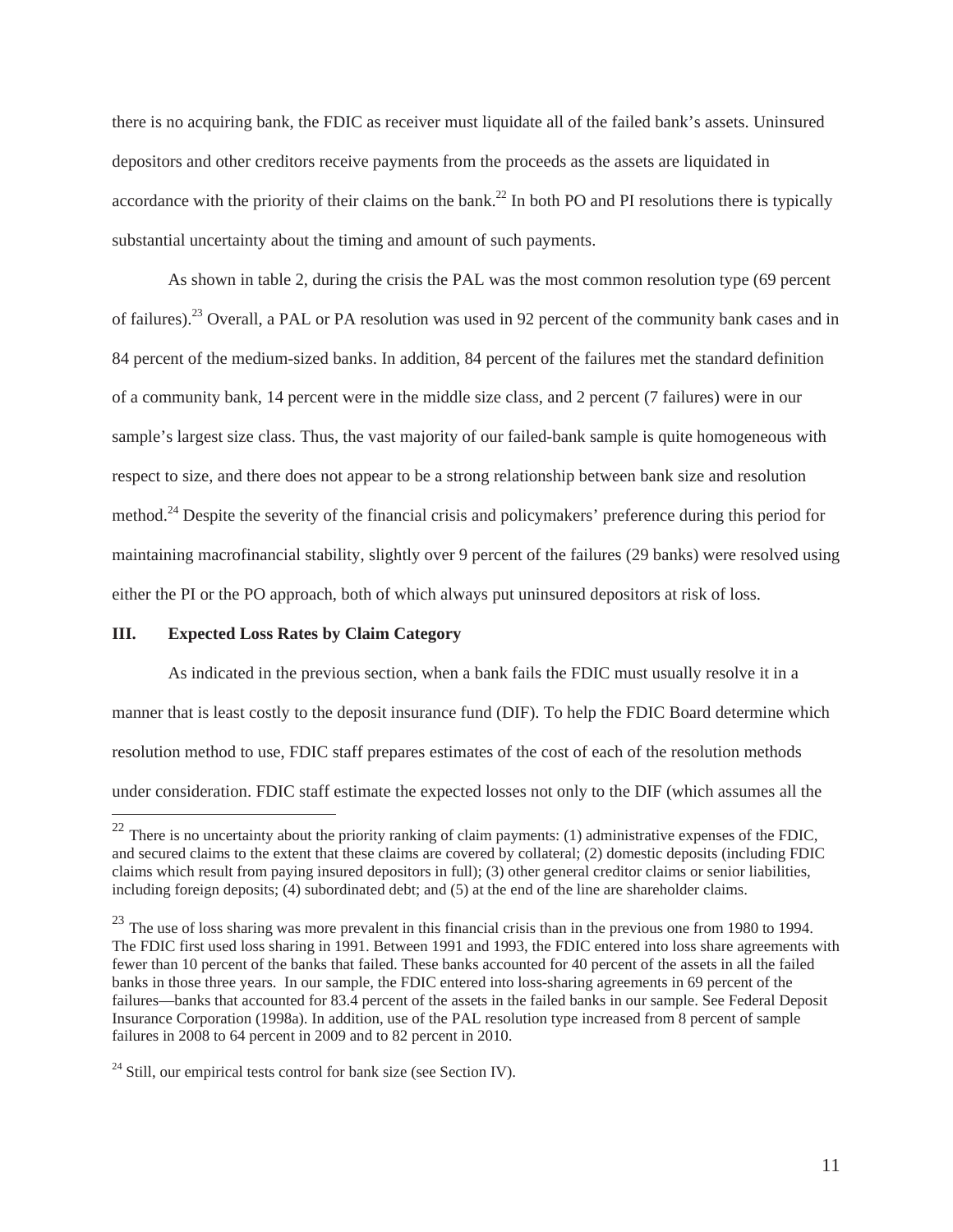claims of insured depositors) but also to the four categories of uninsured claims: uninsured deposits, general creditor claims, secured liabilities, and subordinated debt.<sup>25</sup>

Before a bank fails and the FDIC announces the resolution method it will use, the holders of claims in the four uninsured categories are uncertain about the losses they could experience on their claims if the bank were to fail. The first reason for their uncertainty is that they cannot know which resolution method the FDIC would choose. The second reason is that unless their claims were to be assumed fully by an acquiring institution, uninsured depositors, general creditors, and subordinated debt holders would experience substantial uncertainty about both the size and the speed of recovery of their claims. With respect to the size of dollar loss, the loss rates expected by the FDIC are not made public. Moreover, the final amount of loss would not be known until the failed bank was fully resolved, which typically occurs after several years.26 With respect to timing, publicly available FDIC data indicate that in recent years uninsured claimants typically received around half of their claim within one and a half years of a bank's failure. However, a claimant may receive his or her last payment anytime between one quarter and more than two and half years after failure. In addition, the percentage of claims payments in a given quarter may range between zero and  $100$  percent.<sup>27</sup>

<sup>&</sup>lt;sup>25</sup> These five claim categories (insured deposits and the four uninsured categories) sum to total liabilities. As mentioned in note 5, general creditor claims include not only the claims of outside law firms, accountants, information technology providers, landlords, and any other firm that was not paid for goods or services provided before the bank failed, but also trading liabilities and foreign deposits. Although these latter two types of account are potential sources of QD, it is very unusual for banks in our sample to hold them. For example, of the 85,926 bankquarters in our sample, trading liabilities and foreign deposits each appear only 0.6 percent of the time. Thus, we do not consider them important sources of potential QD for our sample.

 $26$  For this reason we are limited to using the FDIC's expected loss rates. Although such estimates are clearly subject to revision, they are the best data available.

<sup>&</sup>lt;sup>27</sup> Although the FDIC does not publicly disclose expected loss rates for any claimant other than itself and equity holders (always expected to lose 100 percent of their claim), it does provide a substantial amount of other information to the public about a bank failure. For more on these procedures, see Federal Deposit Insurance Corporation (1998b).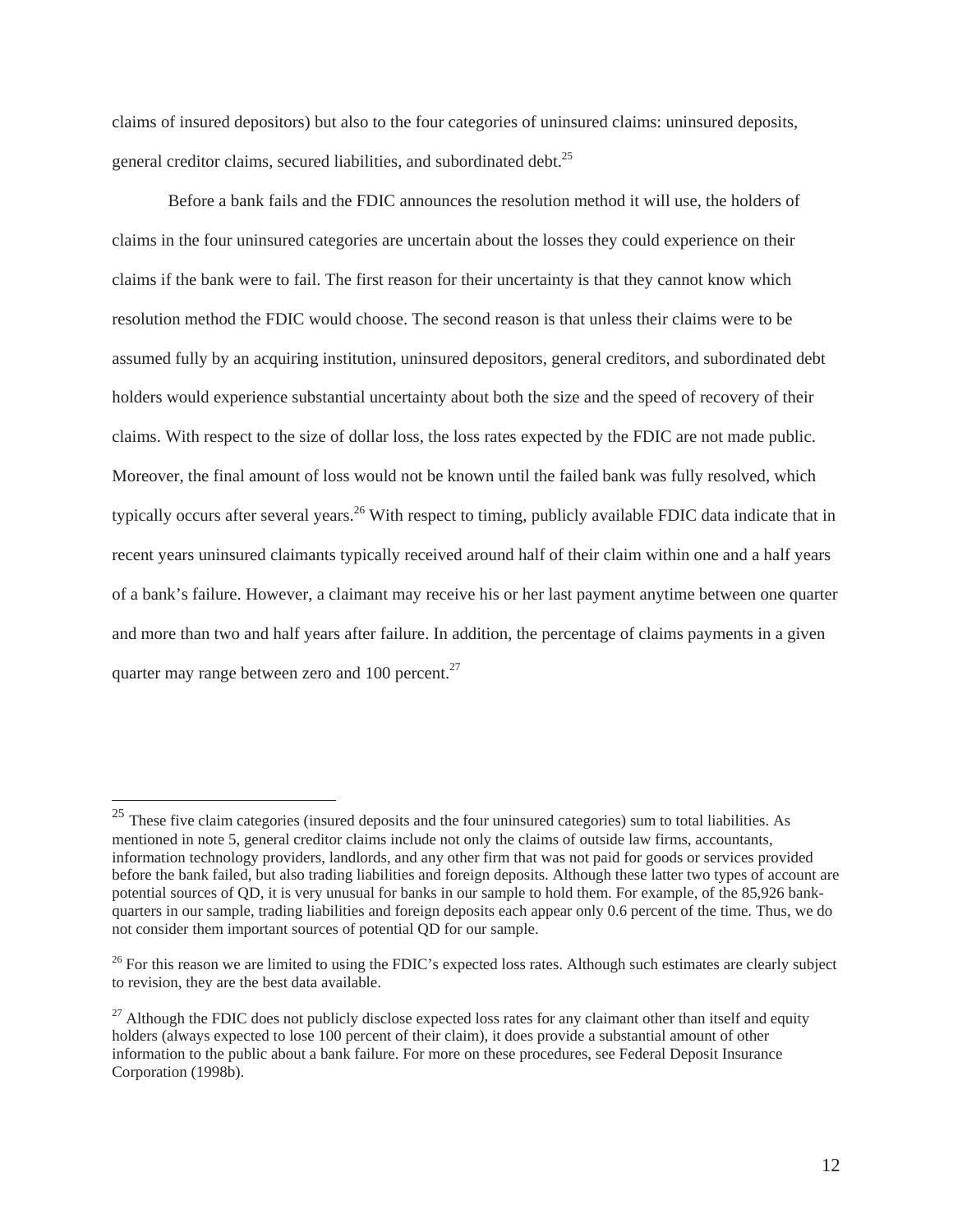We hand collect data from the Least Cost Test that was performed for the 318 failed banks in our sample. Table 3 displays expected loss rates for each liability category and each type of resolution.<sup>28</sup> As shown in panel A, on average the FDIC expected to lose 28 percent of its total claim. The expected loss rates for uninsured deposits in PI and PO resolutions were quite high—on average, in a PI approximately 28 percent and in a PO about 38 percent.<sup>29</sup> Expected loss rates for general creditor claims (GCC) were between 94 and 100 percent. Columns 4 and 5 show that subordinated debt holders were always expected to lose all of their claims and that secured creditors were always expected to fully recover their assets.

As shown in panel B, insured deposits were present in all 318 failures; therefore the FDIC had claims in all failures. General creditor and secured claimants were also present in virtually all failures. However, uninsured depositors faced possible losses in only 25 bank failures (8 percent), and subordinated debt holders were present in only 23 failures (7 percent).

As shown in panel C, FDIC claims are typically the largest claims with an average (at failure) of approximately 90 percent of total claims. Secured claims are typically the second largest set of claims (10 percent), followed by uninsured deposits (2 percent). Both general creditors and subordinated debt holders (when present) are usually only about 1 percent of total claims.

On balance, these results suggest that the most likely categories of claims to test for evidence of market discipline are uninsured deposits, insured deposits, and general creditors. As noted above, the previous literature has examined insured deposit shares and sometimes uninsured deposit shares. To our knowledge no previous study has considered general creditor claims as a potentially important source of market discipline.

<sup>&</sup>lt;sup>28</sup> Unreported results from multivariate regressions that control for resolution type, bank size, region, and holding company status reinforce the univariate tests reported in the text, with one exception: expected loss rates of general creditor claims are estimated to be higher at failed banks that hold more assets or are part of a holding company. These results are available from the authors upon request.

 $^{29}$  An interesting comparison can be made with Rolnick and Weber's (1983) study of the U.S. Free Banking Era (1837–63). For banks that failed in the four states Rolnick and Weber study, they estimate that average losses to note holders per dollar ranged from 11 percent to 71 percent, with 15 percent to 26 percent being most typical.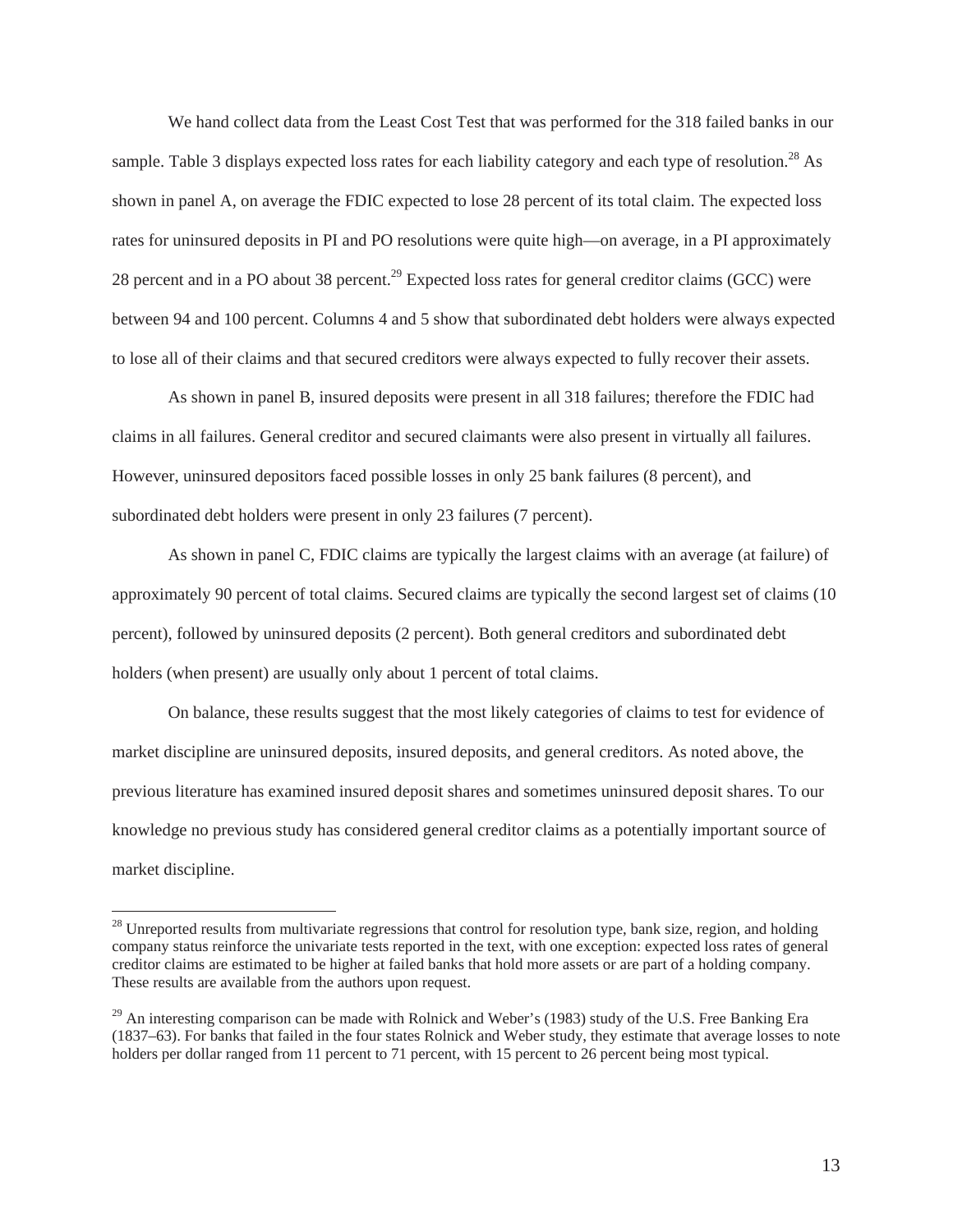Although general creditor claims are typically a very small share of total claims, there are good reasons for believing that the holders of such claims may be in a position both to monitor and to influence the risk taking of their banks. General creditors frequently represent small businesses in a bank's local community, businesses that support critical bank functions, and they constitute a class of claimants that will almost certainly lose in any resolution scenario. And even in a PA where the whole bank is sold, their contracts may not be renewed or honored by the acquiring bank. In addition, the bank's business may be a large proportion of these firms' total revenues. Such firms have a particularly strong incentive to monitor the riskiness of their client banks. Perhaps more importantly, some of these creditors, such as law firms and accountants, may be both especially knowledgeable about the riskiness of the bank and in an unusually strong position to influence that risk. In short, general creditors may be an important source of market discipline.

The FDIC has always expected subordinated debt holders to lose 100 percent of their claims, and for this reason subordinated debt would be an ex ante source of market discipline. At our sample banks, however, subordinated debt was typically both a very unusual and an extremely small component of total claims. Furthermore, because of its long maturity, subordinated debt is not subject to runs by its holders. For all these reasons, we do not expect subordinated debt to be an instrument of market discipline at our sample banks.

In contrast to uninsured deposits, general creditor claims, and subordinated debt, secured claims have always been expected by the FDIC to experience zero losses, a fact which suggests little scope for market discipline from secured claims. However, two other facts suggest that secured claims deserve some attention as we test for market discipline by examining changes in shares of bank liabilities: first, secured claims averaged 10 percent of total claims, and second, secured claims were present in 88 percent of the failed banks.

#### **IV. Tests for Quantity Discipline**

Here we investigate the behavior of claims in the five liability categories during the two years before a bank's failure, concentrating on the three categories that are most likely to offer evidence of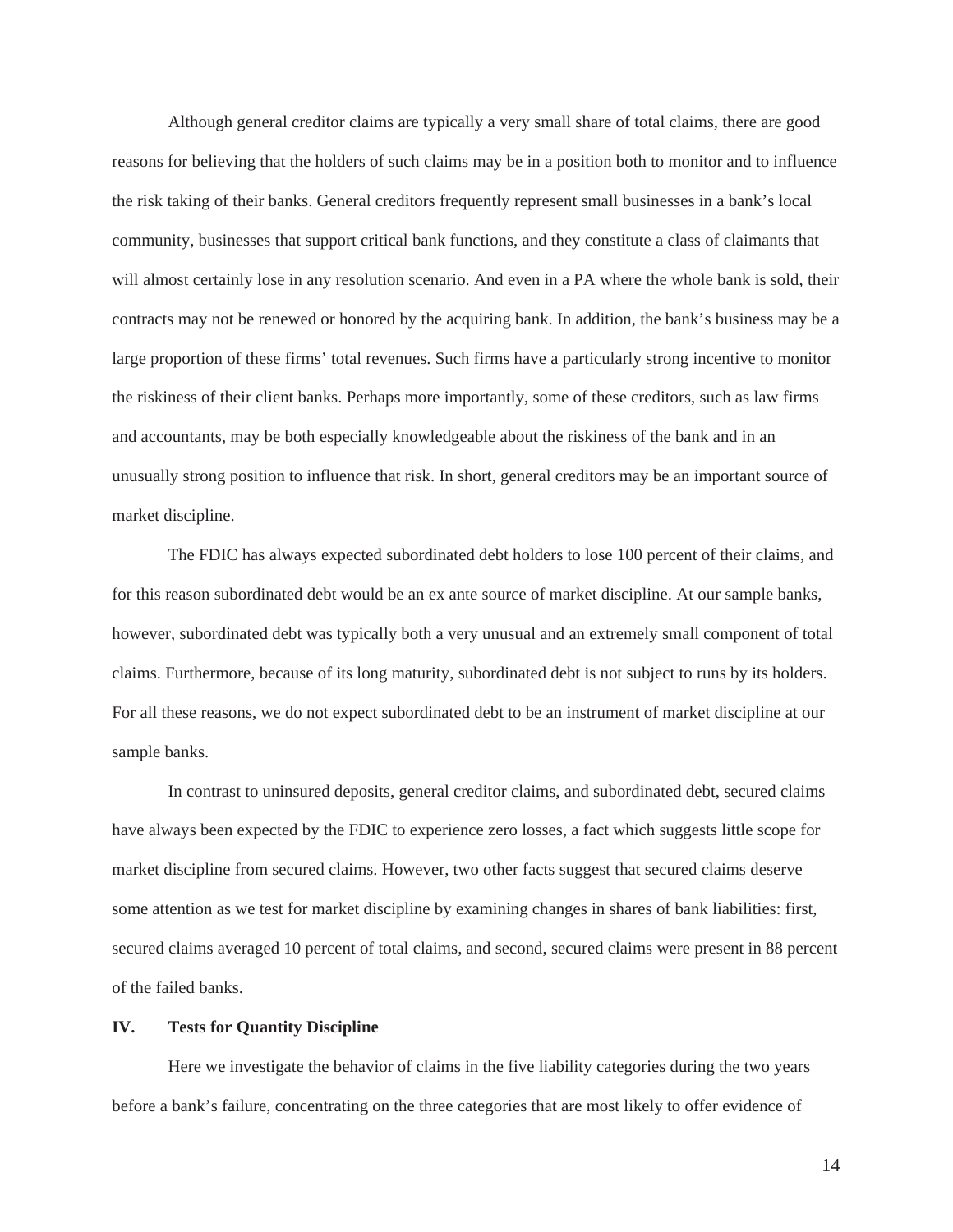quantity market discipline. We compare this behavior with that of the same liability classes in riskstratified samples of banks that did not fail. After explaining our empirical strategy and then the procedures we used, we analyze the results and their implications.

## *Empirical Strategy*

Our tests for quantity discipline focus on quarterly changes in the shares of total claims of the five categories of claims identified in Section III. We test for whether the categories most likely to exhibit evidence of market discipline (in terms of changes in shares of total claims) are uninsured deposits, insured deposits (FDIC claims), and general creditor claims. This subsection begins with a brief rationale for our approach and then explains our empirical strategy in detail.

Because the claim data analyzed in Section III are computed only for failed banks at the time of failure, historical analyses both of failed and non-failed banks require comparable historical claim data derived from other sources of information. Quarterly regulatory reports collected by the federal banking agencies provide such information.<sup>30</sup> However, because the categories in these reports do not match exactly the claim categories used in the analysis of least-cost resolution methods, we must construct approximations to the least-cost-test categories.<sup>31</sup> The resulting data are, for each bank, time series of claims that are defined the same across both failed and nonfailed banks. $32$ 

Several denominators could be chosen to scale the claim categories: the concurrent value of total claims, the starting value of a given claim (the value in quarter *t-8*), or the starting or ending value of total claims. We choose to scale the claim categories by the concurrent value of total claims. Importantly, the direction of change does not depend on the denominator used in the calculation, but the speed of the

<sup>30</sup> We refer to both bank Call Reports and Thrift Financial Reports as Call Reports.

<sup>&</sup>lt;sup>31</sup> The definitions of the claim categories and the mapping to Call Report items are given in appendix A.

 $32$  All data are merger-adjusted. We merger adjust by collecting historical data for acquired banks and adding their balance sheets to those of the acquirers for each quarter as if the acquirer owned the acquired bank's assets and liabilities throughout the entire period. This process allows easy comparison of balance sheet items over time and smooths large jumps in the data when a merger occurs.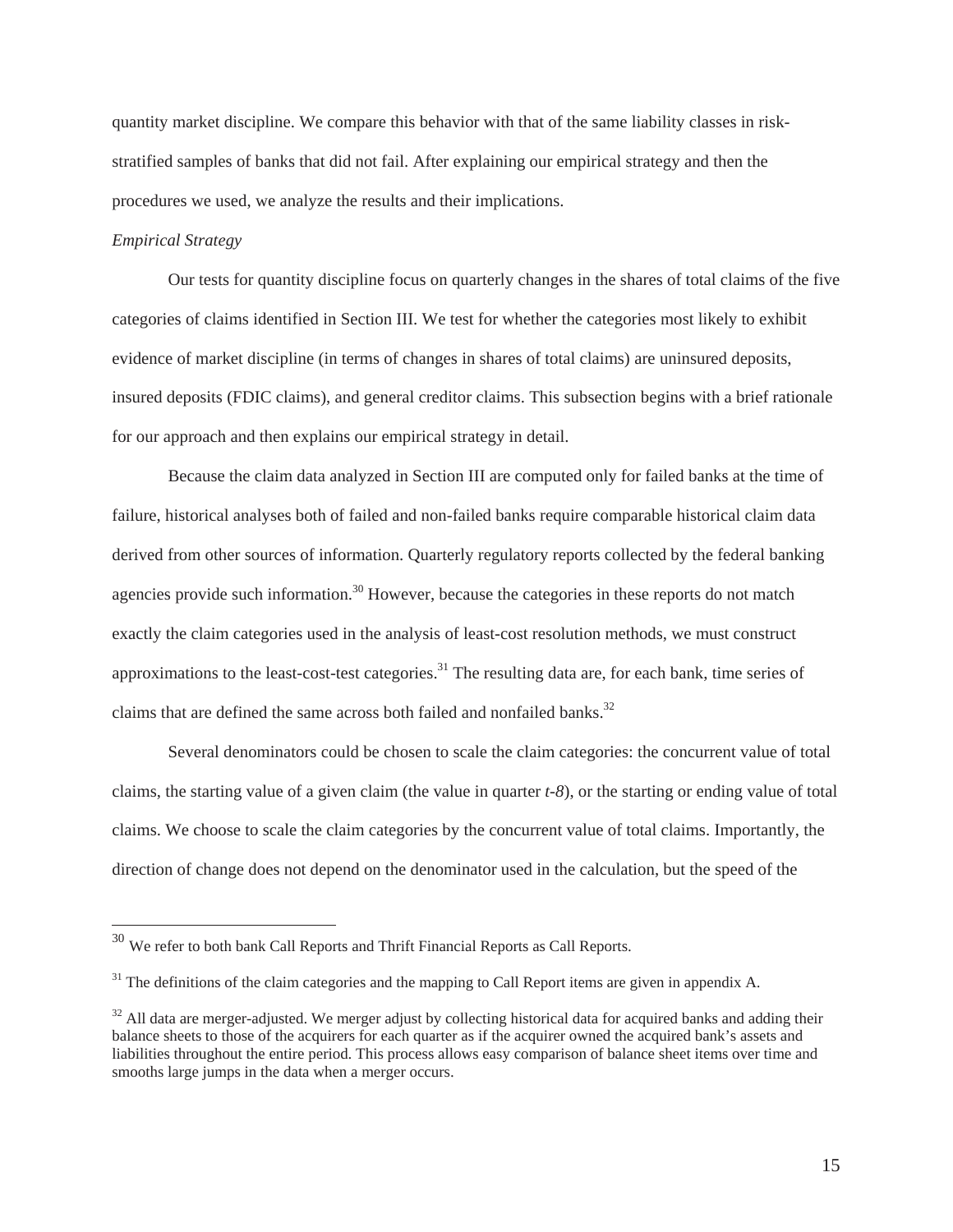change does. For this reason, our analysis concentrates on the direction of change. In addition, under our approach the shares of the five claim categories are constrained to sum to 100 percent at each bank in each quarter. This approach is consistent with our objective of examining liability portfolio reallocations, but clearly does not allow us to determine if the dollar amounts of claims are changing. For example, in an extreme case, if dollars are flowing out of the bank in equal proportions across claim categories, we will detect no evidence of QD. However, the changes in proportions across claim categories are our primary concern. Therefore, use of the concurrent value of total claims as our reference point provides the most features that are consistent with our research objectives.

Examination of changes both in the average size and in the average growth rates of assets and liabilities at our failed banks and at three groups of comparable banks that did not fail (defined below) indicates that by the end of 2008, funds were generally flowing out of failing and other very risky banks into safe banks. This pattern continued through 2010. Acharya and Mora (2011) find similar results. Thus, we conclude that perhaps the most straightforward indicator of OD-consistent portfolio reallocations funds flowing out of troubled banks into safe banks—was generally operative during the crisis.

Although examining changes in liability shares is common in the literature, our analysis makes an important innovation. It is well known that during this particular crisis policymakers' responses, agents' behavior, and virtually everyone's expectations changed rapidly and were often unpredictable. As a result, assuming parameter stability over this period is highly problematic. We explicitly recognize such dynamics by examining changes in portfolio shares in each of the 12 quarters in 2008 through 2010. Thus, by design all relevant parameters are allowed to vary quarter by quarter.<sup>33</sup> Because we wish to test for evidence of QD well before failure, we extend the analysis in each quarter back in time for 8 quarters.<sup>34</sup>

<sup>&</sup>lt;sup>33</sup> This approach maintains extensive noise in the data and therefore creates a bias against finding evidence of QD. Additional analysis was done combining all quarters and results tend to be stronger.

<sup>&</sup>lt;sup>34</sup> In contrast to estimating parameters quarter by quarter, looking for evidence of OD up to eight quarters before the current quarter is common in the literature. See Goldberg and Hudgins (2002) and Jordan (2000).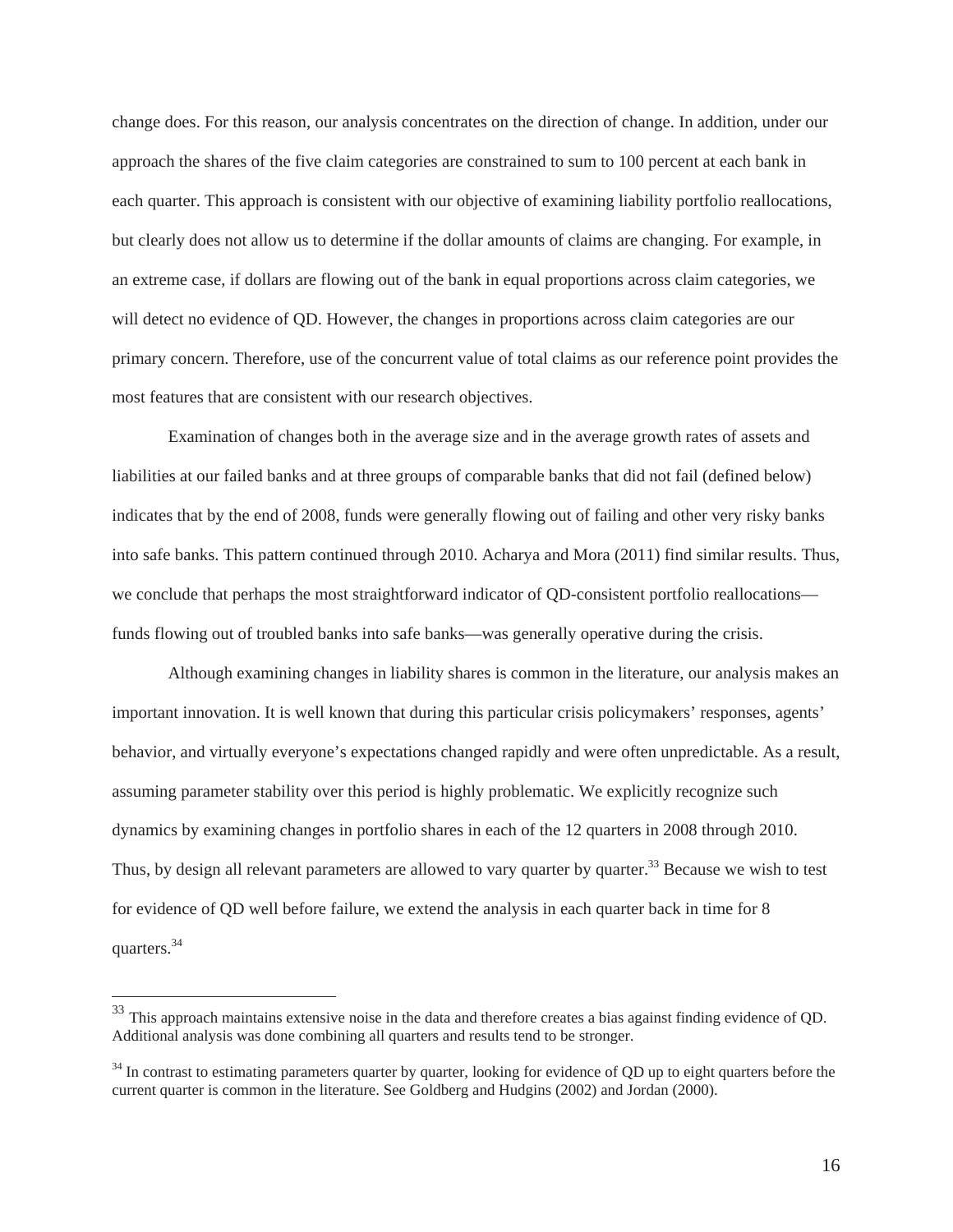To search for patterns of QD-consistent portfolio reallocations, we estimated the following equation for each of the five claim categories:

$$
CS_{it} = \sum_{j=1}^{4} \beta_{0,j} + \sum_{j=1}^{4} \sum_{k=1}^{7} \beta_{t-k,j} D_{t-k} G_j + \varepsilon_{it}
$$
 (1)

Where

 $CS_{it}$  = A given claim category's percentage share of total claims at bank *i* in quarter *t*  $D_{t-k}$  = Indicator variable for quarter *t*-*k*  $G_i$  = Indicator for bank risk group  $\beta$  = Estimated parameters  $\varepsilon_{it}$  = Normally distributed random error

By construction, the constant terms in  $(1)$ ,  $\beta_{0,i}$ , is the average share of that claim in the eighth quarter before the current quarter for risk group *j*. The other coefficients each measure the difference between the mean of the dependent variable in the eighth quarter before the current quarter and the mean in quarter *t*. Thus, our coefficient estimates provide a clear picture of the pattern of average changes over the seven quarters before the current period for each claims category and by each bank risk group (see next paragraph). Standard errors are clustered at the bank risk group level.

The bank risk groups represent the spectrum from safe banks to failed banks. We define our comparison groups of banks that did not fail by using a bank's supervisory rating, or composite CAMELS rating, in a given quarter.<sup>35</sup> A bank's composite CAMELS rating is a confidential supervisory rating that is assigned to a bank by its primary federal regulator as part of the bank's safety-and-soundness examination. The rating is an integer that ranges from 1 to 5. Banks rated 1 or 2 are considered to be either in excellent condition or fundamentally sound; banks rated 3 exhibit moderate to severe weaknesses but are deemed unlikely to fail; and banks rated 4 or 5 are considered to be either severely or critically unsound, with failure a distinct possibility. Although CAMELS ratings are not public, they are widely

<sup>35</sup> The letters in the acronym CAMELS stand for **C**apital adequacy, **A**sset quality, **M**anagement, **E**arnings, **L**iquidity, and **S**ensitivity to market risk. For more on the CAMELS rating system, see Federal Financial Institutions Examination Council (1996).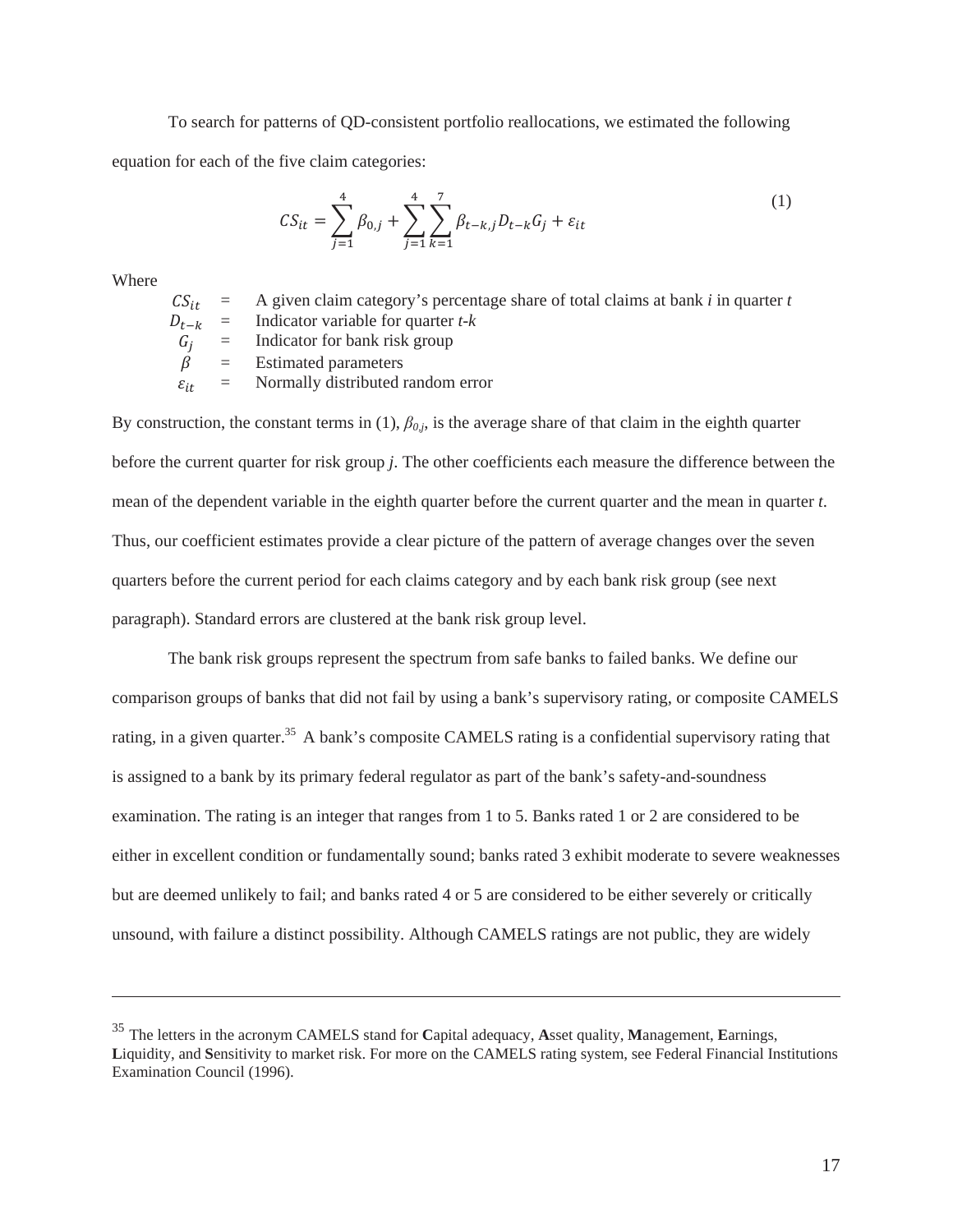viewed as a reasonably accurate broad-based measure of a bank's financial condition.36 Our assumption is that if private liability holders are doing their own risk assessments, they will view as very risky the same banks that supervisors have rated 4 or 5 (group 1); will view as weak the same banks that supervisors have rated 3 (group 2); and will view as safe the same banks that supervisors have rated 1 or 2 (group 3). Put differently, we assume that private monitors may be approximately as good as (but not better than) supervisors in assessing a bank's condition. Group 4 consists of banks that failed.

The three risk groups for banks that did not fail are created separately for each quarter.<sup>37</sup> Our choice of non-failed banks controls for bank size and location. We restrict the banks that did not fail to those that had total assets between \$5 million and \$35 billion, in order to be consistent with the asset-size of the failed banks. In addition, the banks that did not fail are restricted to those that were headquartered in a state in which at least one bank failed between 2008 and 2010.<sup>38</sup> (We also excluded any bank with less than two years of data, essentially deleting de novo banks and their well-known idiosyncrasies.) This expanded sample allows us to observe differences in creditors' behavior across the perceived riskiness of a creditor's bank.

In summary, we analyze the share of total claims for a particular claim category and track it eight quarters back through time at safe, weak, very risky, and failed banks. We do this every quarter starting from first quarter 2008 through the fourth quarter of 2010. We estimate a straightforward regression with indicators for the bank group and indicators for the number of quarters before the reference quarter.

<sup>&</sup>lt;sup>36</sup> Using public data including "traditional proxies for CAMELS components," Cole and White (2012, p. 27) argue that their results "offer strong support for the CAMELS approach to judging safety and soundness of commercial banks."

<sup>&</sup>lt;sup>37</sup> The samples of banks that did not fail omit banks that failed at any time during the sample period. Many banks in our samples of banks that did not fail appear in multiple quarters. Comparable tests using a random sample of banks that did not fail (without replacement) each quarter produced results that were qualitatively similar to those reported in the text.

 $38$  The reason we did not use a more precise matching methodology was that (again) our objective was to search for the general directions of portfolio reallocations during the crisis.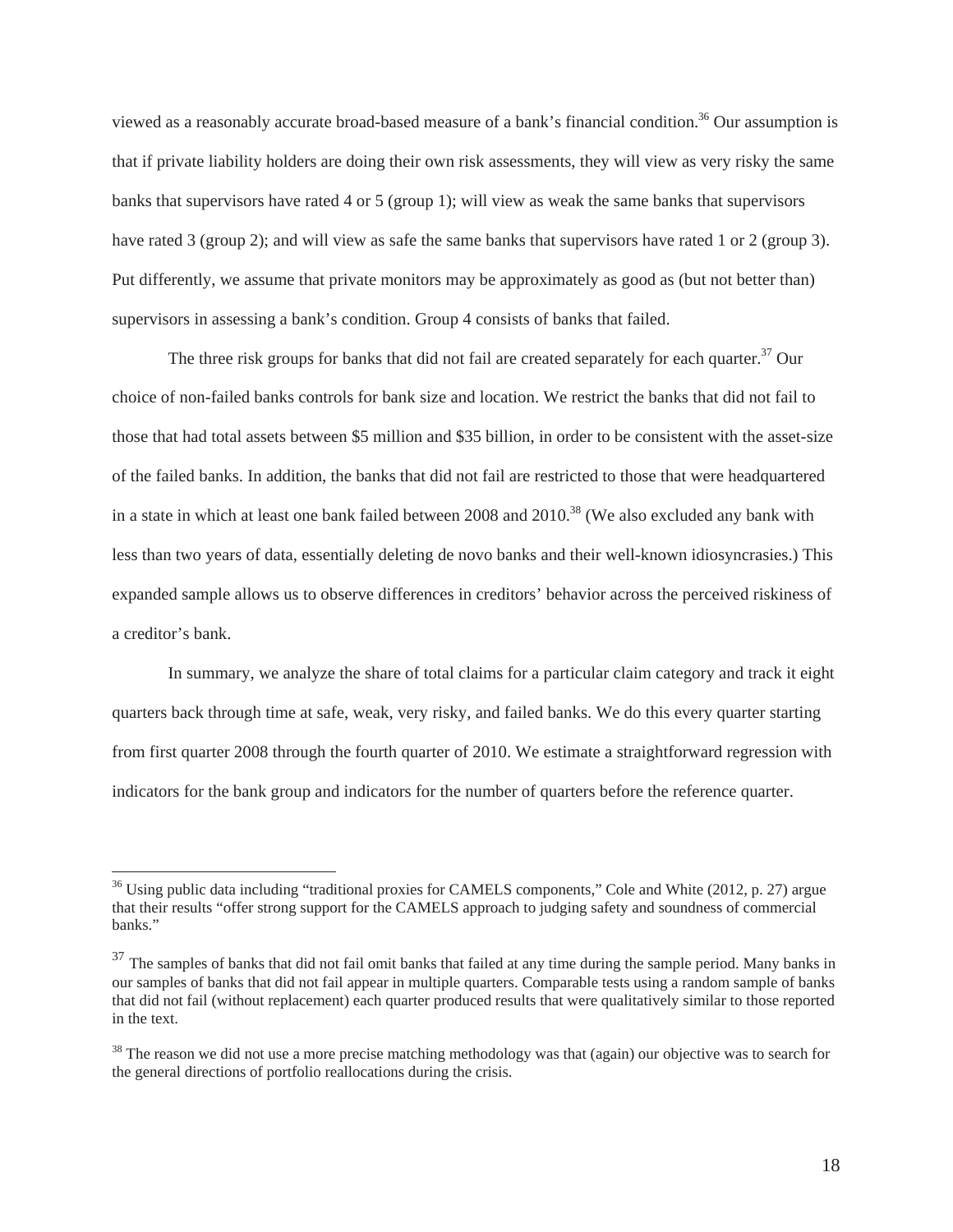Figure 1 is a graphical representation of our statistical approach for one bank group (failed banks) in one quarter (2009Q3) and across the claim classes.<sup>39</sup> Visual inspection of the data suggests that the average share of insured claims was generally rising over the eight quarters before failure, the mean share of uninsured claims was generally falling, the average share of secured claims was stable until about three quarters before failure, and the mean share of general creditor claims was declining. Our regression equations shown in equation (1) subject such impressions to more rigorous tests.

# *Results*

Our empirical approach clearly requires estimation of a large number of parameters. To limit the number of tables presented in this paper without excluding any substantive results, we now briefly discuss, but do not report, two general sets of results.<sup>40</sup> One has to do with secured claims, the other with CAMELS 3 banks. (In the next part of this section, we analyze our main results.)

First, we do not report the results for secured claims. Analysis of the FDIC's expected loss rates concluded that secured claims should provide little market discipline. Regressions of the form described in equation (1) reinforce this conclusion. However, these regressions also indicate that the share of secured claims is quite variable over time. In addition, we previously reported that secured claims are, on average, a relatively large proportion of total claims. Both of these findings imply that movements in the shares of secured claims complicate the interpretation of results for the shares of insured deposits, uninsured deposits, and general creditor claims. This is especially the case for uninsured deposits and general creditor claims because each of those two categories has, on average, a much smaller share of total claims than insured depositors. On balance, the "noise" created by secured claims biases us toward not finding evidence of QD in movements in the shares of other claim categories.<sup>41</sup>

 $39$  Subordinated debt is very small in magnitude and visually indistinguishable from zero.

<sup>&</sup>lt;sup>40</sup> All results are available on request from the authors.

 $<sup>41</sup>$  This being said, the behavior of secured claims during the crisis may be an interesting topic for future research.</sup> Secured claims include liabilities of agents who should be well informed about the financial condition of their banks: other banks, Federal Home Loan Banks (FHLBs), and state and local governments. Indeed, the role of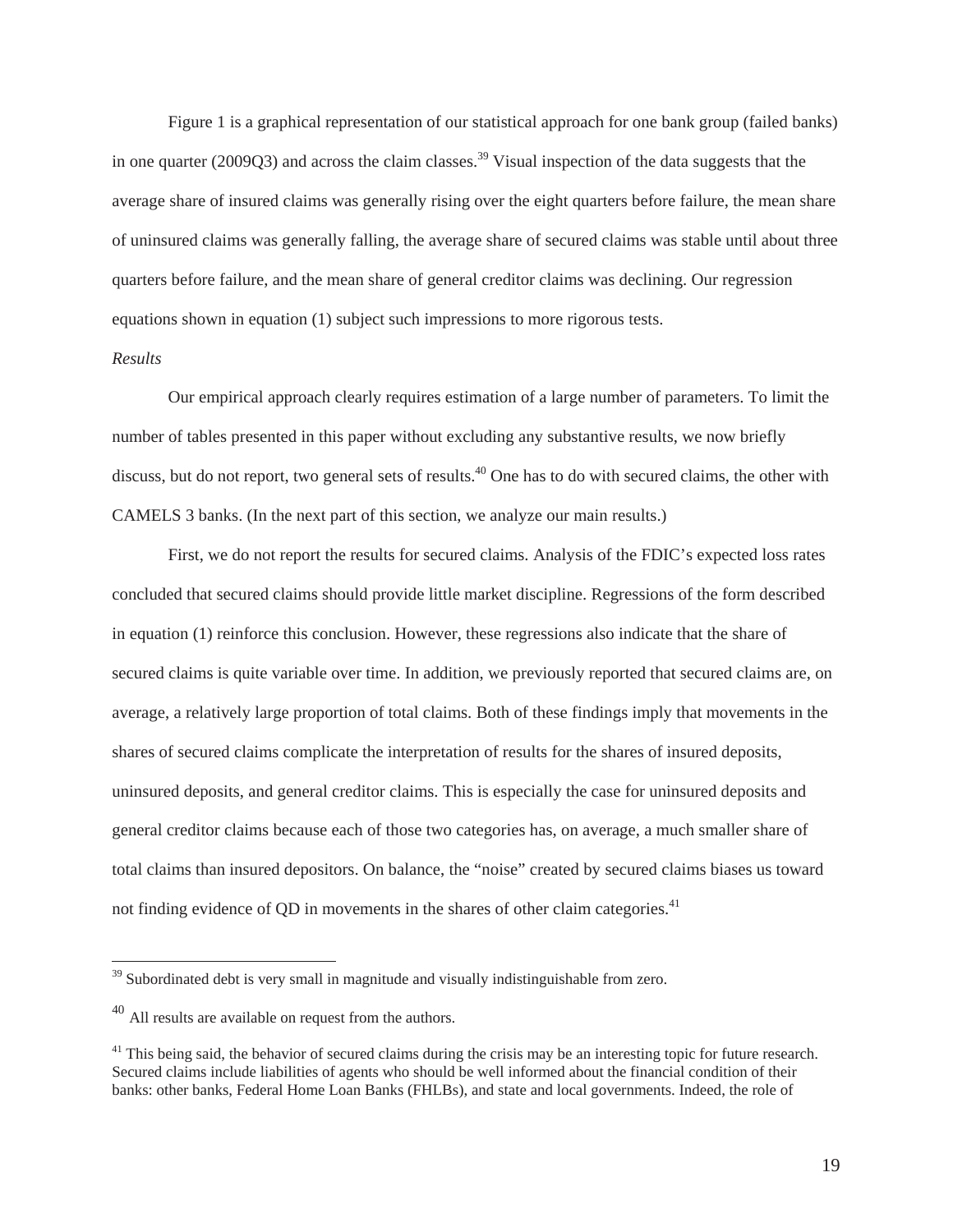Second, we do not report the results for CAMELS 3 banks. Regression results for banks rated CAMELS 3 are similar to those for the CAMELS 4 and 5 banks and even the failed banks but are relatively ambiguous. This result, while not necessarily surprising, has an interesting and important behavioral interpretation. It suggests that creditors find it quite hard to assess the financial condition of CAMELS 3 banks and therefore, probably because of strong risk aversion, tend to treat them more like troubled than like safe banks.

The full regression results for the claim categories of primary interest are reported in appendix B, tables B.1 through B.3.<sup>42</sup> Because the number of estimated coefficients is so large, we have extracted portions of these tables and formatted them to highlight the main findings in tables 4 through 9. Tables 4- 6 report regression results for FDIC claims and tables 7-9 report results for uninsured claims at all but the CAMELS 3 group of banks.

Tables 4 through 9 contain two panels each. The top panel of each pair reports results for 2008Q1 through 2009Q4, and in that panel the independent variables consist of a constant term and an indicator variable for each of the seven quarters before the current quarter (*t*). To repeat: specifically for the failed banks, the current quarter (*t*) is the quarter in which the bank failed and the coefficients represent the change in the percentage share of the claim for each of the seven quarters prior to failure. For the nonfailed banks, the current quarter (*t)* is the quarter of the current Call Report.

Major changes to deposit insurance coverage in 2008, implemented to help manage the crisis, were first reflected in Call Report data in 2009Q3.<sup>43</sup> To address this increase, we estimate two sets of

FHLBs as "lender of next-to-last resort" during the crisis is already receiving significant attention (see Ashcraft, Bech, and Frame [2010] and Davidson and Simpson [2012]).

 $42$  As expected, the tests for subordinated debt find no evidence of quantity discipline and are not reported or discussed further. Again, all results are available on request.

<sup>&</sup>lt;sup>43</sup> On October 3, 2008, President Bush temporarily raised the standard deposit insurance limit from \$100,000 to \$250,000, and on October 14, 100 percent deposit insurance was temporarily extended to non-interest-bearing transaction accounts. President Obama extended these "temporary" actions, and the Dodd-Frank Act permanently raised the standard maximum deposit insurance amount to \$250,000. We note that all these actions should bias us toward not finding evidence of either quantity or price market discipline. Details on the reporting of these changes in Call Reports are in appendix A in the description of Uninsured Deposits.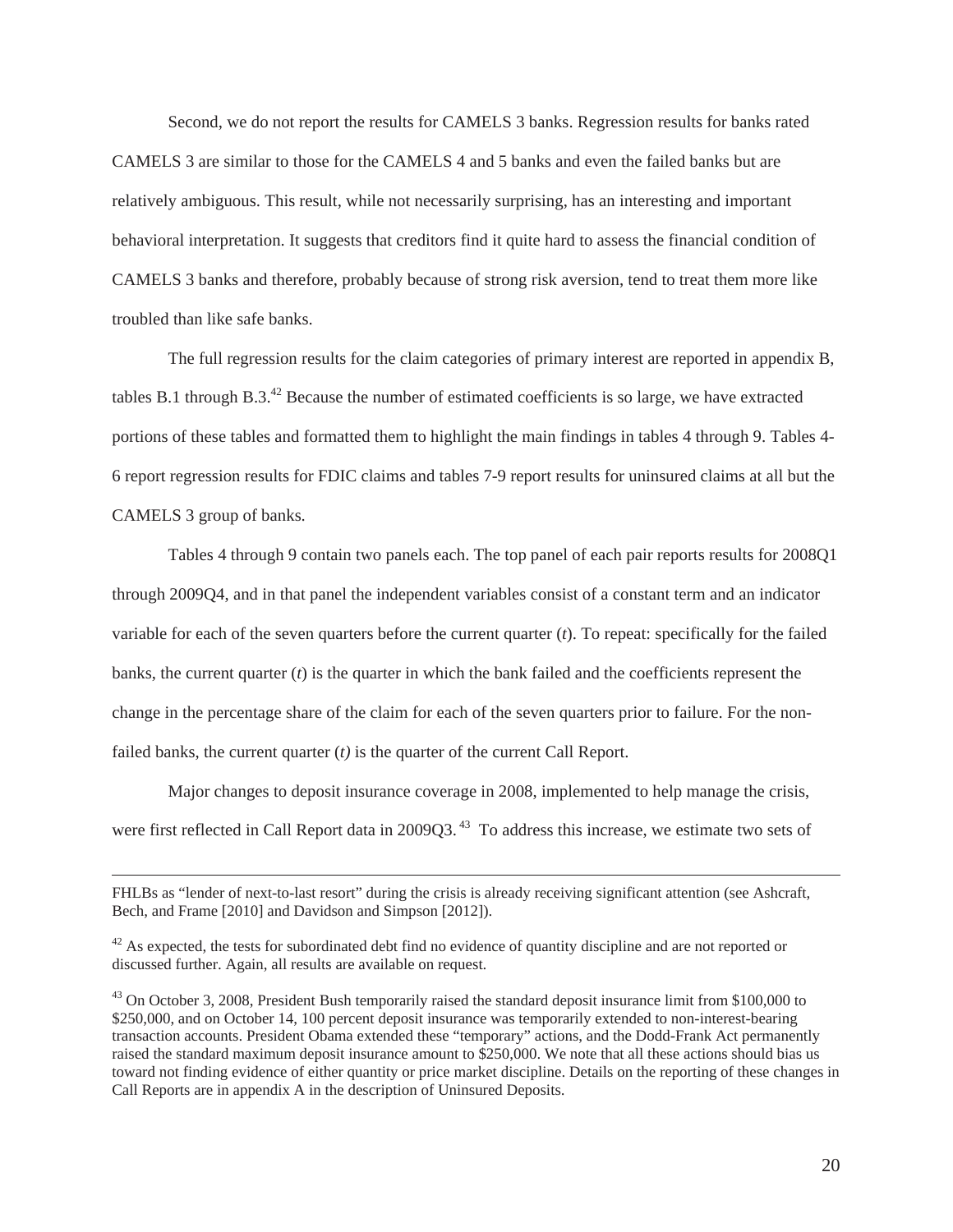regressions for the four quarters in 2010. These results are shown in the bottom panels of tables 4 through 9. First, as shown in the regressions for 2009Q4, the coefficients on the "One Quarter before Failure" (and one quarter before quarter *t*) indicator variable increase sharply in absolute value. We are unable to disentangle the effect of the change in reporting in 2009Q3 from potential changes due to QD. Therefore, we do not report coefficients on any post-2009Q3 variables in columns 9 through 12. Second, to explicitly address the break in series caused by the reporting change, for each quarter in 2010 we run new regressions where the constant term is 2009Q3. Each coefficient measures the difference between the mean of the dependent variable in 2009Q3 and the mean of the same variable in a given quarter before t (or before failure). Columns 13 through 16 in each table show these results.

The change in the reporting of insured deposits does not affect our regressions for the shares of general creditor claims. Thus, tables 10 through 12 report only regressions similar to those in the top panels of tables 4 through 9.

To facilitate understanding, in tables 4 through 12 the statistically significant declines in shares are shaded in dark grey, and the statistically significant increases in light grey. In addition, F-tests show that results for each of the bank groups are always statistically significantly different from each other at the 95 percent confidence level or better. Pairwise t-tests of individual coefficients, which compare coefficients from two groups at a time, show that for most quarters the failed-bank group and the riskybank group are statistically different from the CAMELS 1 and 2 bank group.<sup>44</sup> Thus, all the differences between bank groups discussed below are supported by formal statistical tests.

#### *Analysis of Results*

The changes in the shares of FDIC claims are overwhelmingly positive at both the failed banks and the CAMELS 4 and 5 banks. At the failed banks, from the third quarter of 2008 through 2010, statistically significant increases began to occur at least two quarters before failure, and typically well

<sup>&</sup>lt;sup>44</sup> All F- and t-tests are available on request from the authors.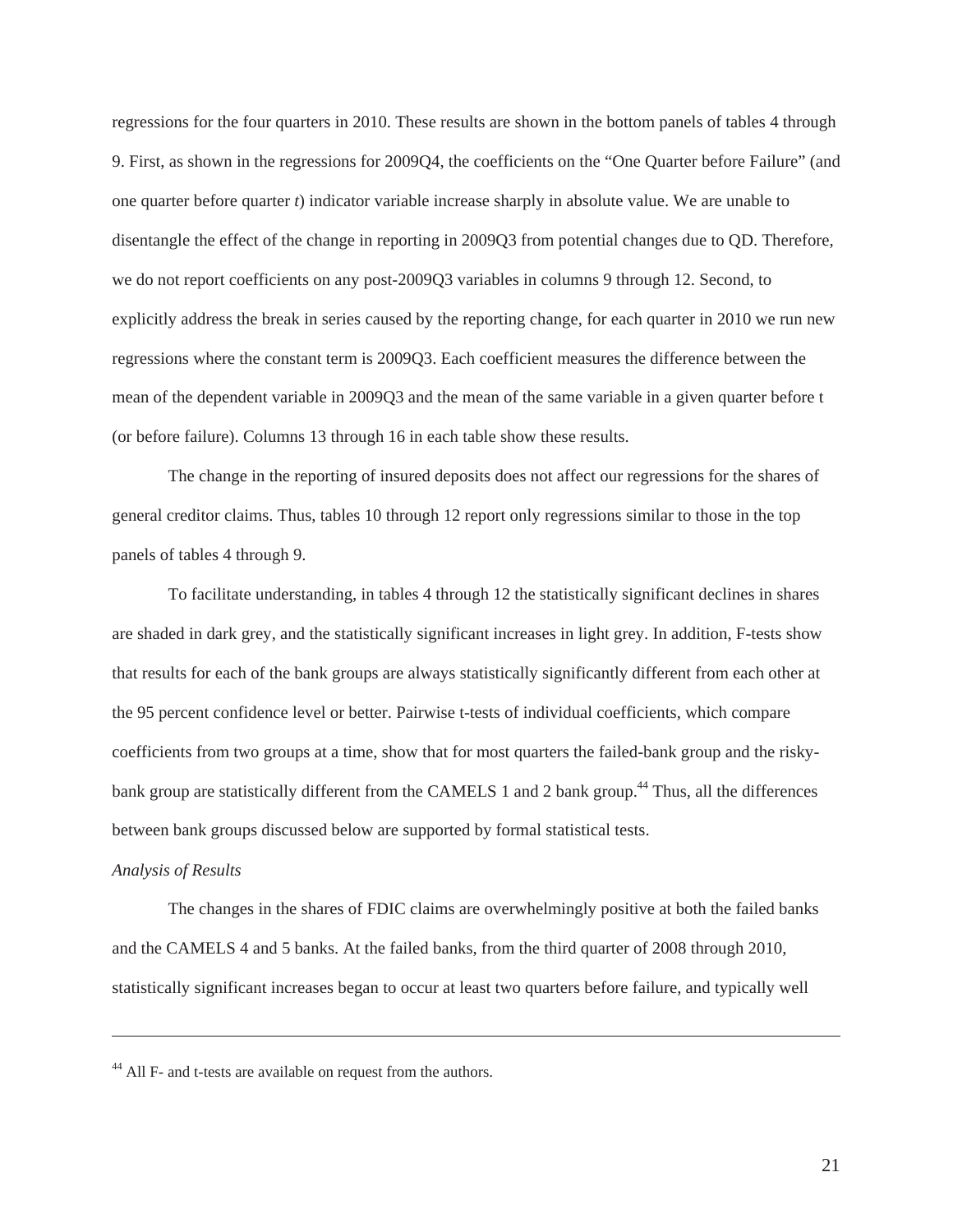before that. At CAMELS 4 and 5 banks, the results are even stronger: throughout the entire period, FDIC shares typically began rising four or more quarters before quarter *t*.

CAMELS 1 and 2 banks show a strikingly different pattern of change in shares of FDIC claims. Here the direction of change is overwhelmingly negative, especially from 2008 through the first half of 2010—the heart of the crisis.

The dynamics of uninsured claim shares (tables 7–9) complement the dynamics for FDIC claims. The direction of changes in the shares of uninsured claims is overwhelmingly negative at both the failed banks and the CAMELS 4 and 5 banks. From mid-2008 through the first half of 2010, statistically significant decreases began to appear from two to seven quarters before either failure or quarter *t*.

As is true for the shares of FDIC claims, changes in the shares of uninsured claims at the CAMELS 1 and 2 banks are strikingly different. From the second quarter of 2008 through 2010, shares of uninsured claims are, with only a few exceptions, significantly increasing.

The dynamics of GCC shares (tables 10–12), although suggestive of QD-consistent behavior, are less compelling than those for FDIC and uninsured depositor claims. Indeed, through 2008 the average general creditor does not appear to have been concerned about the financial condition of its bank—the statistical tests indicate claims rose or did not change. However, by the second half of 2009 this changes: significant declines typically occurred many quarters in advance of failure at the failed banks (or quarter *t* at the CAMELS 4 and 5 banks). A similar pattern can be found in the CAMELS 1 and 2 banks although the growth patterns are larger in magnitude pre-2008 and decline patterns post-2008 are smaller in magnitude compared with the failed and risky bank groups. In all cases, the share of GCC is on average quite small—normally less than 2 percent. Thus, the movements in secured claims (documented above at the end of the discussion of empirical strategy) may well be obscuring QD-consistent behavior by general creditors.

The dynamic patterns of claim shares described above are highly consistent with quantity discipline: liability holders at very risky banks (failing and CAMELS 4 and 5 banks) convert their funds to insured claims, move their funds into safe banks (CAMELS 1 and 2 banks), or—in the case of GCC—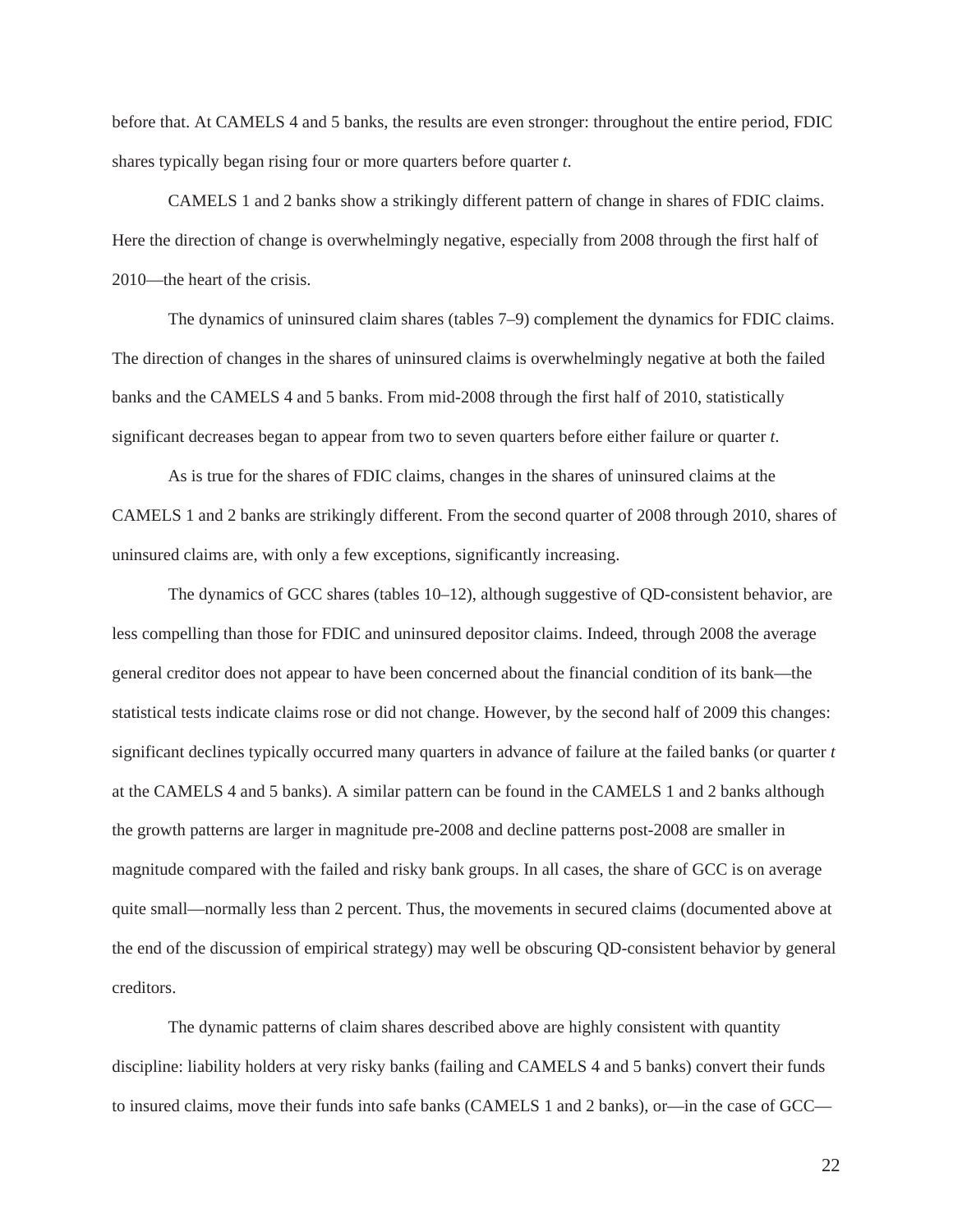reduce their exposure to the bank with which they are doing business. Equally important, our results indicate that during the crisis, these QD-consistent portfolio reallocations tended to begin well before, often four or more quarters before, a bank failed. Such lead times seem long enough to signal to both banks and their supervisors that corrective actions can and should be taken. In addition, creditors generally seemed able to distinguish between very risky and safe banks. Indeed, the dynamics of liability shares at CAMELS 1 and 2 banks are consistent with creditors' ability to identify them as safe. Finally, these patterns are observed despite the substantial increases in deposit insurance limits and other guarantees that were implemented at the height of the crisis.

# **V. Tests for Price Discipline**

Creditors may also exert market discipline on relatively risky banks by demanding higher risk premiums, particularly on uninsured funds. Conversely, risky banks may seek either to retain or attract funds by being willing to pay higher interest rates, again particularly on uninsured funds. Acharya and Mora (2011) report that riskier banks had some success raising rates to attract deposits during the early part of the crisis. However, Ben-David, Palvia, and Spatt (2011) argue that as the crisis evolved, PD became inoperative; and Berger and Turk-Ariss (2012) find that PD probably declined during and after the crisis. Consistent with the literature established before the crisis, these newer results reach a similar conclusion—PD tends to dominate at relatively low levels of bank risk but that QD becomes more likely as tangible signs of serious weakness begin to appear.

To test for PD, in principle we would compute a variety of spreads between interest rates on uninsured and insured liabilities at each bank. Then we would test whether, ceteris paribus, these spreads are positively related to bank risk and whether higher spreads succeeded in either attracting or retaining uninsured claims. In practice, our research strategy is driven by the fact that the only interest rates we can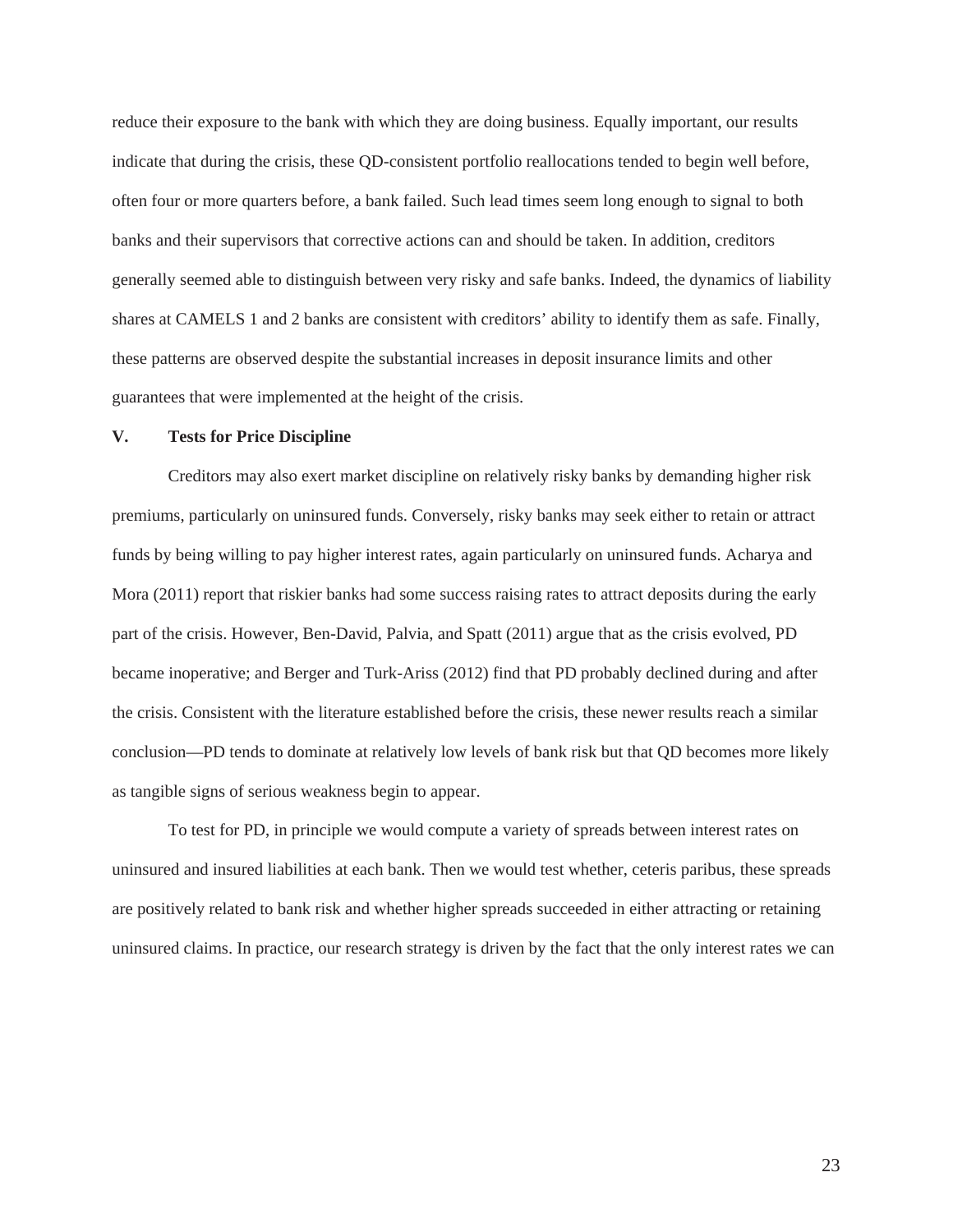compute at our sample banks are very rough estimates of the average costs of uninsured and insured deposits as provided in Call Reports.45

Using these data, we conducted a number of tests for PD on the spread between the average interest rate on uninsured and insured deposits at individual banks in a given quarter.<sup>46</sup> On balance, the results provide at best only weak evidence that PD was somewhat operative at our sample banks during the crisis.

Spreads between the average interest rate on uninsured and insured deposits are, by and large, positive across all four bank groups (one of the groups is CAMELS 3 banks). Thus, perhaps the weakest condition for the existence of PD is supported. However, the spreads seem rather modest, virtually always less than about 50 basis points, and they even decline in the course of the crisis to around 30 basis points.<sup>47</sup> More importantly, a stronger condition for the existence of PD, the condition that spreads should be larger at riskier banks, is rejected. Finally, tests for whether banks were either forced by creditors or chose on their own to use higher spreads to attract or retain uninsured deposits suggest that all four groups made such adjustments. However, it does not appear that the riskiest banks differed much from the safest banks in the amount of PD imposed.<sup>48</sup>

Whatever the interpretation, it is unclear how much credence to put into these PD results. On the one hand, the results are roughly consistent with previous findings that PD was weak or even nonexistent

<sup>&</sup>lt;sup>45</sup> Almost all studies of PD that use deposit data suffer from this constraint. Partly for this reason, some authors have abandoned deposit data and examined the spread between yields on subordinated debt and comparable Treasury securities. That research strategy limits the analyst to relatively large banks that issue traded debt and is therefore not a strategy available to us.

<sup>46</sup> The results are available on request from the authors.

<sup>&</sup>lt;sup>47</sup> Inspection of spreads between a sample of jumbo (partially uninsured) and nonjumbo deposit rates from a RateWatch database (https://www.rate-watch.com/) suggests our spread magnitudes are reasonable. RateWatch spreads were typically well under 100 basis points during the crisis. Indeed, many banks in the RateWatch sample did not post differences in rates between (partially) uninsured deposits and insured deposits.

<sup>&</sup>lt;sup>48</sup> Back-of-the-envelope calculations suggest that, consistent with Maechler and McDill (2006), the CAMELS 1 and 2 banks had a somewhat easier time using spreads to attract uninsured deposits than did very risky banks.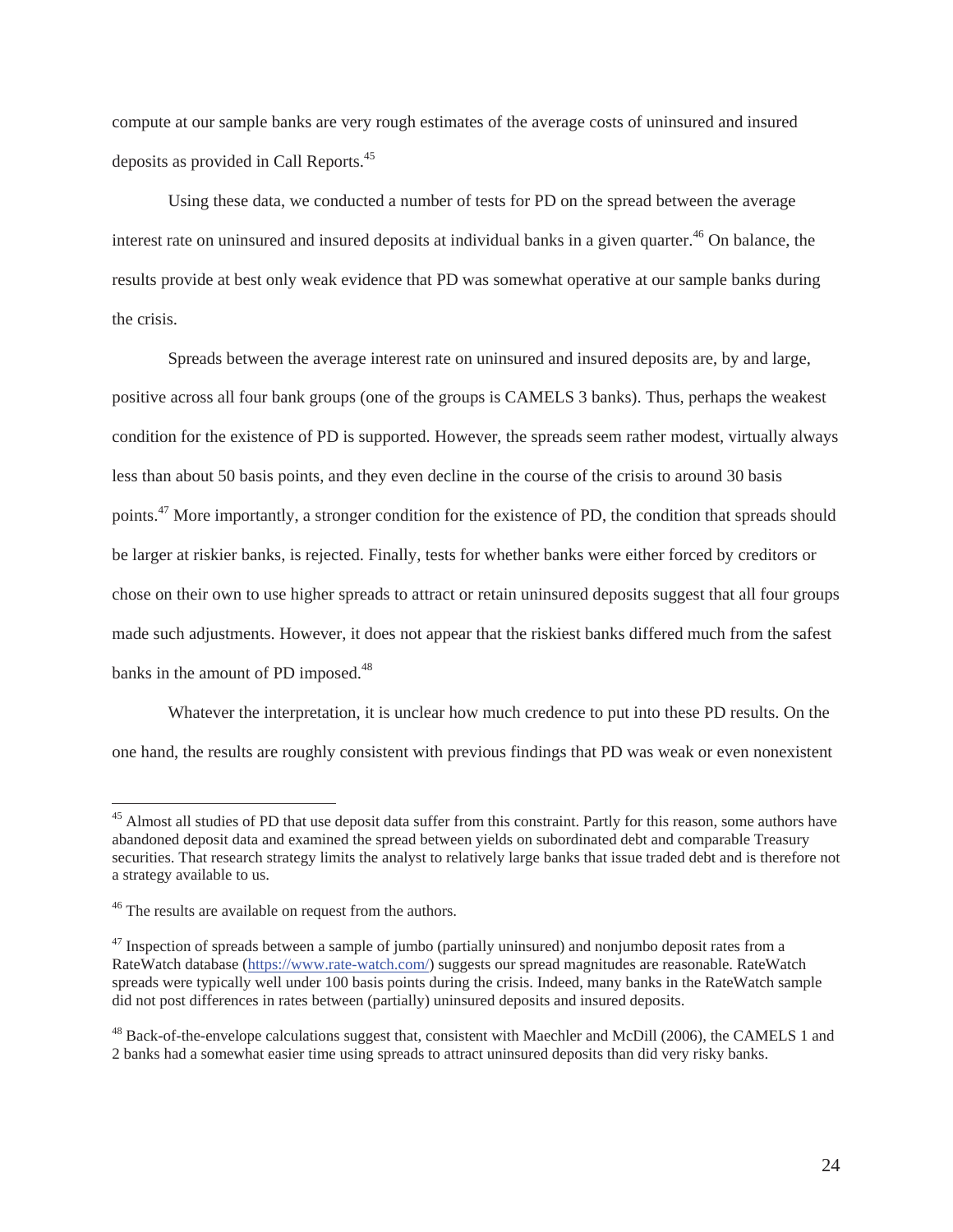during the crisis. On the other hand, our QD results indicate that creditors were generally able to distinguish between very risky and safe banks and thus had the knowledge to demand substantial risk premiums if warranted. Perhaps most important, using average cost data to test a hypothesis that is most likely to be observed in marginal prices is highly problematic. On balance, we conclude that our PD results should be viewed as at most only suggestive of weak price discipline during the crisis.

#### **VI. Conclusion and Policy Implications**

Based on a unique dataset of the FDIC's expectations about losses to uninsured creditors in banks that failed during the 2008-2010 crisis, we hypothesize that the categories of liabilities most likely to exhibit evidence of market discipline are uninsured deposits, insured deposits, and general creditor claims. Empirical tests using all liability categories at both failed and non-failed banks are consistent with quantity market discipline, in which liability holders monitor their banks and reallocate their portfolios in ways that protect them from losses. These portfolio reallocations tend to begin far enough in advance to signal both to banks and to their supervisors that corrective actions can and should be taken. Although interest rates on uninsured deposits could provide similar signals and discipline, our results suggest that the data needed to reliably do price analysis are not readily available. However, consistent with the literature, our results also suggest that during the crisis, quantity discipline was relatively strong and price market discipline was relatively weak.

Our findings support several important policy implications. First, they strongly reinforce and enrich the view long held by bank supervisors and market participants that bank liability flows are powerful indicators of a bank's health.<sup>49</sup> Our results emphasize that the shares of liabilities held in uninsured and insured deposits and general creditor claims should be monitored as part of supervisory early-warning systems for community and medium-sized banks. Second, although most of the failures from 2008 to 2010 period were of community and medium-sized banks, it seems reasonable to conclude that such advice applies to the monitoring of larger banks as well.

<sup>49</sup> Acharya and Mora (2011) reach a similar conclusion.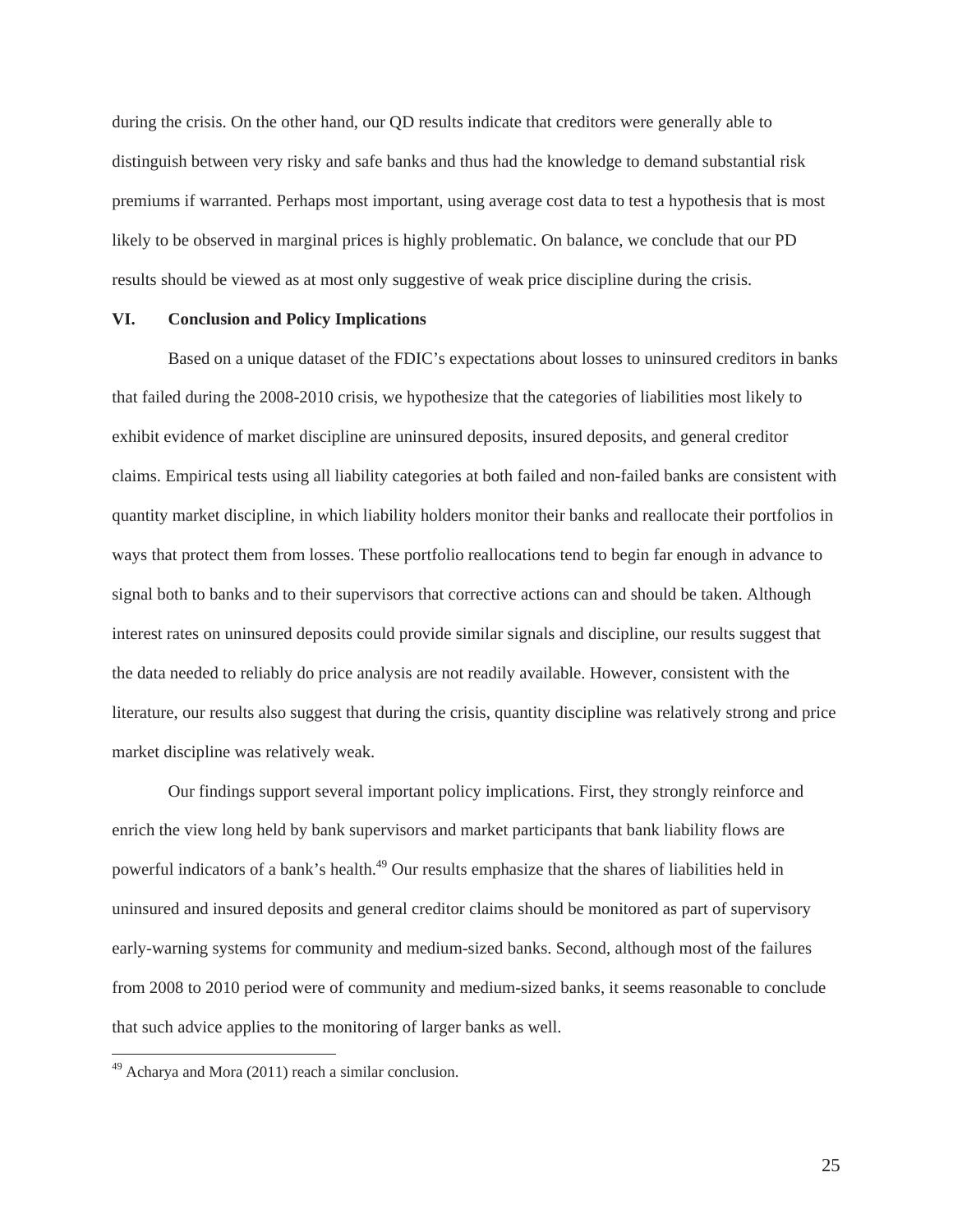An important corollary of these implications relates to regulatory collection and disclosure of data. Our results indicate that supervisory data collections should explicitly include quantity flows by creditor categories, particularly insured and uninsured deposits, and that accurate disclosure of such data would encourage market discipline.<sup>50</sup> Indeed, the difficulties we experienced constructing such at-risk claims from currently available data argue strongly that appropriate changes in regulatory data collection and disclosure should be important policy priorities. These conclusions hold with even more force for current regulatory collections of data on interest rates paid on similar categories of bank liabilities, i.e. insured and uninsured deposits.

Finally, our findings support the view that market discipline can be an effective complement to safety-and-soundness supervision by bank regulators. We are not suggesting that market discipline before and during the crisis was enough by itself to control bank risk. Clearly, many banks failed and many others became severely troubled. However, many troubled banks recovered, and our results are consistent with the conclusion that market discipline is potentially important when creditors are at risk of loss. More generally, our results support the view that policymakers' active encouragement of market discipline will be beneficial

<sup>&</sup>lt;sup>50</sup> Schaeck (2008) reaches the same conclusion in his study of FDIC losses and their relationship to bank liability structure.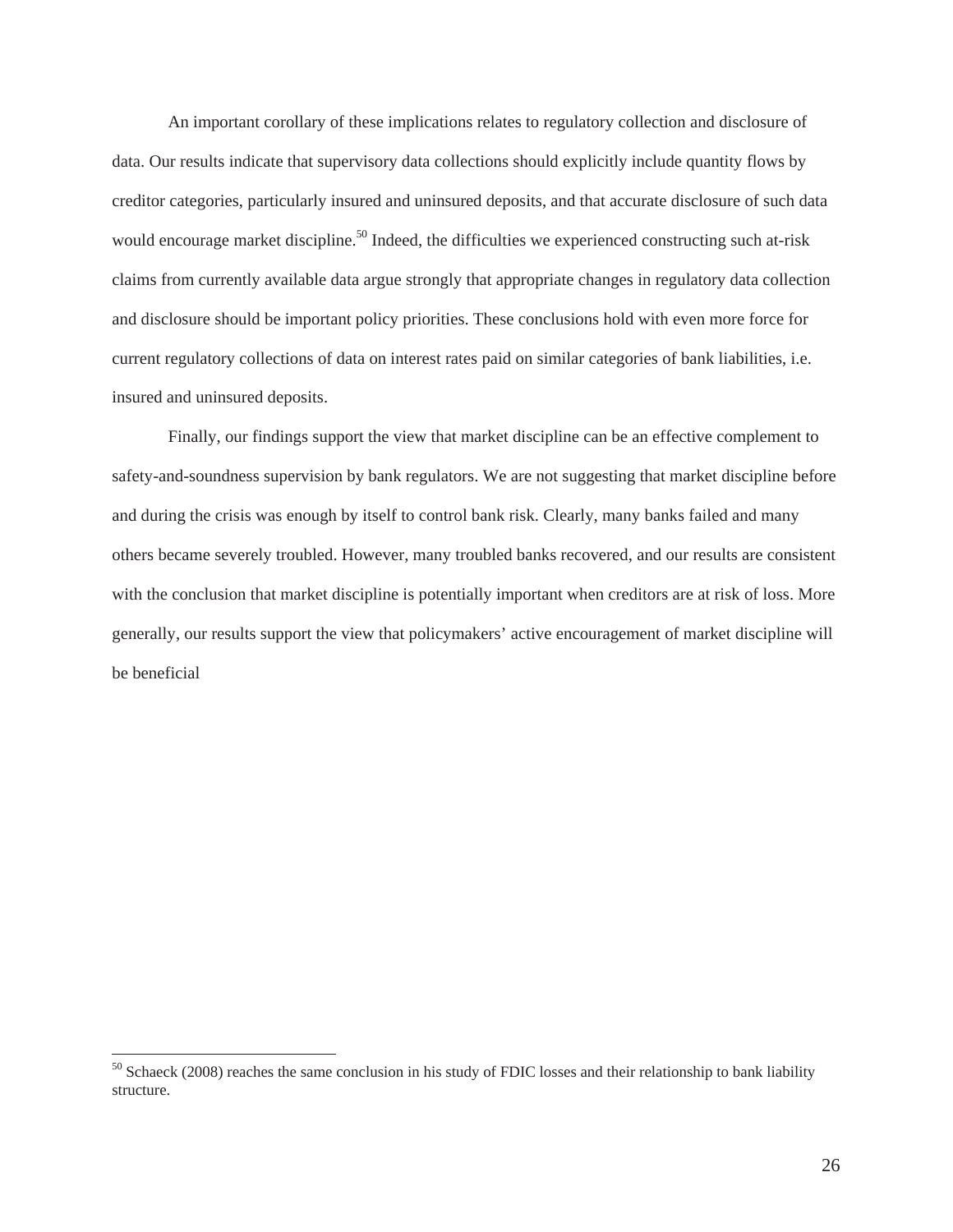#### **References**

.

- Acharya, V. V., and N. Mora. (2011). "Are Banks Passive Liquidity Backstops? Deposit Rates and Flows during the 2007–2009 Crisis." Working Paper, Stern School of Business, New York University, and Federal Reserve Bank of Kansas City, November 13, 2011.
- Ashcraft, A. B. (2008). "Does the Market Discipline Banks? New Evidence from Regulatory Capital Mix." Journal of Financial Intermediation 17, 543–561.
- Ashcraft, A. B., M. L. Bech, and W. S. Frame. (2010). "The Federal Home Loan Bank System: The Lender of Next-to-Last Resort?" Journal of Money, Credit, & Banking 42 (4), 551–583.
- Bair, Sheila C. (2009). Statement before the Subcommittee on Financial Institutions, Committee on Banking, Housing and Urban Affairs, U.S. Senate, Washington, DC., October 14, 2009.
- Balasubramnian, B., and K. B. Cyree. (2011). "Market Discipline of Banks: Why Are Yield Spreads on Bank-Issued Subordinated Notes and Debentures Not Sensitive to Bank Risks?" Journal of Banking and Finance 35, 21–35.
- Ben-David, I., A. Palvia, and C. Spatt. (2011). "Bank De-Leveraging and the Limits to Market Discipline." Working Paper, December 28, 2011.
- Bennett, R.L. and H. Unal (2009). "The Cost Effectiveness of the Private Sector Reorganization of Failed Bank Asets" Working Paper, Center for Financial Research, Federal Deposit Insurance Corporation, 2009-11.
- Berger, A. N., and R. Turk-Ariss. (2010). "Do Depositors Discipline Banks? An International Perspective." Working Paper, University of South Carolina.
- Berger, A. N., and R. Turk-Ariss. (2012). "Do Depositors Discipline Banks and Did Government Actions during the Recent Crisis Reduce This Discipline? An International Perspective." Working Paper, University of South Carolina.
- Bernanke, Ben S. (2009). "Reflections on a Year of Crisis." Speech at the Federal Reserve Bank of Kansas City's Annual Economic Symposium, Jackson Hole, WY, August 21, 2009.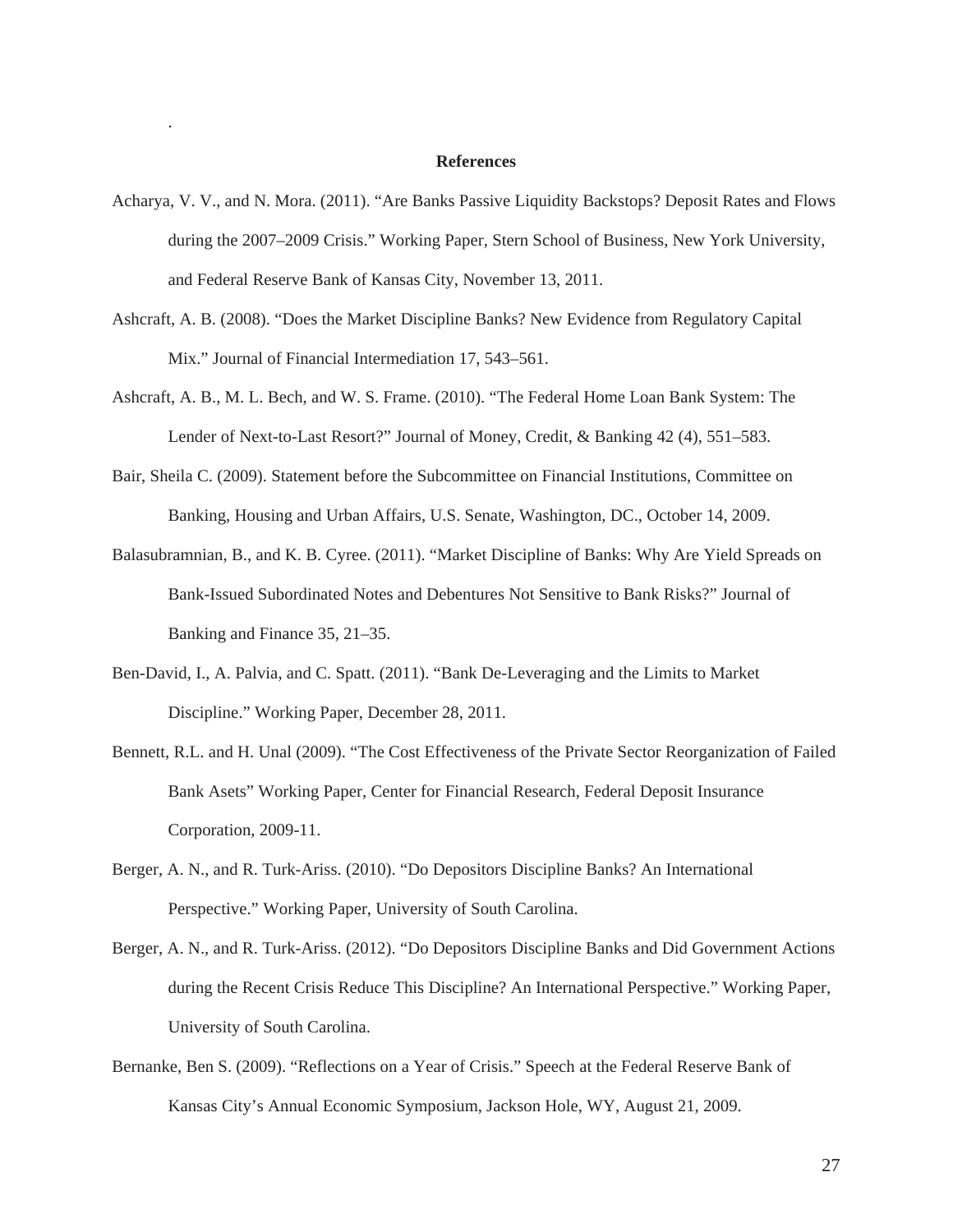Bernanke, Ben S. (2010). Statement before the Financial Crisis Inquiry Commission, September 2, 2010.

- Billett, M. T., J. A. Garfinkel, and E. S. O'Neal. (1998). "The Cost of Market versus Regulatory Discipline in Banking." Journal of Financial Economics 48, 333–358.
- Bliss, R.R., and M. J. Flannery. (2002). "Market Discipline in the Governance of U.S. Bank Holding Companies: Monitoring vs. Influencing." European Finance Review 6, 361–395.
- Board of Governors of the Federal Reserve System. (1999). "Using Subordinated Debt as an Instrument of Market Discipline." Staff Studies 172, Federal Reserve Board..
- Bradley, Christine M., and L. Shibut. (2006). "The Liability Structure of FDIC-Insured Institutions: Changes and Implications." FDIC Banking Review 18 (2), 1–37.
- Calomiris, C. W., and J. R. Mason. (1997). "Contagion and Bank Failures during the Great Depression: The June 1932 Chicago Banking Panic." American Economic Review 87 (5), 863–883.
- Cole, R. A., and L. J. White. (2012). "Déjà Vu All Over Again: The Causes of U.S. Commercial Bank Failures This Time Around." Journal of Financial Services Research 42, 5–29.
- Covitz, D. M., D. Hancock, and M. L. Kwast. (2004). "A Reconsideration of the Risk Sensitivity of U.S. Banking Organization Subordinated Debt Spreads: A Sample Selection Approach." Economic Policy Review, Federal Reserve Bank of New York, September 73–92.
- Curry, T. J., G. S. Fissel, and G. A. Hanweck. (2008). "Equity Market Information, Bank Holding Company Risk and Market Discipline." Journal of Banking and Finance 32, 807–819.
- Davenport, A. M., and K. M. McDill. (2006). "The Depositor behind the Discipline: A Micro-Level Case Study of Hamilton Bank." Journal of Financial Services Research 30, 93–109
- Davidson, T. R., and W. G. Simpson. (2012). "Federal Home Loan Bank Advances and Bank Risk." Paper presented at the 2012 meetings of the Southern Finance Association, Charleston, SC, November 15-17, 2012.
- Federal Deposit Insurance Corporation. (1998a). Managing the Crisis: The FDIC and RTC Experience 1980–1994. Federal Deposit Insurance Corporation.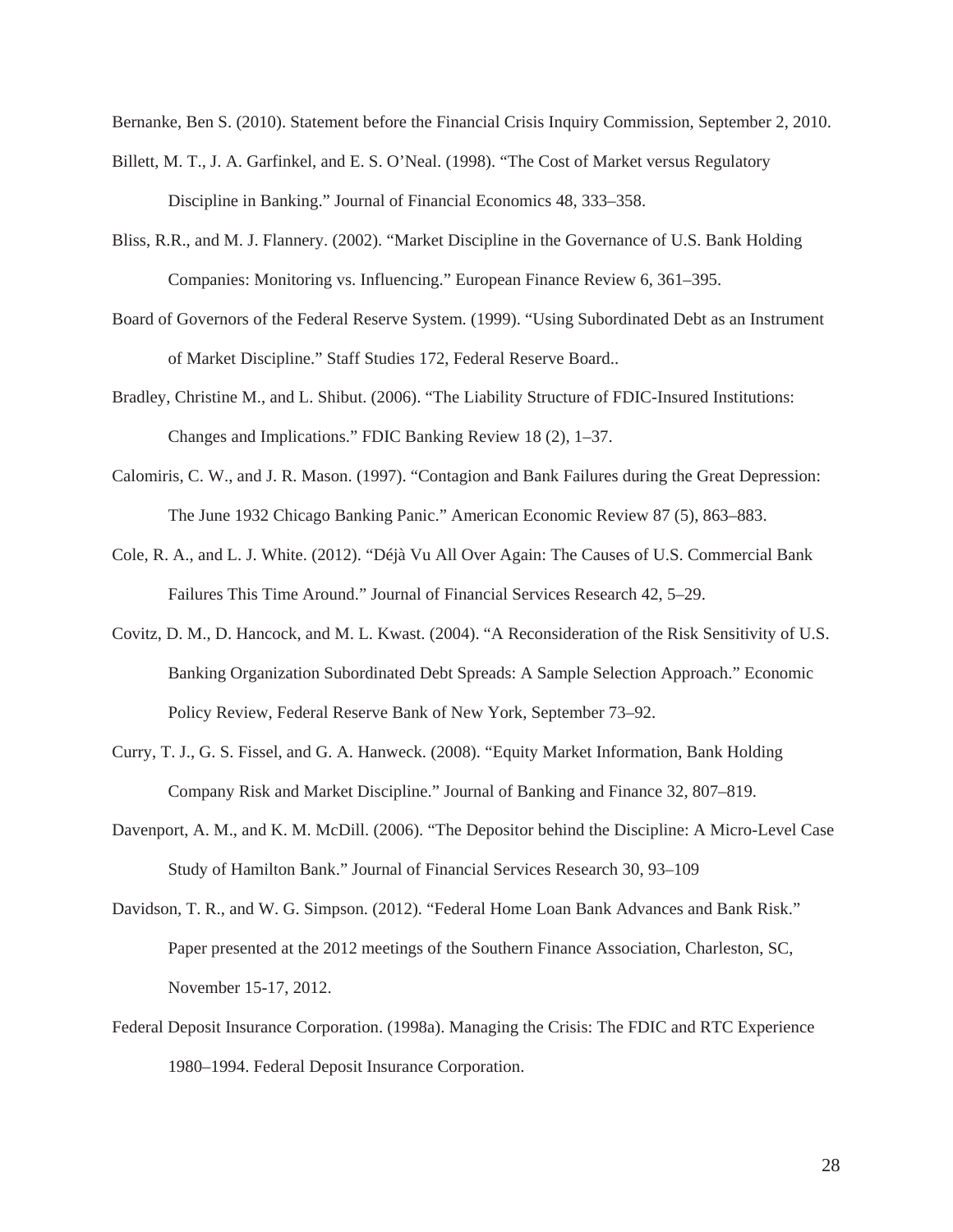Federal Deposit Insurance Corporation. (1998b). Resolutions Handbook. Federal Deposit Insurance Corporation.

- Federal Financial Institutions Examination Council. (1996). "Uniform Financial Institutions Rating System," Federal Register 61 (245), 67021-67029. December 19, 1996.
- Financial Stability Oversight Council. Annual Report. Financial Stability Oversight Council, July 26, 2011.
- Goldberg, L. G., and S. C. Hudgins. (1996). "Response of Uninsured Depositors to Impending S&L Failures: Evidence of Depositor Discipline." Quarterly Review of Economics and Finance 36 (3), 311–325.
- Goldberg, L. G., and S. C. Hudgins. (2002). "Depositor Discipline and Changing Strategies for Regulating Thrift Institutions." Journal of Financial Economics 63, 263–274.
- Gorton, Gary B. (2008). "The Panic of 2007." Paper presented at the "Maintaining Stability in a Changing Financial System" symposium sponsored by the Federal Reserve Bank of Kansas City, Jackson Hole, WY, August 21–23, 2008.
- Government Accountability Office. (2010). "Regulators' Use of Systemic Risk Exception Raises Moral Hazard Concerns and Opportunities Exist to Clarify the Provision." Report to Congressional Committees, Government Accountability Office. GAO-10-100.
- Goyal, V. K. (2005). "Market Discipline of Bank Risk: Evidence from Subordinated Debt Contracts." Journal of Financial Intermediation 14, 318–350.
- Hancock, D., and M. L. Kwast. (2001). "Using Subordinated Debt to Monitor Bank Holding Companies: Is it Feasible?" Journal of Financial Services Research, 20 (2–3), 147–187.
- Hannan, T., and G. Hanweck. (1988). "Bank Insolvency Risk and the Market for Large Certificates of Deposit." Journal of Money, Credit, & Banking 20, 203–211.
- Jagtiani, J., and C. Lemieux. (2001). "Market Discipline Prior to Bank Failure." Journal of Economics and Business 53, 313–324.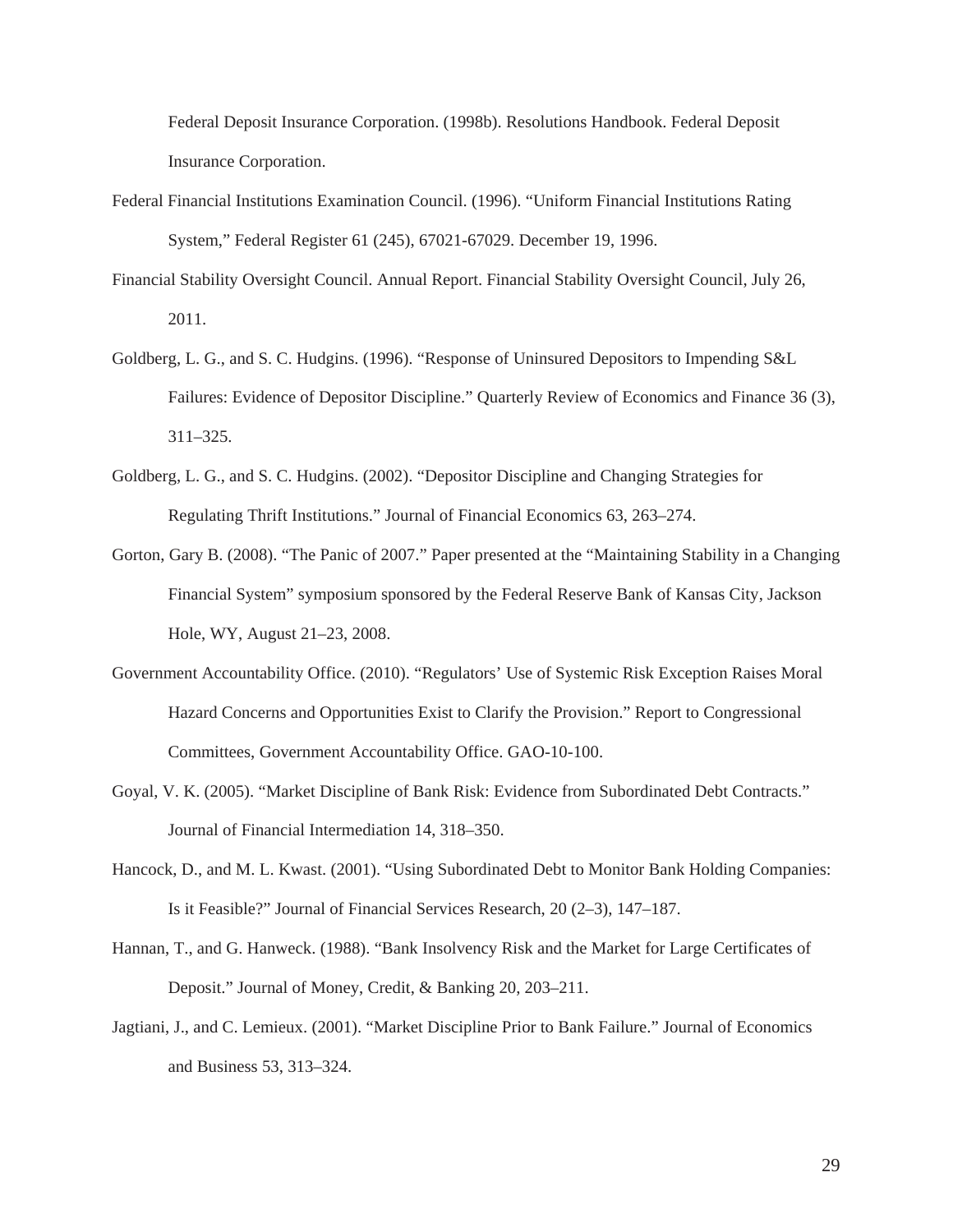- Jordan, S. (2000). "Depositor Discipline at Failing Banks." New England Economic Review, March/April, 15–28.
- Karas, A., W. Pyle, W., and K. Schoors. (2013). "Deposit Insurance, Banking Crises, and Market Discipline: Evidence from a Natural Experiment on Deposit Flows and Rates." Journal of Money, Credit, & Banking 45 (1), 179–200.
- Kaufman, G. G. (1994). "Bank Contagion: A Review of the Theory and Evidence." Journal of Financial Services Research 8 (2), 123-150.
- Krishnan, C. N. V., P. H. Ritchken, and J. B. Thomson. (2005). "Monitoring and Controlling Bank Risk: Does Risky Debt Help?" Journal of Finance 60 (1), 343–378.
- Maechler, A. M., and K. M. McDill. (2006). "Dynamic Depositor Discipline in U.S. Banks." Journal of Banking and Finance 30, 1871–1898.
- Murata, K., and M. Hori. (2006). "Do Small Depositors Exit from Bad Banks? Evidence from Small Financial Institutions in Japan." Japanese Economic Review 57 (2), 260–278.
- Nier, E., and U. Baumann. (2006). "Market Discipline, Disclosure and Moral Hazard in Banking." Journal of Financial Intermediation 15, 332–361.
- Park, S., and S. Peristiani. (1998). "Market Discipline by Thrift Depositors." Journal of Money, Credit, & Banking 30 (3), 347–364.
- Peria, M. S. M., and S. Schmukler. (2001). "Do Depositors Punish Banks for Bad Behavior? Market Discipline, Deposit Insurance, and Banking Crises." Journal of Finance 56 (3), 1029–1051.
- Pop, A. (2009). "Quantity Effects and the Market Discipline Mechanism: A Bivariate Analysis." Journal of Banking Regulation 10 (2), 164–175.
- Rolnick, A. J., and W. E. Weber. (1983). "New Evidence on the Free Banking Era." American Economic Review 73 (5), 1080–1091.
- Samolyk, K., M. Solt, R. Waldrop, and P. Kupiec. (2011). "Bank Resolutions: 2007–2009." FDIC Center for Financial Research Working Paper, Federal Deposit Insurance Corporation.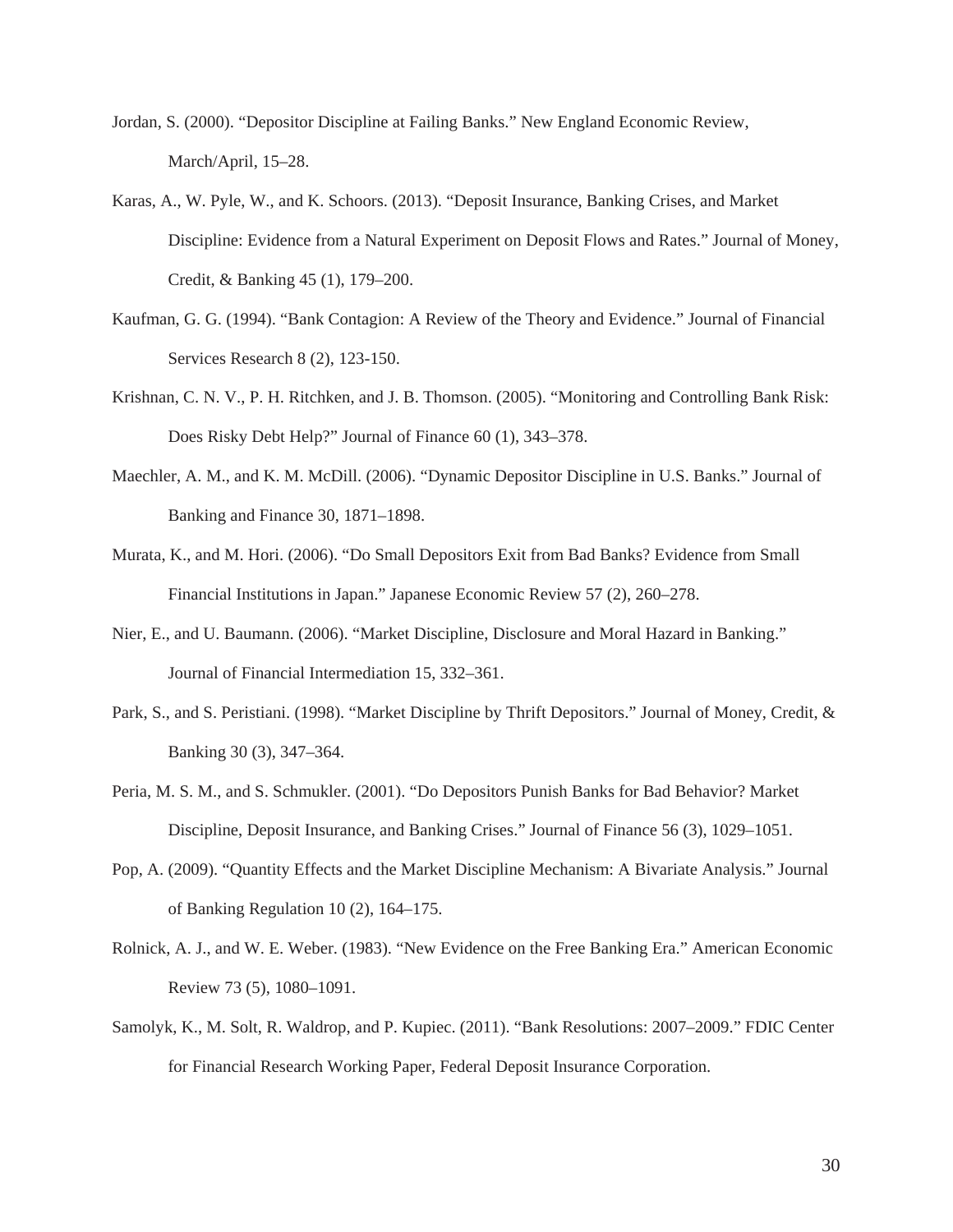Schaeck, K. (2008). "Bank Liability Structure, FDIC Loss, and Time to Failure: A Quantile Regression Approach." Journal of Financial Services Research 33, 163–179.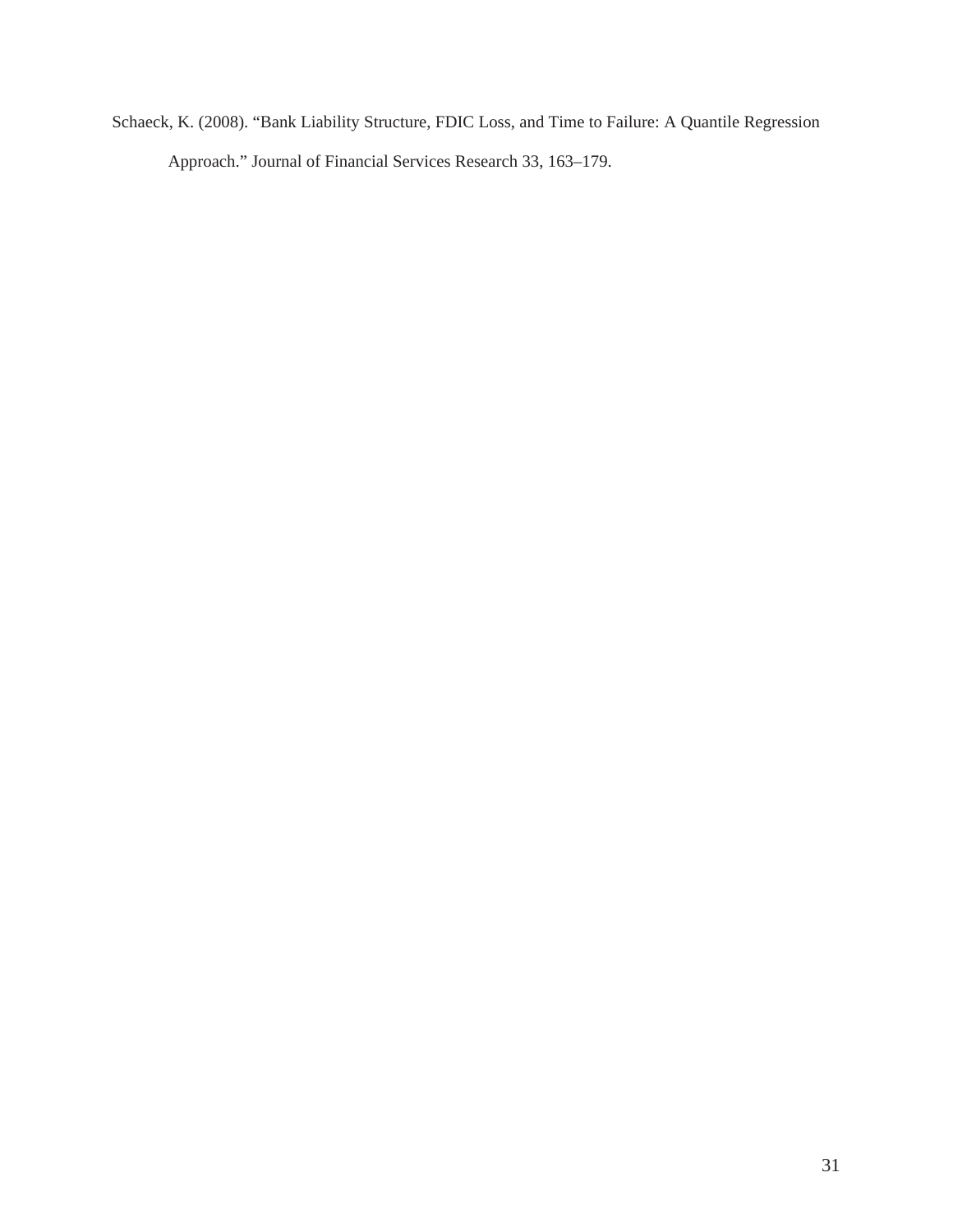|         |                             |                  |                  | runner or bank randres by Quarter and Keglon<br>Region |                  |                                  |
|---------|-----------------------------|------------------|------------------|--------------------------------------------------------|------------------|----------------------------------|
|         | $\overline{1}$              | $\overline{(2)}$ | $\overline{(3)}$ | (4)                                                    | $\overline{(5)}$ | $\overline{\boldsymbol{\theta}}$ |
| Quarter | <b>Northeast</b>            | South            | <b>Midwest</b>   | Southwest                                              | West             | $\mathbf{A}\mathbf{I}$           |
| 2008Q1  | $\mathbf{0}$                | $\overline{0}$   | $\overline{2}$   | $\overline{0}$                                         | $\mathbf{0}$     | $\overline{2}$                   |
|         |                             |                  |                  |                                                        |                  | (0.6)                            |
| 2008Q2  | $\boldsymbol{0}$            | $\,1$            | $\,1$            | $\boldsymbol{0}$                                       | $\boldsymbol{0}$ | $\overline{2}$                   |
|         |                             |                  |                  |                                                        |                  | (0.6)                            |
| 2008Q3  | $\boldsymbol{0}$            | $\sqrt{3}$       | $\,1\,$          | $\boldsymbol{0}$                                       | $\overline{4}$   | $8\,$                            |
|         |                             |                  |                  |                                                        |                  | (2.5)                            |
| 2008Q4  | $\boldsymbol{0}$            | $\sqrt{5}$       | $\sqrt{2}$       | $\sqrt{2}$                                             | $\overline{3}$   | 12                               |
|         |                             |                  |                  |                                                        |                  | (3.8)                            |
| 2009Q1  | $\,1\,$                     | $\sqrt{6}$       | 5                | $\boldsymbol{0}$                                       | $\overline{9}$   | $21\,$                           |
|         |                             |                  |                  |                                                        |                  | (6.6)                            |
| 2009Q2  | $\,1$                       | $8\,$            | $\boldsymbol{7}$ | $\boldsymbol{0}$                                       | $\,8\,$          | 24                               |
|         |                             |                  |                  |                                                        |                  | (7.5)                            |
| 2009Q3  | $\sqrt{4}$                  | $16$             | $17\,$           | $\overline{6}$                                         | $\boldsymbol{7}$ | 50                               |
|         |                             |                  |                  |                                                        |                  | (15.7)                           |
| 2009Q4  | $\boldsymbol{0}$            | $16$             | 15               | $\sqrt{5}$                                             | $\overline{9}$   | 45                               |
|         |                             |                  |                  |                                                        |                  | (14.2)                           |
| 2010Q1  | $\sqrt{3}$                  | 15               | $\overline{9}$   | $\ensuremath{\mathfrak{Z}}$                            | 11               | 41                               |
|         |                             |                  |                  |                                                        |                  | (12.9)                           |
| 2010Q2  | $\,1\,$                     | $12\,$           | $18\,$           | $\sqrt{2}$                                             | $\overline{9}$   | 42                               |
|         |                             |                  |                  |                                                        |                  | (13.2)                           |
| 2010Q3  | $\overline{4}$              | 19               | $\,8\,$          | $\,1\,$                                                | $\boldsymbol{9}$ | 41                               |
|         |                             |                  |                  |                                                        |                  | (12.9)                           |
| 2010Q4  | $\ensuremath{\mathfrak{Z}}$ | 13               | $\,8\,$          | $\sqrt{2}$                                             | $\sqrt{4}$       | 30<br>(9.4)                      |
|         |                             |                  |                  |                                                        |                  |                                  |
| All     | 17<br>(5.3)                 | 114<br>(35.8)    | 93<br>(29.2)     | 21<br>(6.6)                                            | 73<br>(23.0)     | 318<br>(100.0)                   |

| Table 1                                       |  |
|-----------------------------------------------|--|
| Number of Bank Failures by Ouarter and Region |  |

*Notes:* 

1. The Northeast region includes Maine, New Hampshire, Vermont, Massachusetts, Connecticut, Rhode Island, New York,

Nevada, Alaska, and Hawaii. Pennsylvania, New Jersey, Deleware, Maryland, and DC. The South includes West Virginia, Virginia, North Carolina, South Carolina, Georgia, Florida, Alabama, Mississippi, Louisiana, Arkansas, Tennessee, and Kentucky. Midwest includes Ohio, Michigan, Indiana, Illinois, Wisconsin, Minnesota, Iowa, Missouri, Kansas, Nebraska, North Dakota, and South Dakota. The Southwest includes Oklahama, Texas, New Mexico, and Arizona. The West includes California, Oregon, Washington, Idaho, Montana, Wyoming, Colarado, Utah,

2. The parenthetical numbers in column 6 and in the final row are percentages.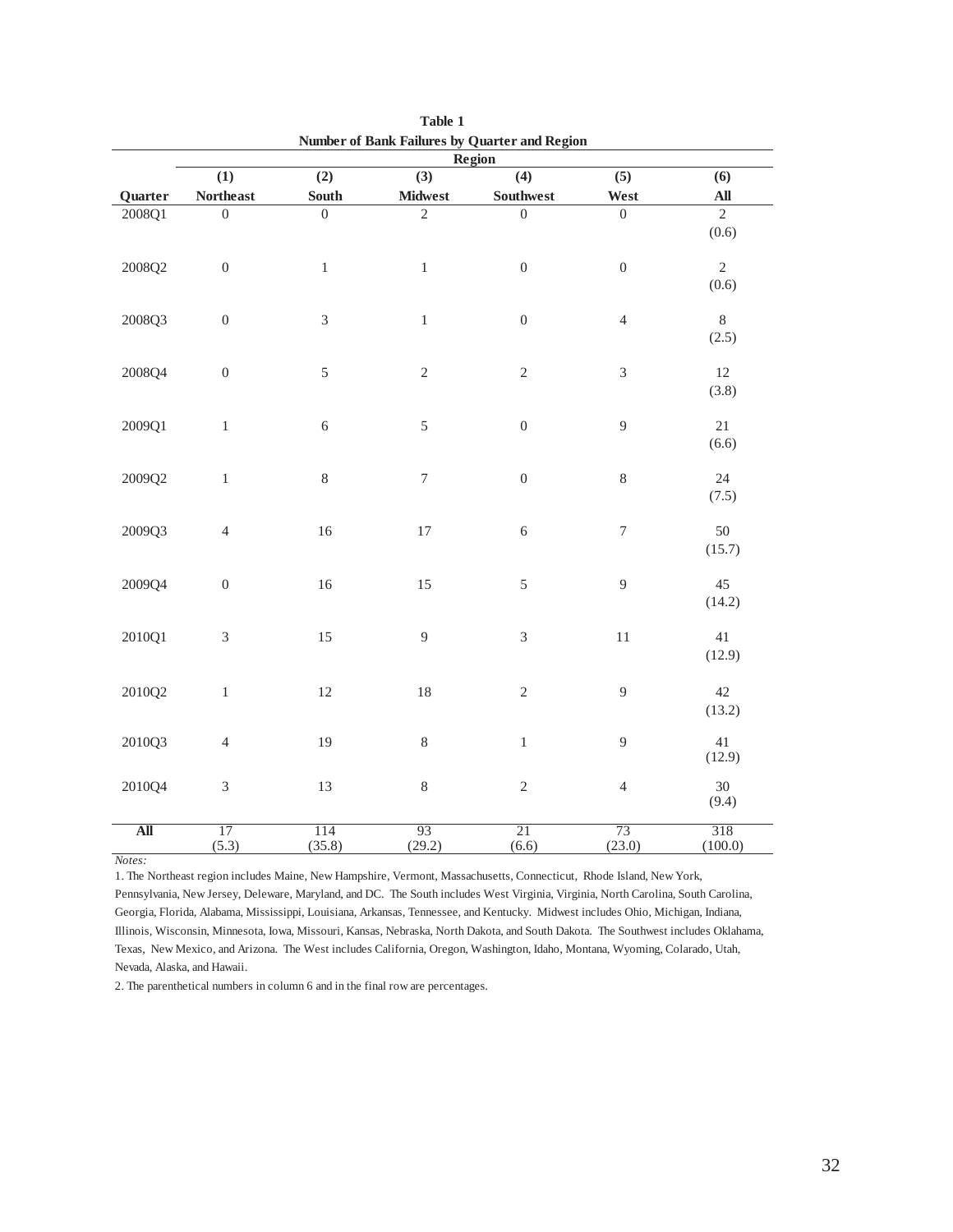|                         |                 | Total Assets (TA) Size Class |                         |                           |
|-------------------------|-----------------|------------------------------|-------------------------|---------------------------|
| Resolution              | $\widehat{\Xi}$ | $\widehat{c}$                | $\widehat{\mathcal{C}}$ | $\bf \widehat{\bf 4}$     |
| Type                    | TA < \$1B       | $$1B \leq TA \leq $10B$      | TA > \$10B              | $\overline{AB}$           |
| PAL                     | 179             | 33                           | $\circ$                 | (68.6)<br>218             |
| PA                      | 67              | 4                            |                         | (22.3)<br>$\overline{71}$ |
| $\overline{\mathsf{P}}$ | ↽               | 3                            |                         | (3.5)<br>$\Box$           |
| $\overline{P}$          | 14              | 4                            |                         | (5.7)<br>$\frac{8}{18}$   |
| $\overline{\mathbf{z}}$ | (84.0)<br>267   | (13.8)<br>र्य                | (2.2)<br>ľ              | (100.0)<br>318            |

**Table 2**

without FDIC loss sharing. PI is a purchase and assumption transaction where the acquirer assumes only insured without FDIC loss sharing. PI is a purchase and assumption transaction where the acquirer assumes only insured

deposits on the liabilities side of the failed bank's balance sheet. PO is a deposit payout transaction.<br>2. The parenthetical numbers in column 4 and in the final row are percentages. deposits on the liabilities side of the failed bank's balance sheet. PO is a deposit payout transaction.

2. The parenthetical numbers in column 4 and in the final row are percentages.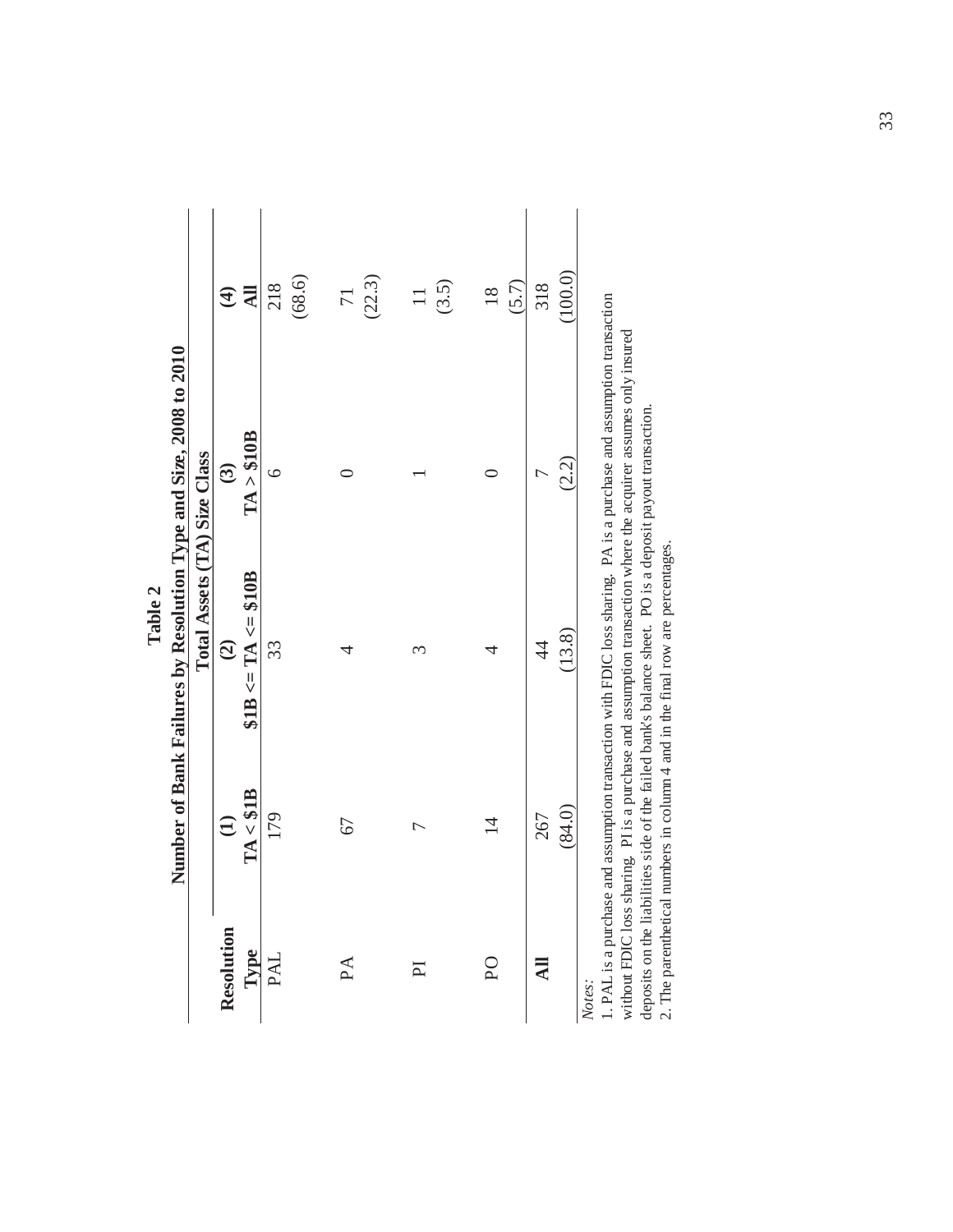|                      |                 |                                                        | <b>Claims Category</b>           |                    |                |
|----------------------|-----------------|--------------------------------------------------------|----------------------------------|--------------------|----------------|
|                      | $\Theta$        | $\widehat{c}$                                          | $\widehat{\mathbf{C}}$           | $\mathbf{\hat{t}}$ | $\overline{6}$ |
| Resolution           |                 | Uninsured                                              |                                  | Sub                | Secured        |
| Type                 | FDIC            | Deposits                                               | GCC                              | Debt               | Claims         |
|                      | Panel           | A: Mean and Standard Deviation of Expected Loss Rates' |                                  |                    |                |
| PAL                  | 25.8            | 0.0                                                    | 96.8                             | 100.0              | $0.0\,$        |
|                      | (10.7)          | $\bigodot$                                             | (20.1)                           | $\bigcirc$         | $\bigcirc$     |
| $\mathsf{PA}$        | 33.3 ***        |                                                        | 98.6                             | 100.0              | 0.0            |
|                      | (13.8)          | $\odot$ $\odot$                                        | (11.9)                           | $\bigodot$         | $\bigodot$     |
| $\mathbf{p}$         | 28.8            | 28.4                                                   | 100.0                            | 100.0              | $0.0\,$        |
|                      | (12.2)          | (12.8)                                                 | $\bigodot$                       | $\bigodot$         | $\bigcirc$     |
| ${\rm P} {\rm O}$    | 37.8 ***        | $38.4 +$                                               | 94.4                             | 100.0              | 0.0            |
|                      | (12.9)          | (14.0)                                                 | (23.6)                           | $\bigcirc$         | $\bigcirc$     |
| <b>All</b>           | 28.3            | 34.4                                                   | 97.2                             | 100.0              | 0.0            |
|                      | (12.2)          | (14.2)                                                 | (18.4)                           | J                  | J              |
|                      |                 | Panel B:                                               | Number of Observations           |                    |                |
| PAL                  | 218             | $\circ$                                                | 216                              | $\frac{8}{18}$     | 197            |
| $\mathsf{PA}$        | $\overline{71}$ | 0                                                      | 71                               | $\mathrel{\sim}$   | 60             |
| $\mathbf{p}$         | $\Box$          | $\overline{10}$                                        | $\Box$                           | $\mathcal{C}$      | $\Box$         |
| P <sub>O</sub>       | 18              | 15                                                     | $18\,$                           |                    | 12             |
| $\overline{AB}$      | 318             | 25                                                     | 316                              | 23                 | 280            |
|                      |                 |                                                        | Panel C: Percent of Total Claims |                    |                |
| Mean                 | 89.9            | 2.3                                                    | 0.7                              | 1.2                | 10.4           |
| <b>Std Deviation</b> | (8.6)           | (4.3)                                                  | (1.0)                            | (0.8)              | (8.1)          |

**Table 3**

\*\*\* Significantly different from PAL at the one percent confidence level; \*\* at the five percent level.<br>+ Significantly different from PI at the ten percent confidence level. \*\*\* Significantly different from PAL at the one percent confidence level; \*\* at the five percent level. + Significantly different from PI at the ten percent confidence level.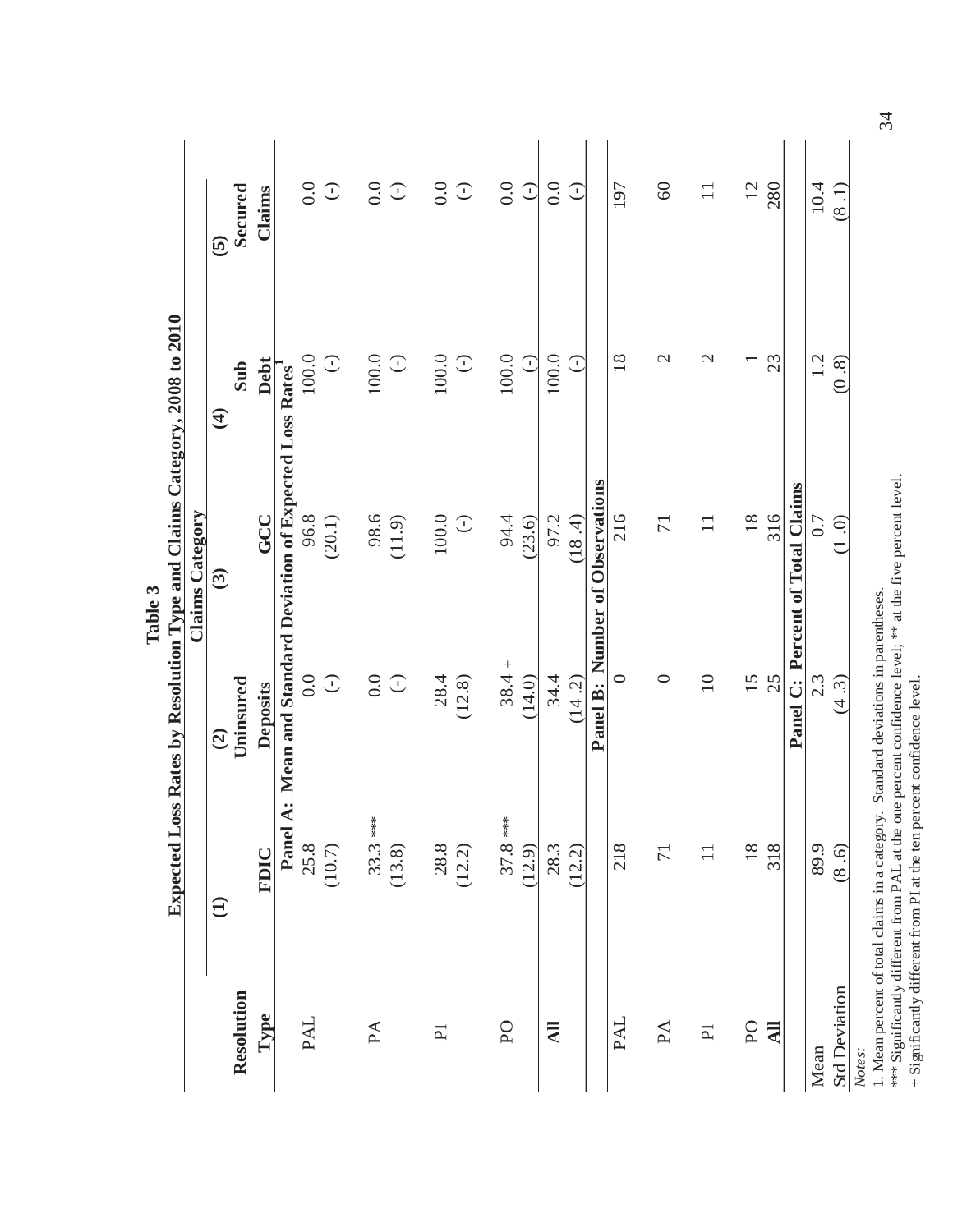|                                                                                                                                                                                        |                                                                                                           | Failed Banks at Quarter t |               |                  |                 |                  |               |                  |
|----------------------------------------------------------------------------------------------------------------------------------------------------------------------------------------|-----------------------------------------------------------------------------------------------------------|---------------------------|---------------|------------------|-----------------|------------------|---------------|------------------|
| level. Darkly shaded cells indicate negative and significant coeffients and lightly shaded cells indicate positive and significant coeffients<br>***=Significantly different from zero | at the 99 percent confidence level; **=at the 95 percent confidence level; * at the 90 percent confidence |                           |               |                  |                 |                  |               |                  |
|                                                                                                                                                                                        | $\bigodot$                                                                                                | $\widehat{c}$             | $\odot$       | $\bigoplus$      | $\overline{5}$  | $\circledcirc$   | $\widehat{C}$ | $\circledS$      |
|                                                                                                                                                                                        | 2008O1                                                                                                    | 2008 <sub>O2</sub>        | 200803        | 200804 200901    |                 | 200902 200903    |               | 200904           |
| Failure<br>Constant (Eight Quarters before                                                                                                                                             | 83.0****                                                                                                  | 48.0**                    | 51.6***       | 54.0***          | 56.5***         | 57.6****         | 66.2***       | 65.0***          |
| Seven Quarters before Failure                                                                                                                                                          | $-0.7$                                                                                                    | $-2.8***$                 | $-0.4$        | 3.8              | $-0.7$          | 3.2              | $-0.0$        | $-2.5***$        |
| Six Quarters before Failure                                                                                                                                                            | $-2.3*$                                                                                                   | $-1.6$                    | 0.0           | 4.2              | $-1.8$          | 2.7              | $2.3**$       | $-3.2*$          |
| Five Quarters before Failure                                                                                                                                                           | $-3.0$                                                                                                    | 37.1                      | 1.0           | $7.5*$           | 3.2             | $\overline{3.1}$ | 1.9*          | $-0.4$           |
| Four Quarters before Failure                                                                                                                                                           | $-3.6$                                                                                                    | 36.3                      | 4.9**         | $7.2*$           | 4.8             | $\overline{4.1}$ | $6.8***$      | $2.9**$          |
| Three Quarters before Failure                                                                                                                                                          | $-3.6***$                                                                                                 | 34.5                      | 10.6**        | 5.0              | 5.2             | 6.2              | 7.9***        | $4.3***$         |
| Two Quarters before Failure                                                                                                                                                            | $-5.0***$                                                                                                 | 36.1                      | 17.3***       | 17.6****         | $9.4*$          | 7.9*             | $9.4***$      | $6.0***$         |
| One Quarter before Failure                                                                                                                                                             | $-2.8$                                                                                                    | 39.3                      | 25.5***       | $15.3***$        | $12.8**$        | 8.8**            | $9.6***$      | 17.9***          |
| Number of Banks                                                                                                                                                                        | $\mathcal{C}$                                                                                             | $\mathcal{C}$             | $\infty$      | $\overline{2}$   | $\overline{21}$ | $\overline{c}$   | 50            | 45               |
| R-Squared                                                                                                                                                                              | 0.951                                                                                                     | 0.950                     | 0.951         | 0.952            | 0.952           | 0.953            | 0.956         | 0.954            |
|                                                                                                                                                                                        |                                                                                                           |                           |               |                  |                 |                  |               |                  |
|                                                                                                                                                                                        | $\widehat{\Theta}$                                                                                        | (10)                      | (11)          | (12)             | (13)            | (14)             | (15)          | (16)             |
|                                                                                                                                                                                        | 201001                                                                                                    | 201002                    | 2010O3        | 201004           | 2010O1          | 2010O2           | 201003        | 201004           |
| Failure)<br>Constant (Eight Quarters before                                                                                                                                            | 66.5****                                                                                                  | 63.8***                   | 66.8***       | 66.6***          | 84.8***         | 84.1 ***         | 82.7***       | 82.0***          |
| Seven Quarters before Failure                                                                                                                                                          | 1.0                                                                                                       | $3.5**$                   | $1.2**$       | $0.\overline{8}$ |                 |                  |               |                  |
| Six Quarters before Failure                                                                                                                                                            | $3.4***$                                                                                                  | $3.5*$                    | $2.4***$      | $3.1*$           |                 |                  |               |                  |
| Five Quarters before Failure                                                                                                                                                           | $4.3***$                                                                                                  | $6.2***$                  | $3.3***$      |                  |                 |                  |               |                  |
| Four Quarters before Failure                                                                                                                                                           | 5.0***                                                                                                    | $6.1***$                  |               |                  |                 |                  |               | $1.\overline{3}$ |
| Three Quarters before Failure                                                                                                                                                          | $6.9***$                                                                                                  |                           |               |                  |                 |                  | $1.5**$       | $2.8***$         |
| Two Quarters before Failure                                                                                                                                                            |                                                                                                           |                           |               |                  |                 | $-0.0$           | $2.4***$      | $2.3**$          |
| One Quarter before Failure                                                                                                                                                             |                                                                                                           |                           |               |                  | $1.1*$          | $2.5***$         | $3.6***$      | 4.3***           |
|                                                                                                                                                                                        |                                                                                                           |                           |               |                  |                 |                  |               |                  |
| Number of Banks                                                                                                                                                                        | $\overline{+}$                                                                                            | $\overline{4}$            | $\frac{1}{4}$ | $\Im$            | $\frac{1}{4}$   | $\frac{1}{2}$    | $\frac{4}{1}$ | $30\,$           |
| R-Squared                                                                                                                                                                              | 0.954                                                                                                     | 0.955                     | 0.956         | 0.956            | 0.971           | 0.971            | 0.972         | 0.972            |

Table 4<br>**FDIC Claims FDIC Claims**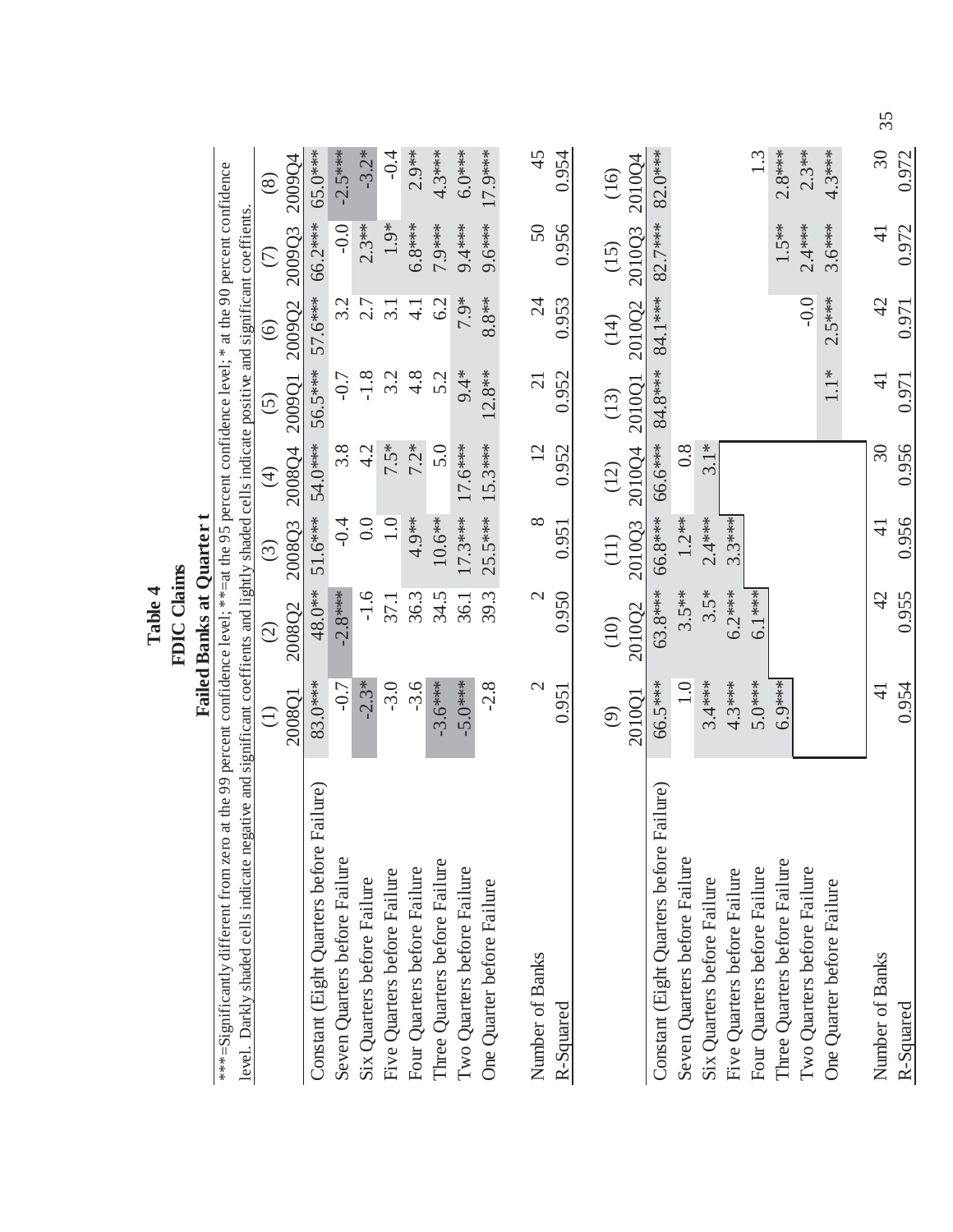|                                                                                                                                                  |                    | CANELS 4 and 5 at Quarter t |                   |             |                |           |                     |             |
|--------------------------------------------------------------------------------------------------------------------------------------------------|--------------------|-----------------------------|-------------------|-------------|----------------|-----------|---------------------|-------------|
| ***=Significantly different from zero at the 99 percent confidence level; ***=at the 95 percent confidence level; * at the 90 percent confidence |                    |                             |                   |             |                |           |                     |             |
| level. Darkly shaded cells indicate negative and significant coeffients and lightly shaded cells indicate positive and significant coeffients    |                    |                             |                   |             |                |           |                     |             |
|                                                                                                                                                  | $\ominus$          | $\widehat{\infty}$          | $\widehat{\odot}$ | $\bigoplus$ | $\widehat{5}$  | $\odot$   | $\widehat{\subset}$ | $\circledS$ |
|                                                                                                                                                  | 2008Q1             | 200802                      | 2008Q3            | 2008Q4      | 2009Q1         | 200902    | 2009Q3              | 2009O4      |
| Quarter <sub>t</sub> )<br>Constant (Eight Quarters before                                                                                        | 69.7****           | 68.9***                     | 67.7***           | 67.0***     | 67.0***        | 67.1***   | 66.0***             | 65.2****    |
| Seven Quarters before Quarter t                                                                                                                  | $\overline{0}$ .   | $-0.1$                      | $0.0\,$           | 1.9***      | 0.4            | $-0.3$    | $-0.7***$           | $0.4*$      |
| Six Quarters before Quarter t                                                                                                                    | 0.7                | $\overline{0}$ :            | $2.0***$          | $2.3***$    | 0.3            | $-0.8***$ | $-0.1$              | $0.6*$      |
| Five Quarters before Quarter t                                                                                                                   | $\Xi$              | $1.8*$                      | $2.1***$          | $1.8***$    | $-0.1$         | $-0.2$    | 0.3                 | $2.1***$    |
| Four Quarters before Quarter t                                                                                                                   | $3.4**$            | $2.6**$                     | $1.7**$           | 1.7**       | $\overline{0}$ | 0.5       | 1.9***              | $2.7***$    |
| Three Quarters before Quarter t                                                                                                                  | $4.4***$           | $2.1*$                      | 1.9**             | $2.4***$    | 0.8            | $2.0***$  | $2.5***$            | $3.8***$    |
| Two Quarters before Qarter t                                                                                                                     | $4.0***$           | $2.5**$                     | $2.4***$          | $3.3***$    | $2.6***$       | $2.8***$  | $3.5***$            | $4.4***$    |
| One Quarter before Quarter t                                                                                                                     | $4.4***$           | $3.0**$                     | $3.7***$          | 5.1****     | $3.2***$       | $3.6***$  | $4.1***$            | $15.7***$   |
| Number of Banks                                                                                                                                  | 76                 | 98                          | 142               | 185         | 264            | 370       | 493                 | 586         |
| R-Squared                                                                                                                                        | 0.951              | 0.951                       | 0.950             | 0.951       | 0.952          | 0.952     | 0.953               | 0.956       |
|                                                                                                                                                  |                    |                             |                   |             |                |           |                     |             |
|                                                                                                                                                  | $\widehat{\Theta}$ | (10)                        | (11)              | (12)        | (13)           | (14)      | (15)                | (16)        |
|                                                                                                                                                  | 2010Q1             | 2010Q2                      | 2010Q3            | 2010Q4      | 2010Q1         | 2010Q2    | 2010Q3              | 2010Q4      |
| Constant (Eight Quarters before Quarter t)                                                                                                       | 66.0***            | 66.0***                     | 66.8***           | 67.2***     | 80.7****       | 80.5 ***  | 80.2***             | 80.2***     |
| Seven Quarters before Quarter t                                                                                                                  | $\overline{0.1}$   | $1.2***$                    | 0.3               | $1.0***$    |                |           |                     |             |
| Six Quarters before Quarter t                                                                                                                    | $1.4***$           | $1.6***$                    | $1.4***$          | $1.4***$    |                |           |                     |             |
| Five Quarters before Quarter t                                                                                                                   | 1.9***             | $2.7***$                    | $1.7***$          |             |                |           |                     |             |
| Four Quarters before Quarter t                                                                                                                   | $3.0***$           | $3.1***$                    |                   |             |                |           |                     | $0.7***$    |
| Three Quarters before Quarter t                                                                                                                  | $3.4***$           |                             |                   |             |                |           | $0.6***$            | $1.7***$    |
| Two Quarters before Quarter t                                                                                                                    |                    |                             |                   |             |                | $0.6***$  | $1.6***$            | $2.3***$    |
| One Quarter before Quarter t                                                                                                                     |                    |                             |                   |             | $0.8***$       | $1.6***$  | $2.3***$            | $3.1***$    |
| Number of Banks                                                                                                                                  | 666                | 740                         | 761               | 762         | 666            | 740       | 761                 | 762         |
|                                                                                                                                                  |                    |                             |                   |             |                |           |                     |             |
| R-Squared                                                                                                                                        | 0.954              | 0.955                       | 0.956             | 0.956       | 0.971          | 0.971     | 0.972               | 0.972       |

Table 5<br>**FDIC Claims FDIC Claims**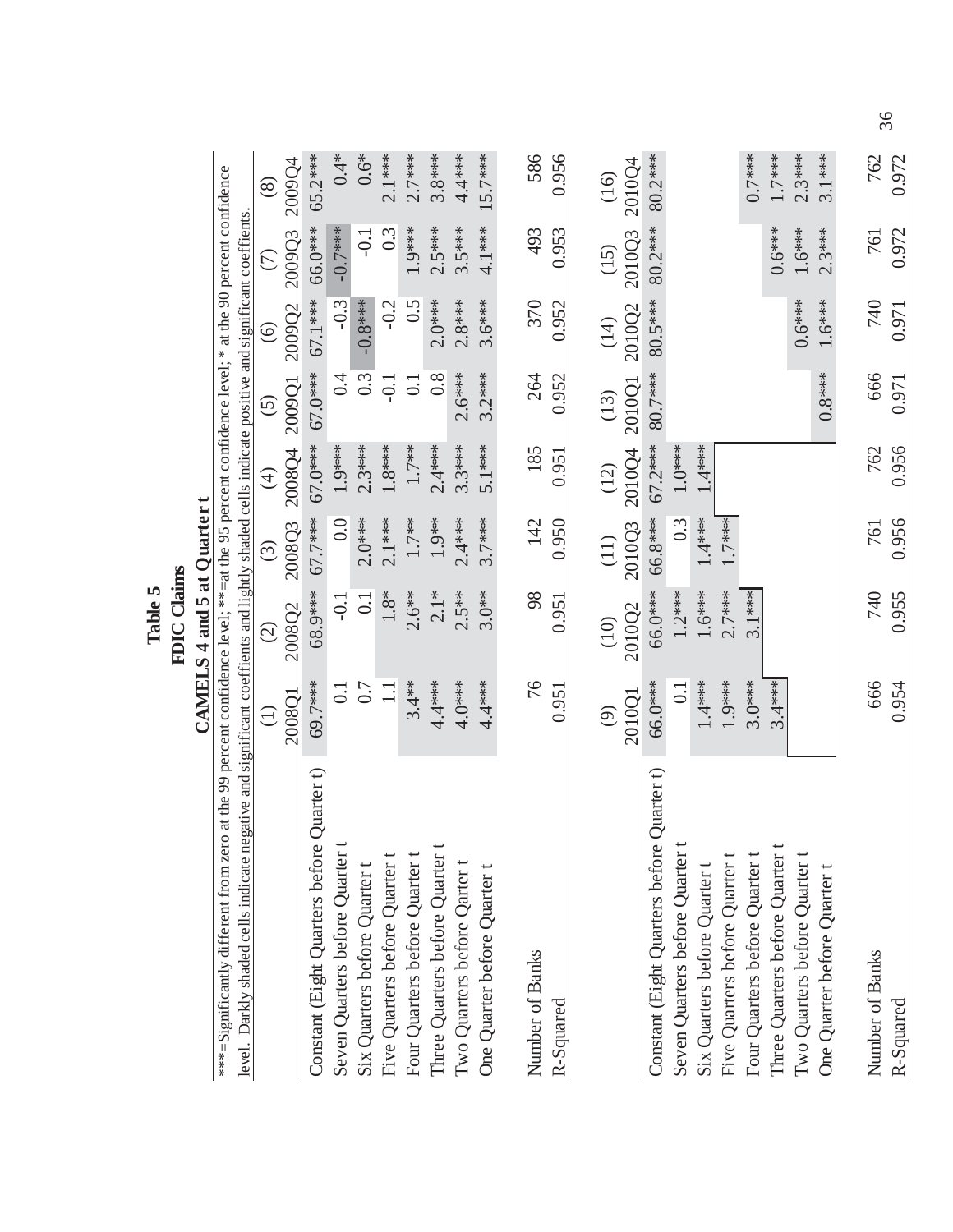|                                                                                                                                               |                                                                                                           | CAMELS 1 and 2 at Quarter t |                  |             |           |                |           |                |
|-----------------------------------------------------------------------------------------------------------------------------------------------|-----------------------------------------------------------------------------------------------------------|-----------------------------|------------------|-------------|-----------|----------------|-----------|----------------|
| ***=Significantly different from zero                                                                                                         | at the 99 percent confidence level; **=at the 95 percent confidence level; * at the 90 percent confidence |                             |                  |             |           |                |           |                |
| level. Darkly shaded cells indicate negative and significant coeffients and lightly shaded cells indicate positive and significant coeffients |                                                                                                           |                             |                  |             |           |                |           |                |
|                                                                                                                                               | $\ominus$                                                                                                 | $\widehat{\infty}$          | $\odot$          | $\bigoplus$ | $\odot$   | $\circledcirc$ | E         | $\circledS$    |
|                                                                                                                                               | 2008Q1                                                                                                    | 2008Q2                      | 2008Q3           | 2008Q4      | 2009O1    | 2009Q2         | 2009Q3    | 200904         |
| Quarter t)<br>Constant (Eight Quarters before (                                                                                               | 71.2***                                                                                                   | 71.4***                     | 71.3***          | 71.3***     | 72.2***   | 72.2***        | 71.9***   | 71.3***        |
| Seven Quarters before Quarter t                                                                                                               | $0.1**$                                                                                                   | $-0.2***$                   | $-0.0$           | $0.6***$    | $-0.1**$  | $-0.5***$      | $-0.7***$ | $\overline{0}$ |
| Six Quarters before Quarter t                                                                                                                 | $-0.1*$                                                                                                   | $-0.3***$                   | $0.5***$         | $0.5***$    | $-0.7***$ | $-1.2***$      | $-0.6***$ | $-0.5***$      |
| Five Quarters before Quarter t                                                                                                                | $-0.2**$                                                                                                  | $0.3***$                    | $0.4***$         | $-0.0$      | $-1.4***$ | $-1.2***$      | $-1.2***$ | $-0.5***$      |
| Four Quarters before Quarter t                                                                                                                | $0.4***$                                                                                                  | $0.2**$                     | $-0.1$           | $-0.8***$   | $-1.3***$ | $-1.7***$      | $-1.2***$ | $-0.9***$      |
| Three Quarters before Quarter t                                                                                                               | $0.3***$                                                                                                  | $-0.4***$                   | $-0.8***$        | $-0.7***$   | $-1.8***$ | $-1.7***$      | $-1.6***$ | $-0.4***$      |
| Two Quarters before Quarter t                                                                                                                 | $-0.2**$                                                                                                  | $-1.1***$                   | $-0.8***$        | $-1.2***$   | $-1.8***$ | $-2.1***$      | $-1.1***$ | $-0.4***$      |
| One Quarter before Quarter t                                                                                                                  | $-0.9***$                                                                                                 | $-1.0***$                   | $-1.3***$        | $-1.2***$   | $-2.2***$ | $-1.6***$      | $-1.2***$ | 8.9***         |
| Number of Banks                                                                                                                               | 6,537                                                                                                     | 6,402                       | 6,235            | 6,059       | 5,859     | 5,653          | 5,401     | 5,200          |
| R-Squared                                                                                                                                     | 0.951                                                                                                     | 0.951                       | 0.950            | 0.951       | 0.952     | 0.952          | 0.953     | 0.956          |
|                                                                                                                                               |                                                                                                           |                             |                  |             |           |                |           |                |
|                                                                                                                                               | $\odot$                                                                                                   | (10)                        | (11)             | (12)        | (13)      | (14)           | (15)      | (16)           |
|                                                                                                                                               | 2010Q1                                                                                                    | 2010Q2                      | 2010Q3           | 2010Q4      | 2010Q1    | 2010Q2         | 201003    | 201004         |
| Quarter $t$ )<br>Constant (Eight Quarters before                                                                                              | 71.5****                                                                                                  | 71.0***                     | 70.8****         | 70.4****    | 80.3***   | 80.3****       | 80.3****  | 80.3***        |
| Seven Quarters before Quarter t                                                                                                               | $-0.5***$                                                                                                 | $-0.1*$                     | $-0.4***$        | $0.5***$    |           |                |           |                |
| Six Quarters before Quarter t                                                                                                                 | $-0.6***$                                                                                                 | $-0.5***$                   | $0.2**$          | $0.5***$    |           |                |           |                |
| Five Quarters before Quarter t                                                                                                                | $-1.0***$                                                                                                 | 0.0                         | $\overline{0}$ . |             |           |                |           |                |
| Four Quarters before Quarter t                                                                                                                | $-0.5***$                                                                                                 | 0.0                         |                  |             |           |                |           | $-0.2***$      |
| Three Quarters before Quarter t                                                                                                               | $-0.5***$                                                                                                 |                             |                  |             |           |                | $-0.2***$ | $0.2***$       |
| Two Quarters before Quarter t                                                                                                                 |                                                                                                           |                             |                  |             |           | $-0.2***$      | $0.2***$  | $0.2***$       |
| One Quarter before Quarter t                                                                                                                  |                                                                                                           |                             |                  |             | $-0.2***$ | $0.2***$       | $0.2***$  | 0.1            |
|                                                                                                                                               |                                                                                                           |                             |                  |             |           |                |           |                |
| Number of Banks                                                                                                                               | 5,048                                                                                                     | 4,944                       | 4,909            | 4,864       | 5,048     | 4,944          | 4,909     | 4,864          |
| R-squared                                                                                                                                     | 0.954                                                                                                     | 0.955                       | 0.956            | 0.956       | 0.971     | 0.971          | 0.972     | 0.972          |

Table 6<br>**FDIC Claims FDIC Claims**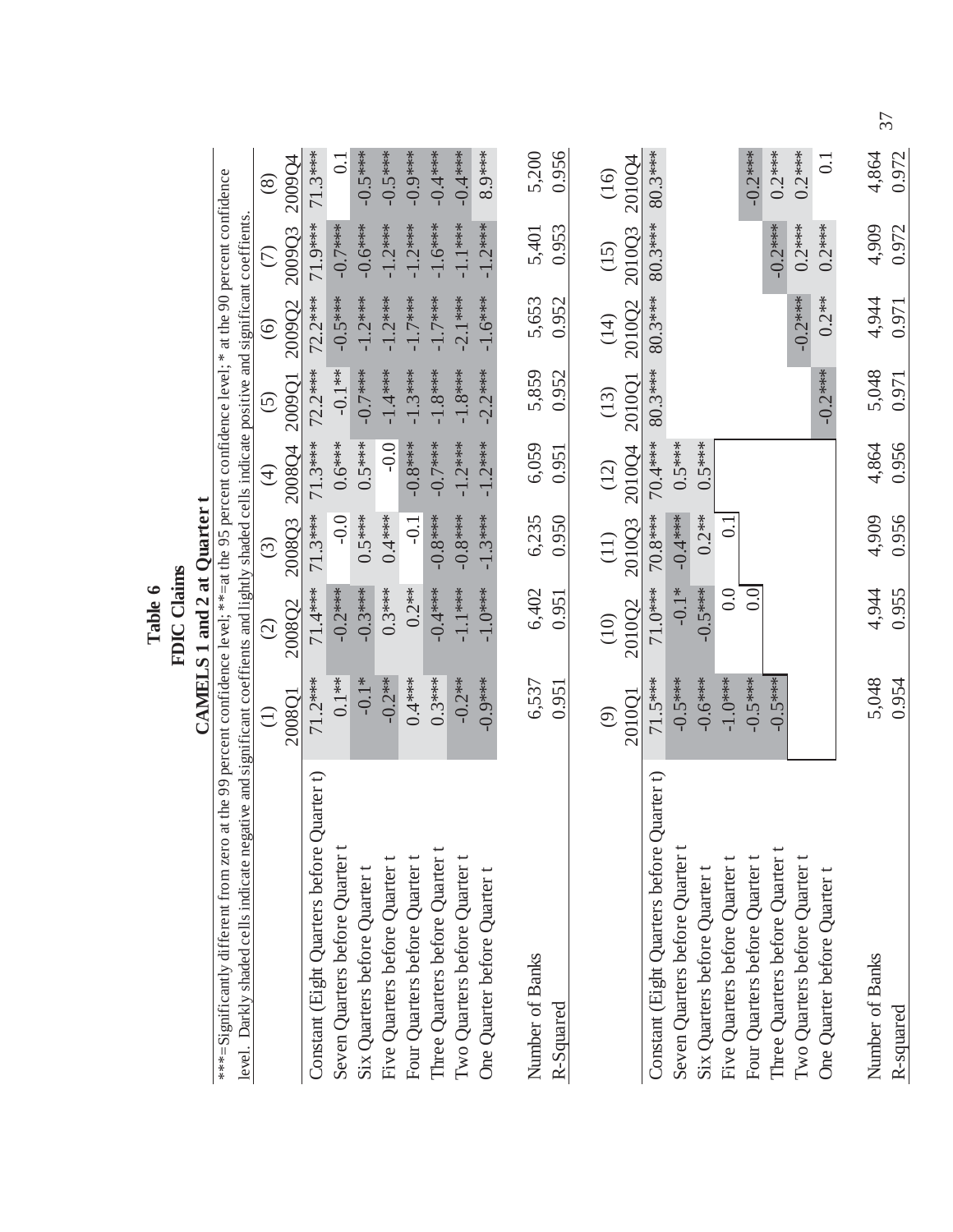|                                                                                                                                                                                            |                                                                                                         | <b>Failed Banks at Quarter t</b> |                     |                                    |                 |                  |                |             |
|--------------------------------------------------------------------------------------------------------------------------------------------------------------------------------------------|---------------------------------------------------------------------------------------------------------|----------------------------------|---------------------|------------------------------------|-----------------|------------------|----------------|-------------|
| ***=Significantly different from zero at the 99 percent confidence level; **= at the 95 percent confidence level; * at the 90 percent confidence<br>level. Darkly shaded cells indicate ne | gative and significant coeffients and lightly shaded cells indicate positive and significant coeffients |                                  |                     |                                    |                 |                  |                |             |
|                                                                                                                                                                                            | $\ominus$                                                                                               | $\widehat{C}$                    | $\odot$             | $\bigoplus$                        | $\widetilde{S}$ | $\odot$          | $\odot$        | $\circledS$ |
|                                                                                                                                                                                            | 2008O1                                                                                                  | 2008Q2                           |                     | 200803 200804 200901 200902 200903 |                 |                  |                | 200904      |
| Failure)<br>Constant (Eight Quarters before                                                                                                                                                | $2.3***$                                                                                                | $32.3*$                          | 24.9***             | 31.9***                            | 30.1***         | 27.7***          | $21.5***$      | $20.8***$   |
| Seven Quarters before Failure                                                                                                                                                              | $-0.5$                                                                                                  | $-1.0*$                          | 1.2                 | $-2.3$                             | 0.0             | $-3.9$           | $\exists$      | $-0.6$      |
| Six Quarters before Failure                                                                                                                                                                | $-0.9$                                                                                                  | $1.8$                            | $3.2***$            | $-2.4$                             | 0.2             | $-4.8$           | $-2.7***$      | $-0.1$      |
| Five Quarters before Failure                                                                                                                                                               | $-0.4$                                                                                                  | $-27.1$                          | 1.7                 | $\overline{7.1}$                   | $-4.8$          | $-4.9$           | $-2.1*$        | $-2.5***$   |
| Four Quarters before Failure                                                                                                                                                               | $0.8\,$                                                                                                 | $-26.5$                          | $-0.8$              | $-6.3$                             | $-6.5$          | $-4.5$           | $-6.6***$      | $-4.1***$   |
| Three Quarters before Failure                                                                                                                                                              | $-0.6$                                                                                                  | $-23.7$                          | $-0.9$              | $-0.8$                             | $-7.4$          | $-5.1$           | $-5.9***$      | $-2.1$      |
| Two Quarters before Failure                                                                                                                                                                | $-0.7$                                                                                                  | $-26.3$                          | $-6.8*$             | $-13.1***$                         | $-11.5**$       | $-6.7$           | $-4.0**$       | $-2.5$      |
| One Quarter before Failure                                                                                                                                                                 | $-0.2$                                                                                                  | $-22.8$                          | $-11.8*** -11.2***$ |                                    | $-13.6***$      | $-4.1$           | $-3.5*$        | $-13.6***$  |
|                                                                                                                                                                                            |                                                                                                         |                                  |                     |                                    |                 |                  |                |             |
| Number of Banks                                                                                                                                                                            | $\mathcal{L}$                                                                                           | $\mathcal{L}$                    | $\infty$            | 12                                 | $\overline{c}$  | $\overline{c}$   | 50             | 45          |
| R-Squared                                                                                                                                                                                  | 0.586                                                                                                   | 0.611                            | 0.635               | 0.604                              | 0.613           | 0.641            | 0.665          | 0.627       |
|                                                                                                                                                                                            |                                                                                                         |                                  |                     |                                    |                 |                  |                |             |
|                                                                                                                                                                                            | $\circledcirc$                                                                                          | (10)                             | (11)                | (12)                               | (13)            | (14)             | (15)           | (16)        |
|                                                                                                                                                                                            | 201001                                                                                                  | 201002                           | 201003              | 201004                             | 2010O1          | 2010O2           | 201003         | 201004      |
| Failure)<br>Constant (Eight Quarters before                                                                                                                                                | $20.4***$                                                                                               | 22.8***                          | $20.8***$           | $20.6***$                          | $6.8***$        | $6.3***$         | $8.0***$       | $8.1***$    |
| Seven Quarters before Failure                                                                                                                                                              | $-0.8$                                                                                                  | $-2.9**$                         | $-0.2$              | 0.6                                |                 |                  |                |             |
| Six Quarters before Failure                                                                                                                                                                | $-2.5**$                                                                                                | $-2.8$                           | $-0.2$              | $-0.9$                             |                 |                  |                |             |
| Five Quarters before Failure                                                                                                                                                               | $-2.9***$                                                                                               | $-4.2**$                         | $-1.2$              |                                    |                 |                  |                |             |
| Four Quarters before Failure                                                                                                                                                               | $-2.0$                                                                                                  | $-3.0*$                          |                     |                                    |                 |                  |                | $-1.3$      |
| Three Quarters before Failure                                                                                                                                                              | $-3.4**$                                                                                                |                                  |                     |                                    |                 |                  | $-0.9$         | $-1.3$      |
| Two Quarters before Failure                                                                                                                                                                |                                                                                                         |                                  |                     |                                    |                 | $0.\overline{8}$ | $-0.5$         | $-0.7$      |
| One Quarter before Failure                                                                                                                                                                 |                                                                                                         |                                  |                     |                                    | $-1.1**$        | $-0.6$           | $-1.6*$        | $-2.3*$     |
| Number of Banks                                                                                                                                                                            | $\frac{1}{4}$                                                                                           | $\overline{4}$                   | $\pm$               | $30\,$                             | $\frac{1}{4}$   | 42               | $\overline{4}$ | 30          |
|                                                                                                                                                                                            |                                                                                                         |                                  |                     |                                    |                 |                  |                |             |
| R-Squared                                                                                                                                                                                  | 0.644                                                                                                   | 0.645                            | 0.650               | 0.655                              | 0.410           | 0.487            | 0.519          | 0.416       |

38

Table 7<br>Uninsured Claims **Uninsured Claims**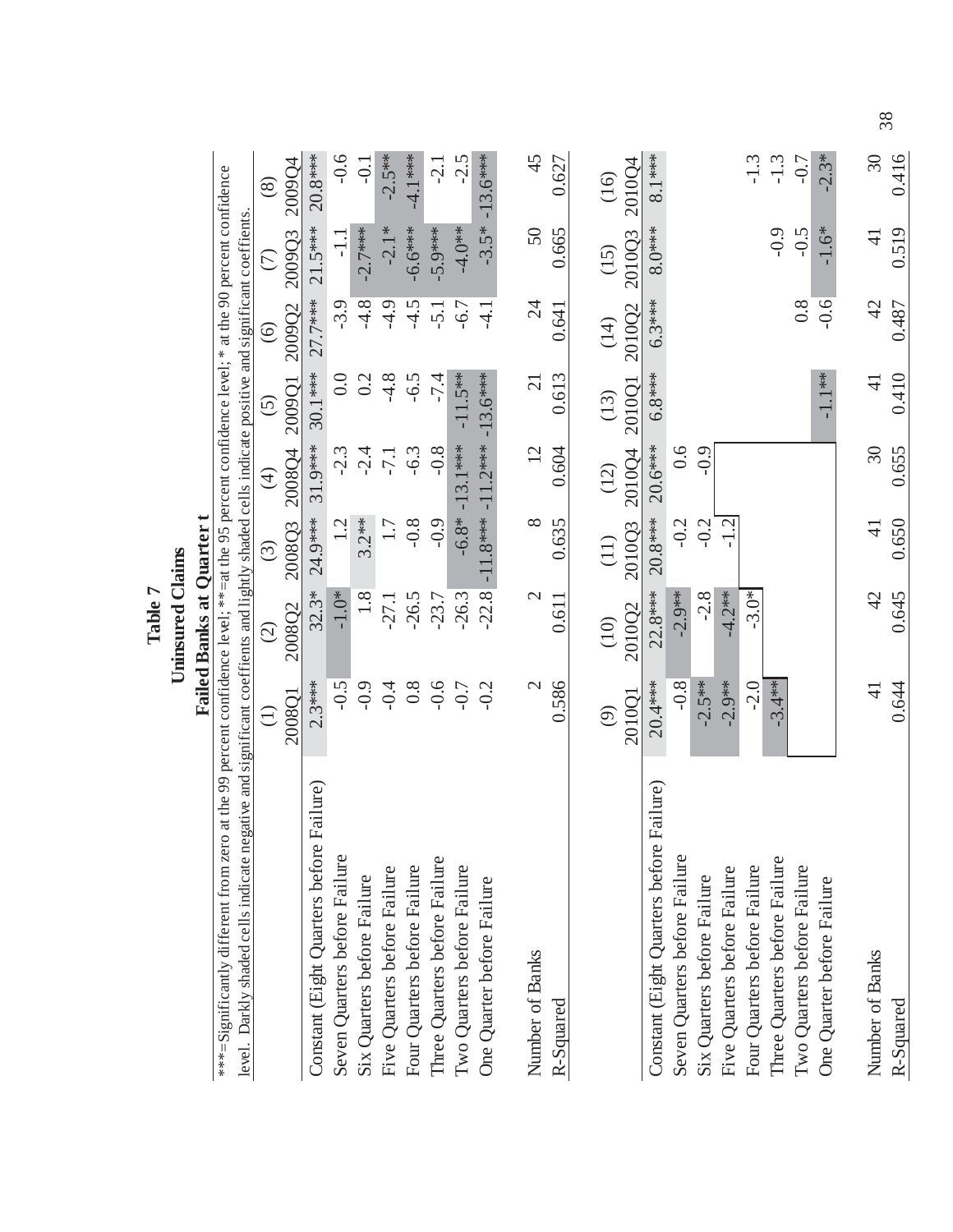|                                                                                                                                                                                                                                                                                                  |                    | CAMELS 4 and 5 at Quarter t |                         |             |                 |                      |                  |             |
|--------------------------------------------------------------------------------------------------------------------------------------------------------------------------------------------------------------------------------------------------------------------------------------------------|--------------------|-----------------------------|-------------------------|-------------|-----------------|----------------------|------------------|-------------|
| ***=Significantly different from zero at the 99 percent confidence level; **=at the 95 percent confidence level; * at the 90 percent confidence<br>level. Darkly shaded cells indicate negative and significant coeffients and lightly shaded cells indicate positive and significant coeffients |                    |                             |                         |             |                 |                      |                  |             |
|                                                                                                                                                                                                                                                                                                  | $\bigoplus$        | $\widehat{c}$               | $\widehat{\mathcal{O}}$ | $\bigoplus$ | $\widetilde{S}$ | $\odot$              | $\widehat{C}$    | $\circledS$ |
|                                                                                                                                                                                                                                                                                                  | 2008O1             | 200802                      | 200803                  | 200804      |                 | 200901 200902 200903 |                  | 200904      |
| Quarter <sub>t</sub> )<br>Constant (Eight Quarters before                                                                                                                                                                                                                                        | 17.8***            | 18.8***                     | 19.9***                 | $20.3***$   | $20.6***$       | $20.7***$            | $21.2***$        | $21.3***$   |
| Seven Quarters before Quarter t                                                                                                                                                                                                                                                                  | $-0.2$             | 0.3                         | $\overline{0.2}$        | $-1.5***$   | $-0.7**$        | $-0.4*$              | $\overline{0.2}$ | $-0.8***$   |
| Six Quarters before Quarter t                                                                                                                                                                                                                                                                    | $-0.8$             | 0.5                         | $-1.3*$                 | $-2.1***$   | $-1.2***$       | $-0.5$               | $-0.8**$         | $-1.9***$   |
| Five Quarters before Quarter t                                                                                                                                                                                                                                                                   | $-0.8$             | $-0.7$                      | $-1.6***$               | $-2.0***$   | $-1.4***$       | $-1.2***$            | $-2.1***$        | $-3.0***$   |
| Four Quarters before Quarter t                                                                                                                                                                                                                                                                   | $-2.5*$            | $-1.2$                      | $-1.3*$                 | $-2.2***$   | $-1.7***$       | $-2.6***$            | $-3.2***$        | $-3.0***$   |
| Three Quarters before Quarter t                                                                                                                                                                                                                                                                  | $-3.4***$          | $-0.9$                      | $-1.5*$                 | $-3.3***$   | $-2.9***$       | $-3.7***$            | $-3.1***$        | $-2.9***$   |
| Two Quarters before Quarter t                                                                                                                                                                                                                                                                    | $-3.2**$           | $-1.3$                      | 1.2                     | $-4.2***$   | $-4.3***$       | $-3.5***$            | $-0.4$           | $-2.7***$   |
| One Quarter before Quarter t                                                                                                                                                                                                                                                                     | $-3.7**$           | 1.8                         | $-0.1$                  | $-5.6***$   | $-4.0***$       | $-0.7$               | $-0.4$           | $-13.2***$  |
| Number of Banks                                                                                                                                                                                                                                                                                  | 76                 | 98                          | 142                     | 185         | 264             | 370                  | 493              | 586         |
|                                                                                                                                                                                                                                                                                                  |                    |                             |                         |             |                 |                      |                  |             |
| R-Squared                                                                                                                                                                                                                                                                                        | 0.586              | 0.611                       | 0.635                   | 0.604       | 0.613           | 0.641                | 0.665            | 0.627       |
|                                                                                                                                                                                                                                                                                                  | $\widehat{\Theta}$ | (10)                        | (11)                    | (12)        | (13)            | (14)                 | (15)             | (16)        |
|                                                                                                                                                                                                                                                                                                  | 2010O1             | 201002                      | 201003                  | 201004      | 2010O1          | 2010O2               | 201003           | 201004      |
| Quarter <sub>t</sub> )<br>Constant (Eight Quarters before                                                                                                                                                                                                                                        | $20.2***$          | 19.6***                     | 19.0***                 | 19.2***     | 8.2***          | 8.5***               | $8.7***$         | 8.8***      |
| Seven Quarters before Quarter t                                                                                                                                                                                                                                                                  | $-1.0***$          | $-0.9***$                   | 0.1                     | $0.3*$      |                 |                      |                  |             |
| Six Quarters before Quarter t                                                                                                                                                                                                                                                                    | $-2.0***$          | $-0.9***$                   | $0.5*$                  | $0.4*$      |                 |                      |                  |             |
| Five Quarters before Quarter t                                                                                                                                                                                                                                                                   | $-2.0***$          | $-0.6**$                    | $0.6**$                 |             |                 |                      |                  |             |
| Four Quarters before Quarter t                                                                                                                                                                                                                                                                   | $-1.7***$          | $-0.4$                      |                         |             |                 |                      |                  | $-0.2$      |
| Three Quarters before Quarter t                                                                                                                                                                                                                                                                  | 5***               |                             |                         |             |                 |                      | $-0.2$           | $-0.6***$   |
| Two Quarters before Quarter t                                                                                                                                                                                                                                                                    |                    |                             |                         |             |                 | $-0.1$               | $1.5***$         | $-0.8***$   |
| One Quarter before Quarter t                                                                                                                                                                                                                                                                     |                    |                             |                         |             | $-0.2$          | 1.5***               | $3***$           | $-1.3***$   |
|                                                                                                                                                                                                                                                                                                  |                    |                             |                         |             |                 |                      |                  |             |
| Number of Banks                                                                                                                                                                                                                                                                                  | 666                | 740                         | 761                     | 762         | 666             | 740                  | 761              | 762         |
| R-Squared                                                                                                                                                                                                                                                                                        | 0.644              | 0.645                       | 0.650                   | 0.655       | 0.410           | 0.487                | 0.519            | 0.416       |

Table 8<br>Uninsured Claims **Uninsured Claims**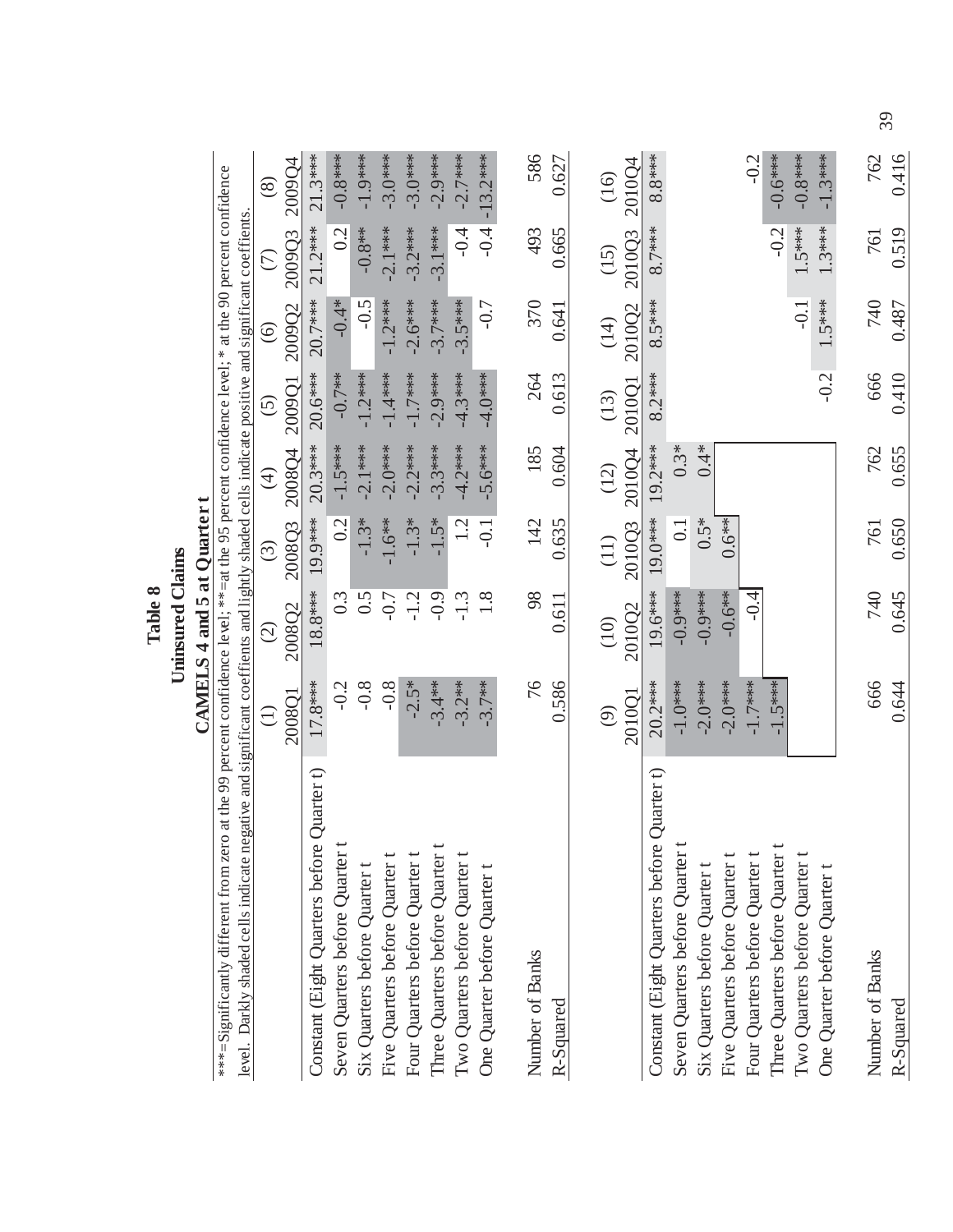|                                                                                                                                                 |                  | CAMELS 1 and 2 at Quarter t |          |               |                 |          |            |             |
|-------------------------------------------------------------------------------------------------------------------------------------------------|------------------|-----------------------------|----------|---------------|-----------------|----------|------------|-------------|
| ***=Significantly different from zero at the 99 percent confidence level; **=at the 95 percent confidence level; * at the 90 percent confidence |                  |                             |          |               |                 |          |            |             |
| level. Darkly shaded cells indicate negative and significant coeffients and lightly shaded cells indicate positive and significant coeffients   |                  |                             |          |               |                 |          |            |             |
|                                                                                                                                                 | $\bigoplus$      | $\widehat{\odot}$           | $\odot$  | $\bigoplus$   | $\widetilde{S}$ | $\odot$  | $\bigcirc$ | $\circledS$ |
|                                                                                                                                                 | 2008O1           | 200802                      |          | 200803 200804 | 2009O1          | 200902   | 200903     | 200904      |
| Quarter t)<br>Constant (Eight Quarters before                                                                                                   | 16.0***          | 15.4***                     | 15.4***  | 15.9***       | $15.5***$       | 15.0***  | 15.1***    | $15.4***$   |
| Seven Quarters before Quarter                                                                                                                   | $-0.6***$        | $0.1**$                     | $0.6***$ | $-0.2***$     | $-0.2***$       | $0.1*$   | $0.5***$   | $-0.1*$     |
| Six Quarters before Quarter t                                                                                                                   | $-0.5***$        | $0.7***$                    | $0.3***$ | $-0.5***$     | $-0.1**$        | $0.5***$ | $0.4***$   | $-0.2**$    |
| Five Quarters before Quarter t                                                                                                                  | $\overline{0.1}$ | $0.5***$                    | 0.1      | $-0.4***$     | $0.3***$        | $0.4***$ | $0.3***$   | $-0.5***$   |
| Four Quarters before Quarter t                                                                                                                  | $-0.2**$         | $0.2***$                    | $0.2**$  | 0.0           | $0.2**$         | $0.3***$ | $-0.0$     | 0.1         |
| Three Quarters before Quarter t                                                                                                                 | $-0.4**$         | $0.3***$                    | $0.6***$ | $-0.1$        | $\overline{0}$  | $-0.0$   | $0.6***$   | $0.6***$    |
| Two Quarters before Quarter t                                                                                                                   | $-0.4***$        | $0.7***$                    | 5.6***   | $-0.2**$      | $-0.3***$       | $0.6***$ | $6.1***$   | $0.7***$    |
| One Quarter before Quarter t                                                                                                                    | $\overline{0}$ . | 5.7***                      | 5.4****  | $-0.6***$     | $0.3***$        | $6.1***$ | $6.2***$   | $-7.8***$   |
|                                                                                                                                                 |                  |                             |          |               |                 |          |            |             |
| Number of Banks                                                                                                                                 | 6,537            | 6,402                       | 6,235    | 6,059         | 5,859           | 5,653    | 5,401      | 5,200       |
| R-Squared                                                                                                                                       | 0.586            | 0.611                       | 0.635    | 0.604         | 0.613           | 0.641    | 0.665      | 0.627       |
|                                                                                                                                                 |                  |                             |          |               |                 |          |            |             |
|                                                                                                                                                 | $\circledcirc$   | (10)                        | (11)     | (12)          | (13)            | (14)     | (15)       | (16)        |
|                                                                                                                                                 | 201001           | 201002                      | 201003   | 2010O4        | 2010O1          | 2010O2   | 201003     | 201004      |
| Quarter <sub>t</sub> )<br>Constant (Eight Quarters before                                                                                       | $15.3***$        | 15.3***                     | 15.1***  | $15.8***$     | 7.6***          | 7.6***   | $7.7***$   | 7.7***      |
| Seven Quarters before Quarter                                                                                                                   | $-0.1*$          | $-0.2***$                   | $0.6***$ | $0.4***$      |                 |          |            |             |
| Six Quarters before Quarter t                                                                                                                   | $-0.4***$        | $0.4***$                    | $1.0***$ | $0.5***$      |                 |          |            |             |
| Five Quarters before Quarter t                                                                                                                  | $0.3***$         | $0.8***$                    | $1.1***$ |               |                 |          |            |             |
| Four Quarters before Quarter t                                                                                                                  | $0.7***$         | $0.9***$                    |          |               |                 |          |            | $0.4***$    |
| Three Quarters before Quarter t                                                                                                                 | $0.8***$         |                             |          |               |                 |          | $0.4***$   | $0.4***$    |
| Two Quarters before Quarter t                                                                                                                   |                  |                             |          |               |                 | $0.4***$ | 5.0***     | $0.5***$    |
| One Quarter before Quarter t                                                                                                                    |                  |                             |          |               | $0.4***$        | 5.0***   | 5.0***     | $0.7***$    |
|                                                                                                                                                 |                  |                             |          |               |                 |          |            |             |
| Number of Banks                                                                                                                                 | 5,048            | 4,944                       | 4,909    | 4,864         | 5,048           | 4,944    | 4,909      | 4,864       |
| R-Squared                                                                                                                                       | 0.644            | 0.645                       | 0.650    | 0.655         | 0.410           | 0.487    | 0.519      | 0.416       |

Table 9<br>Uninsured Claims **Uninsured Claims**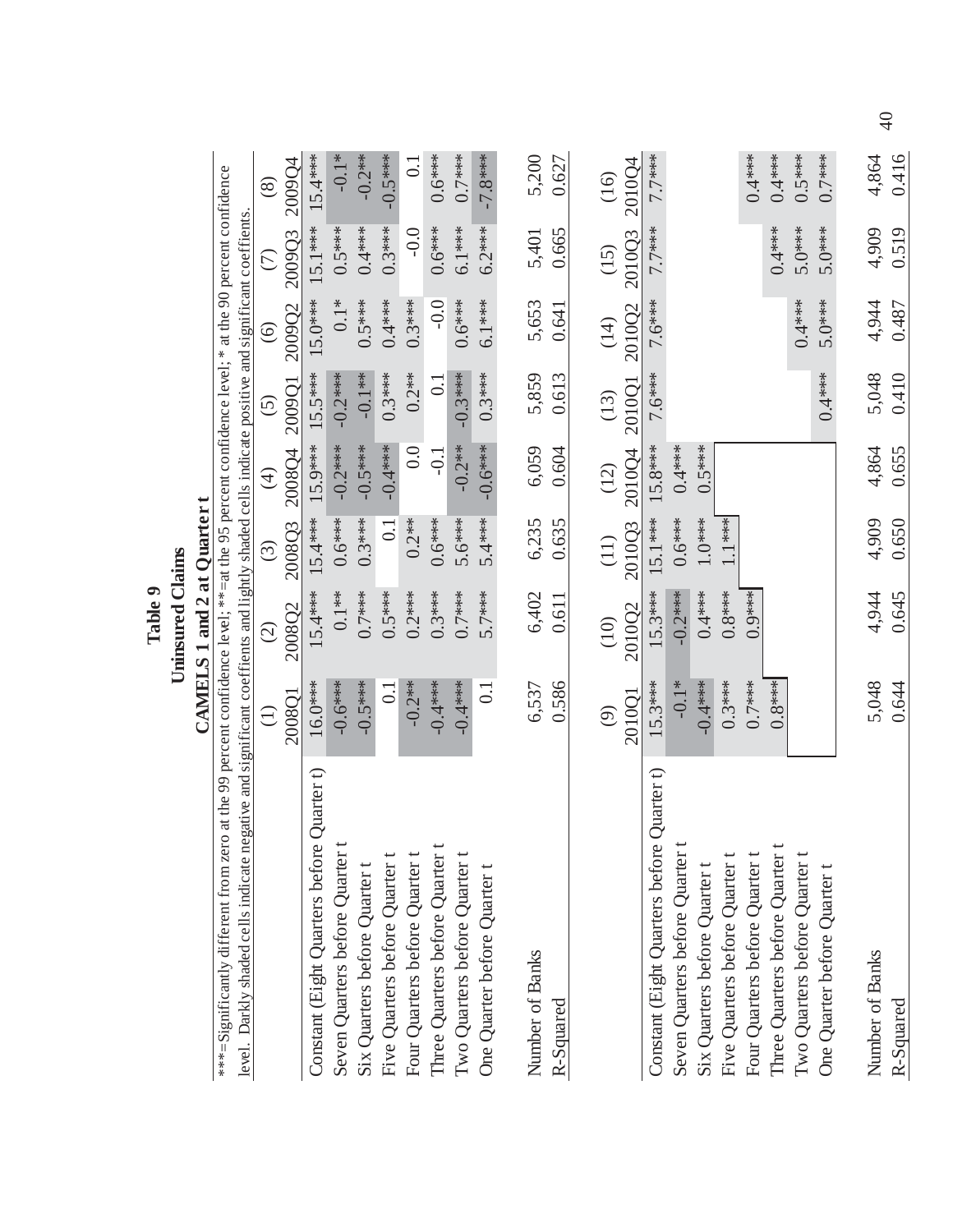|                                                                                                                                                                                                                                                                                                  |                   |                    |          | Failed Banks at Quarter t           |                      |                 |                  |                  |                    |           |                   |           |
|--------------------------------------------------------------------------------------------------------------------------------------------------------------------------------------------------------------------------------------------------------------------------------------------------|-------------------|--------------------|----------|-------------------------------------|----------------------|-----------------|------------------|------------------|--------------------|-----------|-------------------|-----------|
| ***=Significantly different from zero at the 99 percent confidence level; **=at the 95 percent confidence level; * at the 90 percent confidence level. Darkly shaded cells indicate negative and<br>significant coeffients and lightly shaded cells indicate positive and significant coeffients |                   |                    |          |                                     |                      |                 |                  |                  |                    |           |                   |           |
|                                                                                                                                                                                                                                                                                                  | $\bigoplus$       | $\widehat{\infty}$ | $\odot$  | $\bigoplus$                         | $\odot$              | $\odot$         | $\in$            | $\circledS$      | $\widehat{\Theta}$ | (10)      | $\left(11\right)$ | (12)      |
|                                                                                                                                                                                                                                                                                                  | 2008Q1            | 200802             | 200803   | 200804                              | 2009Q1               | 200902          | 200903           | 2009Q4           | 2010Q1             | 201002    | 2010Q3            | 2010Q4    |
| Constant (Eight Quarters before Failure)                                                                                                                                                                                                                                                         | $0.7*$            | $0.8***$           | $1.2***$ | $0.6***$                            | $0.6***$             | 3.8             | $1.3***$         | $2.7***$         | $1.8***$           | $1.0***$  | $0.9***$          | $0.8***$  |
| Seven Quarters before Failure                                                                                                                                                                                                                                                                    | 0.0               | $0.3*$             | 10.1     | 0.9                                 | 0.2                  | 0.5             | $0.8**$          | $\frac{1}{2}$    | $-0.2$             | $-0.2$    | $-0.3**$          | $-0.3*$   |
| Six Quarters before Failure                                                                                                                                                                                                                                                                      | $-0.0$            | 0.0                | 8.4      | $0.8**$                             | $0.4**$              | $0.4**$         | $-0.2$           | 0.4              | $-0.6$             | $-0.4*$   | $-0.4***$         | $-0.2*$   |
| Five Quarters before Failure                                                                                                                                                                                                                                                                     | $0**$             | $-0.2***$          | 9.0      | 0.4                                 | 0.2                  | 0.3             | $\overline{0}$ . | $-0.6$           | $-0.8*$            | $-0.2$    | $-0.3*$           | $-0.4**$  |
| Four Quarters before Failure                                                                                                                                                                                                                                                                     | 0.9               | $\vec{r}$          | 7.5      | $0.4**$                             | 0.2                  | $-0.5$          | $-0.3$           | $-0.9*$          | -1.1               | $-0.5***$ | $-0.3***$         | $-0.3$    |
| Three Quarters before Failure                                                                                                                                                                                                                                                                    | $2.4***$          | $-0.5***$          | 2.5      | 0.5                                 | $-0.1$               | $-1.0$          | $-0.6***$        | $-1.3**$         | -ii                | $-0.5**$  | $-0.4**$          | $-0.4$    |
| Two Quarters before Failure                                                                                                                                                                                                                                                                      | $3.9***$          | $-0.2$             | 2.3      | 0.8                                 | $-0.2$               | $-0.2$          | $-0.7***$        | $-1.6*$          | $-1.2*$            | $-0.5***$ | $-0.4***$         | $-0.3$    |
| One Quarter before Failure                                                                                                                                                                                                                                                                       | 0.5               | $-0.4**$           | 0.3      | $-0.2$                              | $\overline{0}$       | $-2.0$          | $-0.7***$        | $-1.9*$          | $-1.0$             | $-0.4$    | $-0.4**$          | $-0.3$    |
| Number of Banks                                                                                                                                                                                                                                                                                  | $\mathbf{\sim}$   | $\mathcal{C}$      | $\infty$ | $\overline{2}$                      | $\overline{21}$      | $\overline{24}$ | 50               | 45               | $\overline{4}$     | 42        | $\exists$         | 30        |
| R-Squared                                                                                                                                                                                                                                                                                        | 0.049             | 0.051              | 0.055    | 0.056                               | 0.058                | 0.058           | 0.058            | 0.058            | 0.057              | 0.057     | 0.055             | 0.053     |
|                                                                                                                                                                                                                                                                                                  |                   |                    |          | General Creditor Claims<br>Table 11 |                      |                 |                  |                  |                    |           |                   |           |
|                                                                                                                                                                                                                                                                                                  |                   |                    |          | CANELS 4 and 5 at Quarter t         |                      |                 |                  |                  |                    |           |                   |           |
| ***=Significantly different from zero at the 99 percent confidence level; **=at the 95 percent confidence level; * at the 90 percent confidence level. Darkly shaded cells indicate negative and<br>significant coeffients and lightly shaded cells indicate positive and significant coeffients |                   |                    |          |                                     |                      |                 |                  |                  |                    |           |                   |           |
|                                                                                                                                                                                                                                                                                                  |                   |                    |          |                                     |                      |                 |                  |                  |                    |           |                   |           |
|                                                                                                                                                                                                                                                                                                  | $\bigoplus$       | $\widehat{c}$      | $\odot$  | $\bigoplus$                         | $\widetilde{\Theta}$ | $\odot$         | $\widehat{C}$    | $\circledS$      | (9)                | (10)      | (11)              | (12)      |
|                                                                                                                                                                                                                                                                                                  | 2008Q1            | 200802             | 200803   | 200804                              | 2009O1               | 200902          | 200903           | 200904           | 2010Q1             | 201002    | 2010Q3            | 201004    |
| Constant (Eight Quarters before Quarter t)                                                                                                                                                                                                                                                       | $0.6***$          | $0.5***$           | $0.6***$ | $1.7***$                            | $1.8***$             | $1.7***$        | $1.6***$         | $1.7***$         | $1.4***$           | $1.7***$  | $1.4***$          | $1.1***$  |
| Seven Quarters before Quarter t                                                                                                                                                                                                                                                                  | 0.0               | $0.0\,^*$          | $0.4***$ | $-0.2$                              | $\overline{0}$ .     | $-0.0$          | $0.1**$          | $-0.1$           | $0.2***$           | $-0.3***$ | $-0.3**$          | $-0.2**$  |
| Six Quarters before Quarter t                                                                                                                                                                                                                                                                    | $-0.0$            | $0.3***$           | $0.2***$ | $-0.1$                              | 0.0                  | 0.2             | $-0.1$           | $\overline{0}$ . | $-0.1$             | $-0.6***$ | $-0.4***$         | $-0.0$    |
| Five Quarters before Quarter                                                                                                                                                                                                                                                                     | $6***$<br>$\circ$ | $0.3***$           | $0.5***$ | $-0.1$                              | $\overline{0}$ .     | $-0.0$          | $0.2***$         | $-0.3$           | $-0.4**$           | $-0.8***$ | $-0.3***$         | $-0.0$    |
| Four Quarters before Quarter t                                                                                                                                                                                                                                                                   | 1***<br>0.4       | $0.3***$           | $0.4***$ | $-0.1$                              | 0.0                  | 0.2             | $-0.1$           | $-0.6***$        | $-0.5***$          | $-0.6***$ | $-0.3***$         | $-0.1*$   |
| Three Quarters before Quarter t                                                                                                                                                                                                                                                                  | $0.5***$          | $0.3***$           | $0.5***$ | $\overline{0}$ .                    | 0.2                  | $-0.1$          | $-0.5**$         | $-0.6***$        | $-0.4***$          | $-0.6***$ | $-0.4***$         | $-0.2***$ |
| Two Quarters before Quarter t                                                                                                                                                                                                                                                                    | $0.5***$          | $0.3***$           | $0.6***$ | $-0.1$                              | $-0.2$               | $-0.7**$        | $-0.5***$        | $-0.5***$        | $-0.4***$          | $-0.7***$ | $-0.5***$         | $-0.3***$ |
| One Quarter before Quarter t                                                                                                                                                                                                                                                                     | 9**<br>$\circ$    | $0.4**$            | $0.4***$ | $-0.6$                              | $-0.8*$              | $-0.6**$        | $-0.3**$         | $-0.5***$        | $-0.5***$          | $-0.8***$ | $-0.5***$         | $-0.3***$ |
| Number of Banks                                                                                                                                                                                                                                                                                  | 76                | 98                 | 142      | 185                                 | 264                  | 370             | 493              | 586              | 666                | 740       | 761               | 762       |
| R-Squared                                                                                                                                                                                                                                                                                        | 0.049             | 0.051              | 0.055    | 0.056                               | 0.058                | 0.058           | 0.058            | 0.058            | 0.057              | 0.057     | 0.055             | 0.053     |
|                                                                                                                                                                                                                                                                                                  |                   |                    |          |                                     |                      |                 |                  |                  |                    |           |                   |           |

Table 10<br>General Creditor Claims **General Creditor Claims**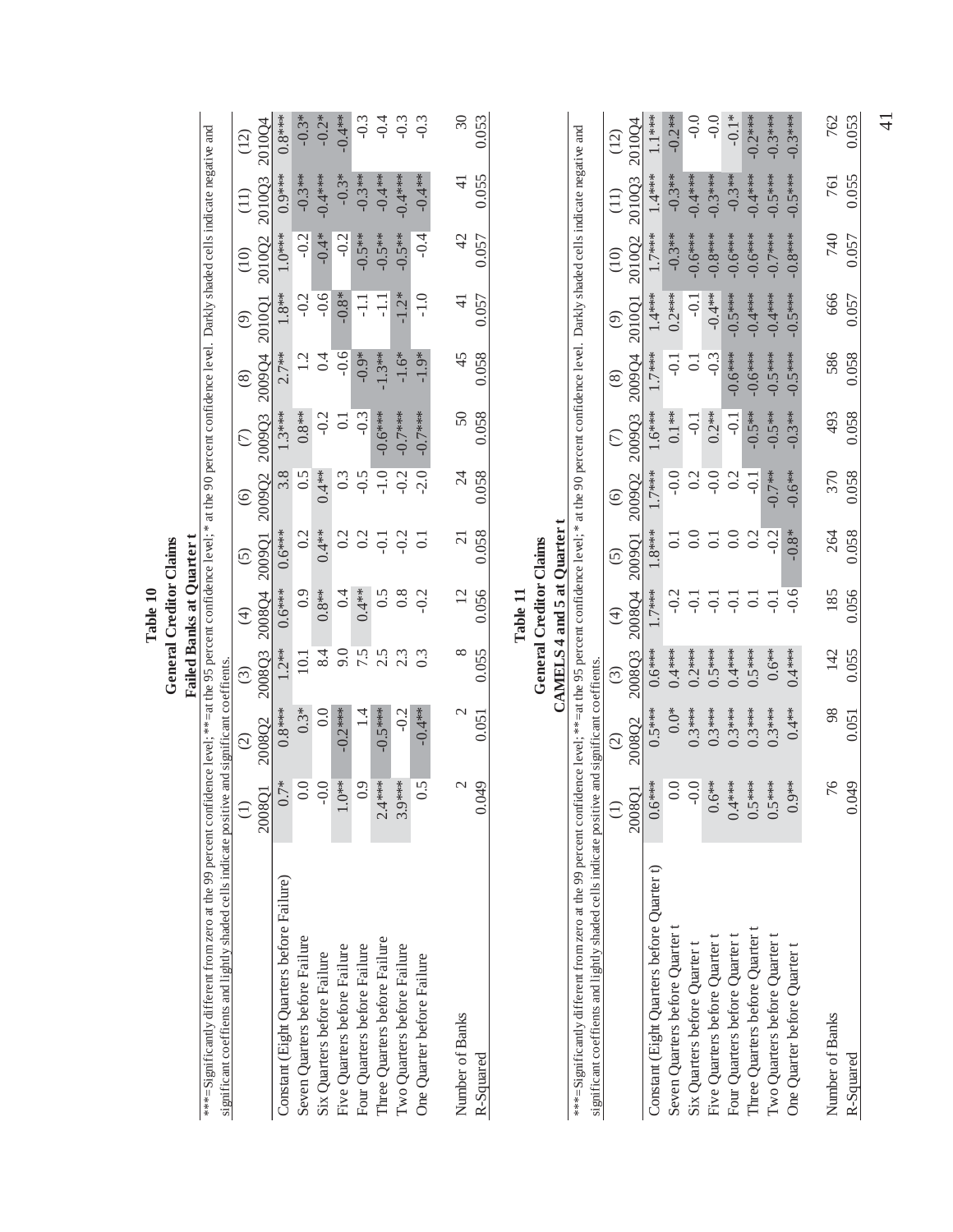|                                                                                                                                                                                                              |                 |               |               |                         | CANTELLO 1 anu 4 al Quarter 1                                          |          |              |                    |                                            |                                                |           |           |
|--------------------------------------------------------------------------------------------------------------------------------------------------------------------------------------------------------------|-----------------|---------------|---------------|-------------------------|------------------------------------------------------------------------|----------|--------------|--------------------|--------------------------------------------|------------------------------------------------|-----------|-----------|
| ***=Significantly different from zero at the 99 percent confidence level; **=at the 95 percent confidence level; * at the 90 percent confidence level. Darkly shaded cells indicate negative and significant |                 |               |               |                         |                                                                        |          |              |                    |                                            |                                                |           |           |
| coeffients and lightly shaded cells indicate positive and significant coeffients.                                                                                                                            |                 |               |               |                         |                                                                        |          |              |                    |                                            |                                                |           |           |
|                                                                                                                                                                                                              | $\widehat{\Xi}$ | $\widehat{c}$ | $\widehat{c}$ | $\widehat{\mathcal{A}}$ | $\odot$                                                                | $\odot$  | $\odot$      | $\circledS$        | $\circledcirc$                             | $\begin{pmatrix} 1 & 0 \\ 0 & 1 \end{pmatrix}$ | (11)      | (12)      |
|                                                                                                                                                                                                              | 2008O1          | 2008Q2        |               |                         | 490101 SO20101 201011 100101 406001 SO6001 106001 106001 408001 508001 |          |              |                    |                                            |                                                |           |           |
| Constant (Eight Quarters before Quarter t)                                                                                                                                                                   | $1.0***$        | $0.9***$      |               |                         | $1.0***$ $1.7***$ $1.6***$                                             | $1.7***$ |              |                    | $1.8***$ 1.8*** 1.8*** 1.8*** 1.8*** 1.8** |                                                |           | $1.8***$  |
| Seven Quarters before Quarter t                                                                                                                                                                              | 0.0             | $0.1***$      | $0.7***$      | $-0.1***$               | $0.1***$                                                               | $0.1***$ | $-0.0$       | $-0.1***$          | $0.2***$                                   | $_{\odot}^{\rm O}$                             | $-0.1**$  | $-0.2***$ |
| Six Quarters before Quarter t                                                                                                                                                                                | $0.1***$        | $0.8***$      | $0.6***$      | 0.0                     | $0.2***$                                                               | $0.1***$ | $-0.2***$ ** | $0.1*$             | $0.2***$                                   | $-0.0$                                         | $-0.2***$ | $-0.1***$ |
| Five Quarters before Quarter t                                                                                                                                                                               | $0.8***$        | $0.7***$      | $0.7***$      | $0.1***$                | $0.2***$                                                               | $-0.0$   | $_{\odot}$   | $0.1*$             | $0.1**$                                    | $-0.2***$ **                                   | $-0.2***$ | $-0.1**$  |
| Four Quarters before Quarter t                                                                                                                                                                               | $0.7***$        | $0.8***$      | $0.8***$      | $0.1***$                | $0.1*$                                                                 | $0.2***$ |              | $_{\odot}^{\rm O}$ | $-0.1$                                     | $-0.2***$                                      | $-0.2***$ | $0.2***$  |
| Three Quarters before Quarter 1                                                                                                                                                                              | $0.8***$        | $0.9***$      | $0.8***$      | $-0.0$                  | $0.3***$                                                               | $0.2***$ |              | $-0.1***$          | $-0.0^{\circ}$                             | $-0.2***$                                      | $-0.3***$ | $0.3***$  |
| Two Quarters before Quarter t                                                                                                                                                                                | $0.9***$ **     | $0.9***$      | $0.7***$      | $0.2***$                | $0.3***$                                                               | $0.1*$   | $-0.2***$    | $-0.1**$           | $-0.0$                                     | $-0.3***$                                      | $-0.4***$ | $0.3***$  |
| One Quarter before Quarter t                                                                                                                                                                                 | $0.9***$        | $0.8***$      | $0.9***$      | $0.2***$                | $0.2***$                                                               | $-0.1*$  | $-0.2***$ ** | $-0.1*$            | $-0.1**$                                   | $-0.4***$                                      | $-0.3***$ | $-0.2***$ |
|                                                                                                                                                                                                              |                 |               |               |                         |                                                                        |          |              |                    |                                            |                                                |           |           |
| Number of Banks                                                                                                                                                                                              | 6,537           | 6,402         | 6,235         | 6,059                   | 5,859                                                                  | 5,653    | 5,401        | 5,200              | 5,048                                      | 4,944                                          | 4,909     | 4,864     |
| R-Squared                                                                                                                                                                                                    | .049            | 0.051         | 0.055         | 0.056                   | 0.058                                                                  | 0.058    | 0.058        | 0.058              | 0.057                                      | 0.057                                          | 0.055     | 0.053     |
|                                                                                                                                                                                                              |                 |               |               |                         |                                                                        |          |              |                    |                                            |                                                |           |           |

Table 12<br>General Creditor Claims<br>CAMELS 1 and 2 at Quarter t **General Creditor Claims CAMELS 1 and 2 at Quarter t**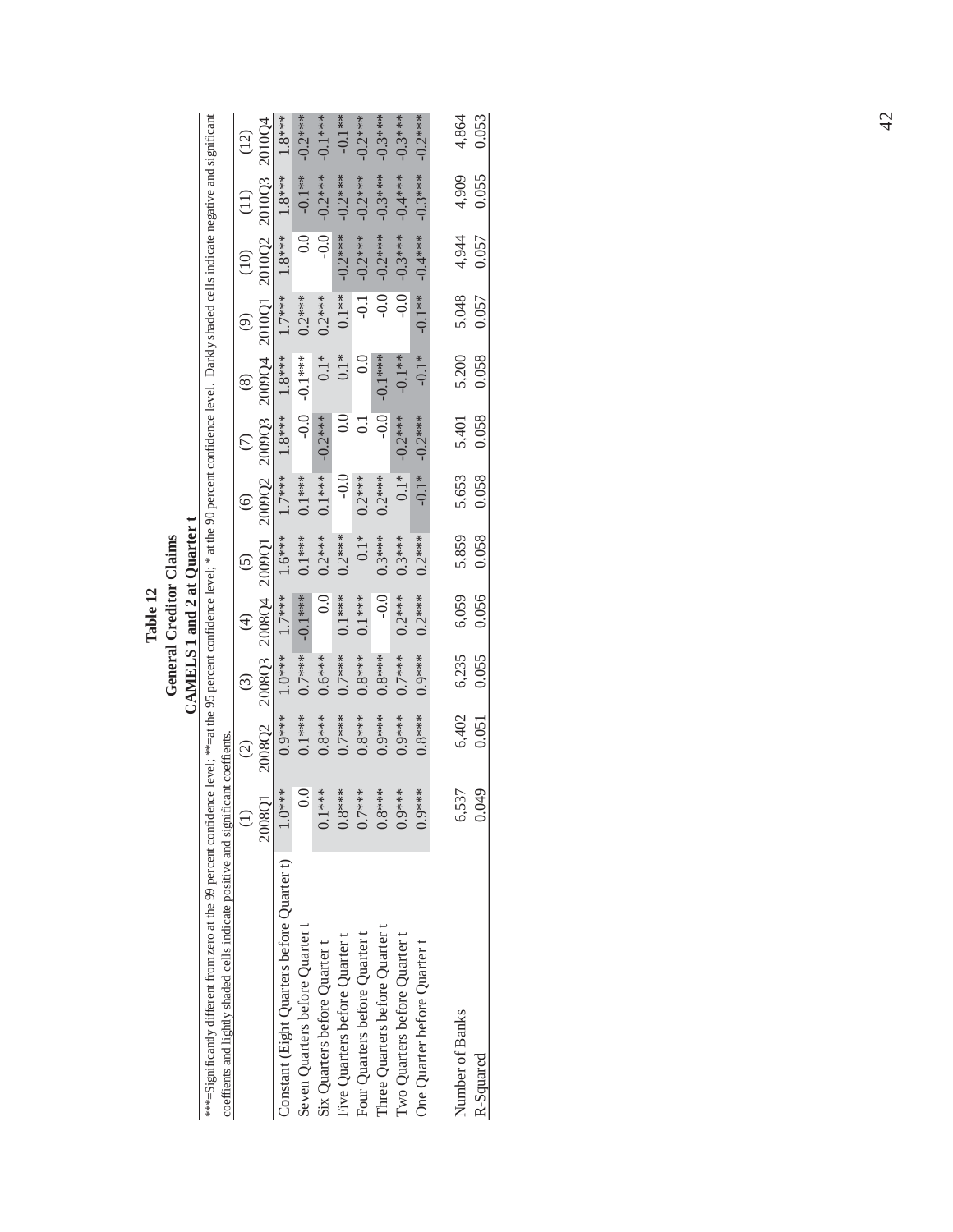

Failed Banks, Amount of Claims as a Percentage of Total Claims (Average) Failed Banks, Amount of Claims as a Percentage of Total Claims (Average)

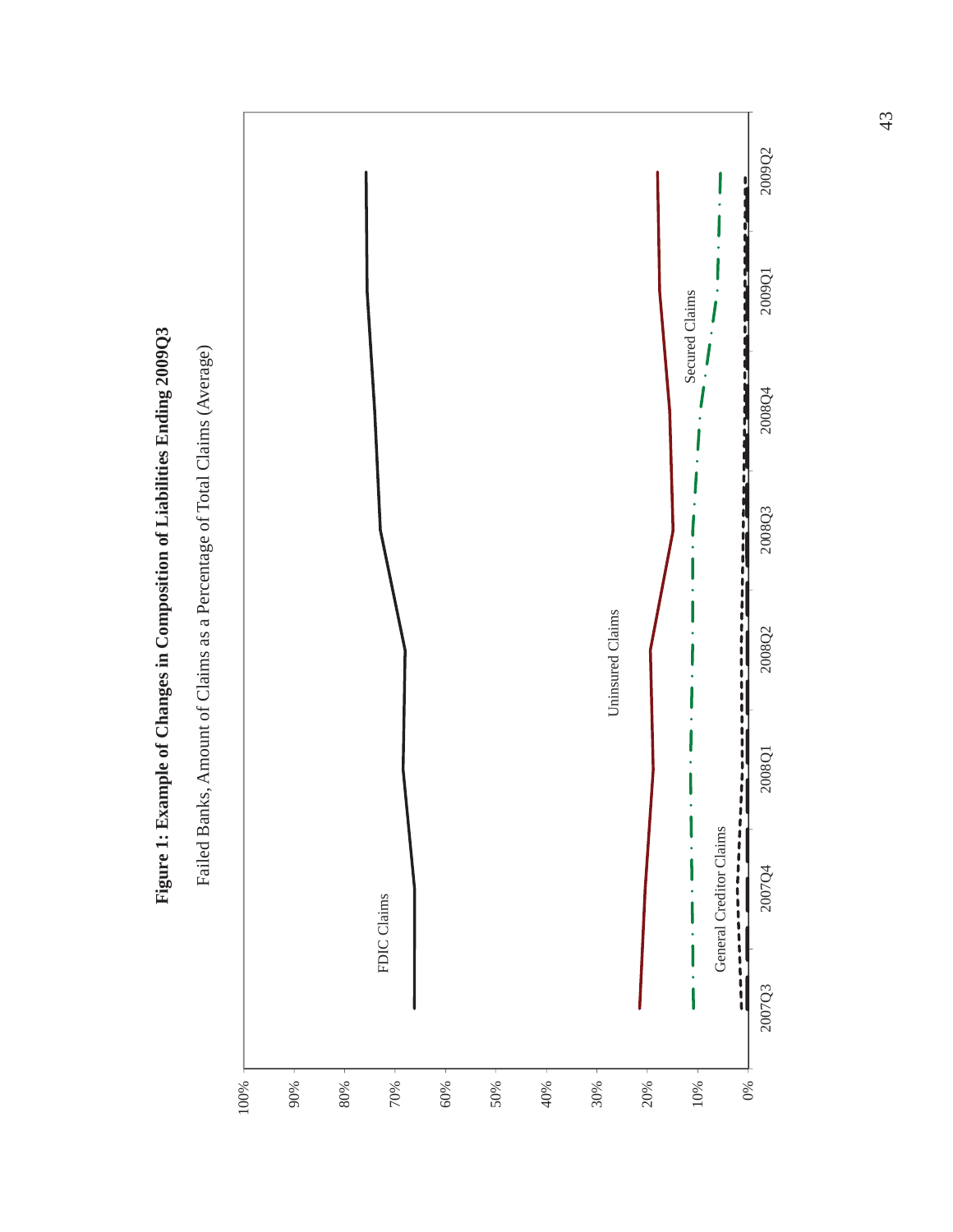| FDIC Claim                              |                                         | Total Deposits + Interest Accrued on Deposits and Unpaid - Uninsured Deposits - Foreign Deposits                                                                                                                                                    |                                          |
|-----------------------------------------|-----------------------------------------|-----------------------------------------------------------------------------------------------------------------------------------------------------------------------------------------------------------------------------------------------------|------------------------------------------|
| Uninsured Claims                        | Uninsured Deposits - Preferred Deposits |                                                                                                                                                                                                                                                     |                                          |
| Subordinated Claims                     | Subordinated Notes and Debentures       | General Creditor Claims Other Liabilities + Trading Liabilities + Foreign Deposits - Interest Accrued on Deposits and Unpaid                                                                                                                        |                                          |
| Secured Claims                          |                                         | FHLB Advances + Preferred Deposits + Secured Fed Funds and Repos Purchased + Minority Interest in Consolidated                                                                                                                                      |                                          |
|                                         | Subs + Other Secured Borrowing          |                                                                                                                                                                                                                                                     |                                          |
|                                         |                                         |                                                                                                                                                                                                                                                     | <b>Call Report Line Items Used</b>       |
| <b>Total Deposits</b>                   |                                         |                                                                                                                                                                                                                                                     | Schedule RC, Line 13 (RC 13)             |
| Interest Accrued on Deposits and Unpaid |                                         |                                                                                                                                                                                                                                                     | $RC-G1.a$                                |
| <b>Uninsured Deposits</b>               |                                         | For 2005Q4-2006Q1: Amount of large deposit accounts less<br>\$100,000 times the number of large deposit accounts                                                                                                                                    | $RC-O 1.b(1), 1.b(2), 1.d(1),$<br>1.d(2) |
|                                         |                                         | For 2006Q2-2009Q2: Amount of large deposit accounts less<br>\$100,000 times the number of large deposit accounts plus the amount<br>of large deposit retirement accounts less \$250,000 times the number<br>of large deposit reitrement accounts    |                                          |
|                                         |                                         | For 2009Q3 and after: Amount of large deposit accounts less<br>\$250,000 times the number of large deposit accounts plus the amount<br>of large deposit retirement accounts less \$250,000 times the number<br>of large deposit reitrement accounts |                                          |
| Foreign Deposits                        |                                         |                                                                                                                                                                                                                                                     | <b>RC</b> 13.b                           |
| <b>Preferred Deposits</b>               |                                         | Linear interpolation between year-end reported values.                                                                                                                                                                                              | RC-E 1.e                                 |
| Other Liabilities                       |                                         | For 2005Q4-2006Q3<br>For 2006Q4 and after: Includes Other Unsecured Borrowing and<br><b>Unsecured Federal Funds</b>                                                                                                                                 | <b>RC 20</b>                             |
| Secured Fed Funds and Repos Purchased   |                                         | For 2006Q3 and before: Fed Funds and Repos Purchased                                                                                                                                                                                                | <b>RC</b> 14                             |
|                                         |                                         | For 2006Q4 and after: The amount of fed funds purchased that are<br>secured by pledged securities plus securities sold under agreements<br>to repurchase on a consolidated basis                                                                    | RC-M 10.a, RC-14.b                       |
| <b>Unsecured Federal Funds</b>          |                                         | For 2006Q4 and after: Fed funds and repos purchasef less the<br>amount of fed funds purchased that are secured.                                                                                                                                     | RC 14.a, RC-M 10.a                       |
|                                         |                                         | For 2006Q3 and before: not defined                                                                                                                                                                                                                  |                                          |
| <b>Other Unsecured Borrowing</b>        |                                         | For 2006Q4 or after: Other borrowed money less the amount of other RC-M 5.c, 10.b, 5.a<br>borrowings that are secured by pledged securities less other<br>liabilities from the FHLB                                                                 |                                          |
|                                         |                                         | For 2006Q3 and before: not defined                                                                                                                                                                                                                  |                                          |
| <b>Trading Liabilities</b>              |                                         |                                                                                                                                                                                                                                                     | <b>RC</b> 15                             |
| Subordinated Notes and Debentures       |                                         |                                                                                                                                                                                                                                                     | <b>RC19</b>                              |
| <b>FHLB</b> Advances                    |                                         |                                                                                                                                                                                                                                                     | $RC-M 5.a$                               |
| Minority Interest in Consolidated Subs  |                                         | For 2005Q4-2006Q3<br>For 2006Q4 and after:                                                                                                                                                                                                          | <b>RC 22</b><br><b>RC</b> 27.b           |
| <b>Other Secured Borrowing</b>          |                                         | For 2005Q4 and before: Bank's liability on acceptances plus other<br>borrowings                                                                                                                                                                     | RC 18, RC-M 5.b                          |
|                                         |                                         | For 2006Q1-2006Q3: Other borrowings                                                                                                                                                                                                                 | $RC-M 5.b$                               |
|                                         |                                         | For 2006Q4 and after: The amount of other borrowing that are<br>secured                                                                                                                                                                             | <b>RC-M10.b</b>                          |

|  | Appendix A                        |  |
|--|-----------------------------------|--|
|  | Definition of Receivership Claims |  |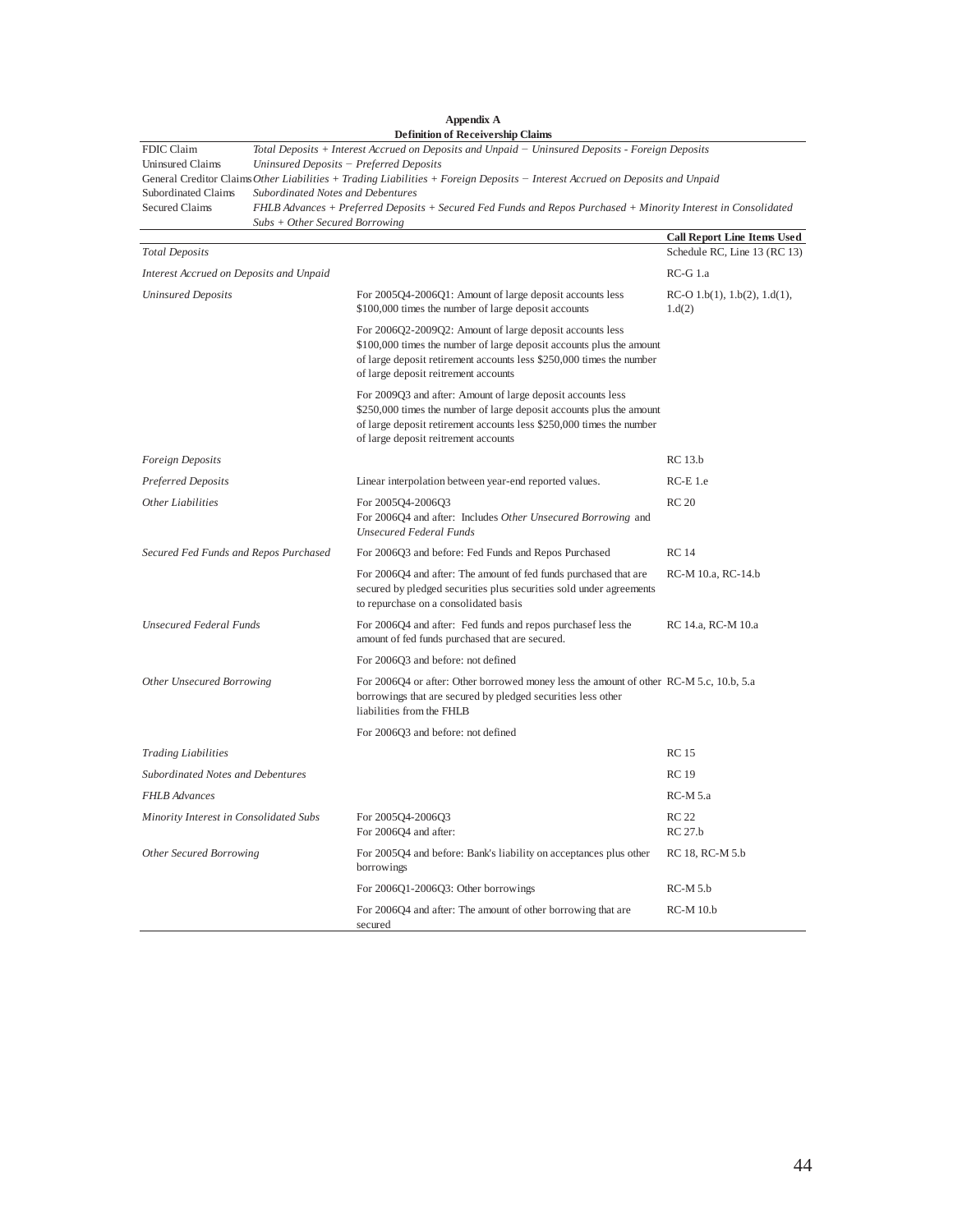|                       |                                                                                                                                                |                         |                                      |                   |                                          |                   | Appendix B.1<br><b>FDIC</b> Claims |                   |                                                                       |                          |                         |                           |                |                  |                        |                          |                |
|-----------------------|------------------------------------------------------------------------------------------------------------------------------------------------|-------------------------|--------------------------------------|-------------------|------------------------------------------|-------------------|------------------------------------|-------------------|-----------------------------------------------------------------------|--------------------------|-------------------------|---------------------------|----------------|------------------|------------------------|--------------------------|----------------|
|                       | ****=Significantly different from zero at the 99 percent confidence level; **=at 95 percent confidence level; *=at 90 percent confidence level |                         |                                      |                   |                                          |                   |                                    |                   |                                                                       |                          |                         |                           |                |                  |                        |                          |                |
|                       |                                                                                                                                                | 2008Q1<br>$\widehat{=}$ | 2008Q2<br>$\odot$                    | 2008Q3<br>$\odot$ | 2008Q4<br>$\widehat{\mathfrak{X}}$       | 2009Q1<br>$\odot$ | 2009Q2<br>$\circledcirc$           | 2009Q3<br>$\odot$ | 2009Q4<br>$\circledast$                                               | 2010Q1<br>$\circledcirc$ | 2010Q2<br>$\widehat{c}$ | 2010Q3<br>$\widehat{\Xi}$ | 2010Q4<br>(12) | 2010Q1<br>(13)   | 2010Q2<br>(14)         | 2010Q3<br>(15)           | 2010Q4<br>(16) |
| CAMELS <sub>1.2</sub> | Constant (Eight Quarters before Quarter t)                                                                                                     | 71.2***                 | 71.4***                              | 71.3***           | $71.3***$                                | $72.2***$         | $72.2***$                          | 71.9***           | $71.3***$                                                             | $71.5***$                | 71.0***                 | $70.8***$                 | $70.4***$      | $80.3***$        | 80.3***                | $80.3***$                | $80.3***$      |
|                       | Seven Quarters before Quarter                                                                                                                  | $0.1^{\ast\ast}$        | $-0.2***$                            |                   | $0.6***$                                 | $-0.1**$          | $-0.5***$                          | $-0.7***$         |                                                                       | $-0.5***$                | $-0.1*$                 | $-0.4***$                 | $0.5***$       |                  |                        |                          |                |
|                       | Six Quarters before Quarter t                                                                                                                  | $-0.1*$                 | $-0.3***$                            | $0.5***$          | $0.5***$                                 | $-0.7***$         | $-1.2***$                          | $-0.6***$         | $-0.5***$                                                             | $-0.6***$                | $-0.5***$               | $0.2***$                  | $0.5***$       |                  |                        |                          |                |
|                       | Five Quarters before Quarter t                                                                                                                 | $-0.2***$               | $0.3***$                             | $0.4***$          | $-0.0$                                   | $-1.4***$         | $-1.2***$                          | $-1.2***$         | $-0.5***$                                                             | $-1.0***$                | $_{0.0}$                | $\overline{0}$            |                |                  |                        |                          |                |
|                       | Four Quarters before Quarter t                                                                                                                 | $0.4***$                | $0.2***$                             | $-0.1$            | $-0.8***$                                | $-1.3***$         | $-1.7***$                          | $-1.2***$         | $-0.9***$                                                             | $-0.5***$                |                         |                           |                |                  |                        |                          | $-0.2***$      |
|                       | Three Quarters before Quarter t                                                                                                                | $0.3***$                | $-0.4***$                            | $-0.8***$         | $-0.7***$                                | $-1.8***$         | $-1.7***$                          | $-1.6***$         | $\scriptstyle{\ast\ast\ast\ast}$ 0.4 $\scriptstyle{\ast\ast\ast\ast}$ | $-0.5***$                |                         |                           |                |                  |                        | $-0.2***$                | $0.2***$       |
|                       | Two Quarters before Quarter t                                                                                                                  | $-0.2***$               | $-1.1***$                            | $-0.8***$         | $-1.2***$                                | $-1.8***$         | $-2.1***$                          | $-1.1***$         | $-0.4***$                                                             |                          |                         |                           |                |                  | $-0.2***$              | $0.2***$                 | $0.2***$       |
|                       | One Quarter before Quarter t                                                                                                                   | $-0.9***$               | $-1.0***$                            | $-1.3***$         | $-1.2***$                                | $-2.2***$         | $-1.6***$                          | $-1.2***$         | $8.9***$                                                              |                          |                         |                           |                | $-0.2***$        | $0.2***$               | $0.2***$                 | 0.1            |
| CAMELS <sub>3</sub>   | Constant (Eight Quarters before Quarter t)                                                                                                     | 68.5***                 | 68.3***                              | 67.1***           | 56.7***                                  | $67.6***$         | $67.4***$                          | $67.2***$         | 66.7***                                                               | $67.2***$                | 67.3***                 | 58.1***                   | $67.8***$      | 78.7***          | 78.9***                | 19.0***                  | 79.0***        |
|                       | Seven Quarters before Quarter t                                                                                                                | 0.2                     | $-0.2$                               | $\overline{c}$    | $0.8^{\scriptscriptstyle \text{stat}}$   | $\frac{0.2}{0.2}$ | $-0.6***$                          | $-0.4***$         | $0.4**$                                                               | $-0.3***$                | $0.9***$                | $-0.2$                    | $0.6***$       |                  |                        |                          |                |
|                       | Six Quarters before Quarter t                                                                                                                  | $-0.0$                  | $-0.0$                               | $0.9***$          | $0.8^{\scriptscriptstyle \text{3\#8\%}}$ | $-0.2$            | $-1.0***$                          | $-0.0$            | $\approx$                                                             | $0.5***$                 | $0.7***$                | $0.4**$                   | $0.6***$       |                  |                        |                          |                |
|                       | Five Quarters before Quarter t                                                                                                                 | $0.5\,$                 | $0.7**$                              | $1.1***$          | $0.8^{\scriptscriptstyle \text{stat}}$   | $-0.6**$          | $-0.5*$                            | $-0.3$            | $1.0***$                                                              | $0.4**$                  | $1.3***$                | $0.4**$                   |                |                  |                        |                          |                |
|                       | Four Quarters before Quarter t                                                                                                                 | $1.1**$                 | $1.0***$                             | $1.1***$          | $0.6\,*$                                 | $-0.2$            | $-0.8***$                          | $0.6**$           | $0.9***$                                                              | $1.0***$                 | $1.3***$                |                           |                |                  |                        |                          | $\overline{5}$ |
|                       | Three Quarters before Quarter t                                                                                                                | $1.2***$                | $1.2***$                             | $0.8^{\ast\ast}$  | $0.9***$                                 | $-0.3$            | $\overline{0}$ .                   | $0.6\,*$          | $1.6***$                                                              | $1.0***$                 |                         |                           |                |                  |                        | 5                        | $0.7***$       |
|                       | I'wo Quarters before Quarter t                                                                                                                 | $1.5***$                | $0.8^{\tiny \textcircled{\tiny{*}}}$ | $1.2***$          | $0.9^{**}$                               | $0.6*$            | 0.3                                | $1.4***$          | $1.7***$                                                              |                          |                         |                           |                |                  |                        | $0.7***$                 | $0.8***$       |
|                       | One Quarter before Quarter t                                                                                                                   | $1.2***$                | $1.4***$                             | $1.2***$          | $1.8^{\rm \, stat}$                      | $0.8^{\ast\ast}$  | $1.4***$                           | $1.7***$          | $12.1***$                                                             |                          |                         |                           |                | 0.2              | $0.9***$               | $0.8^{\ast\ast\ast}$     | $1.0***$       |
| CAMELS <sub>4,5</sub> | Constant (Eight Quarters before Quarter t)                                                                                                     | 69.7***                 | 68.9***                              | 57.7***           | $67.0***$                                | 67.0***           | 67.1***                            | $66.0***$         | 65.2***                                                               | 56.0***                  | 56.0***                 | 56.8***                   | 67.2***        | 80.7***          | $80.5***$              | 80.2***                  | $80.2***$      |
|                       | Seven Quarters before Quarter t                                                                                                                | $\overline{a}$          | $-0.1$                               | 0.0               | $1.9***$                                 | 0.4               | $-0.3$                             | $-0.7***$         | $0.4*$                                                                | $\overline{0}$           | $1.2***$                | 0.3                       | $1.0***$       |                  |                        |                          |                |
|                       | Six Quarters before Quarter t                                                                                                                  | $0.7\,$                 | $\overline{0}$                       | $2.0***$          | $2.3***$                                 | 0.3               | $-0.8***$                          | $-0.1$            | $0.6*$                                                                | $1.4***$                 | $1.6***$                | $1.4***$                  | $1.4***$       |                  |                        |                          |                |
|                       | Five Quarters before Quarter t                                                                                                                 | $\equiv$                | $1.8\,^*$                            | $2.1***$          | $1.8***$                                 | $-0.1$            | $-0.2$                             | 0.3               | $2.1***$                                                              | 1.9***                   | $2.7***$                | $1.7***$                  |                |                  |                        |                          |                |
|                       | Four Quarters before Quarter t                                                                                                                 | $3.4***$                | $2.6***$                             | $1.7***$          | $1.7***$                                 | $\overline{0}$ .  | 0.5                                | 1.9***            | $2.7***$                                                              | $3.0***$                 | $3.1***$                |                           |                |                  |                        |                          | $0.7***$       |
|                       | Three Quarters before Quarter t                                                                                                                | $4.4***$                | $2.1*$                               | $1.9**$           | $2.4***$                                 | $_{0.8}$          | $2.0***$                           | $2.5***$          | $3.8***$                                                              | $3.4***$                 |                         |                           |                |                  |                        | $0.6***$                 | $1.7***$       |
|                       | I'wo Quarters before Quarter t                                                                                                                 | $4.0***$                | $2.5***$                             | $2.4***$          | $3.3***$                                 | $2.6***$          | $2.8***$                           | $3.5***$          | $4.4***$                                                              |                          |                         |                           |                |                  | $0.6***$               | $1.6***$                 | $2.3***$       |
|                       | One Quarter before Quarter t                                                                                                                   | $4.4***$                | $3.0**$                              | $3.7***$          | $5.1***$                                 | $3.2***$          | $3.6***$                           | 4.1***            | $15.7***$                                                             |                          |                         |                           |                | $0.8***$         | $1.6***$               | $2.3***$                 | $3.1***$       |
| Failed Banks          | Constant (Eight Quarters before Failure)                                                                                                       | $83.0***$               | $48.0**$                             | $51.6***$         | 54.0***                                  | 56.5***           | 57.6***                            | 56.2***           | 65.0***                                                               | 56.5***                  | $63.8***$               | 56.8 <sup>***</sup>       | 66.6***        | $84.8***$        | 84.1***                | 82.7***                  | 82.0***        |
|                       | Seven Quarters before Failure                                                                                                                  | $-0.7$                  | $-2.8***$                            | $-0.4$            | 3.8                                      | $-0.7$            |                                    | $-0.0$            | $-2.5***$                                                             | $\frac{1}{10}$           | $3.5***$                | $1.2***$                  | 0.8            |                  |                        |                          |                |
|                       | Six Quarters before Failure                                                                                                                    | $-2.3*$                 | $-1.6$                               | $_{0.0}$          | 4.2                                      | $-1.8$            | $3.7$ $3.7$                        | $2.3***$          | $-3.2*$                                                               | $3.4***$                 | $3.5*$                  | $2.4***$                  |                |                  |                        |                          |                |
|                       | Five Quarters before Failure                                                                                                                   | $-3.0$                  | 37.1                                 | $\overline{1.0}$  | $7.5*$                                   | 3.2               |                                    | $1.9*$            | $-0.4$                                                                | $4.3***$                 | $6.2***$                | $3.3***$                  |                |                  |                        |                          |                |
|                       | Four Quarters before Failure                                                                                                                   | $-3.6$                  | 36.3                                 | 4.9**             | $7.2*$                                   | 4.8               | 국                                  | $6.8***$          | $2.9***$                                                              | $5.0***$                 | 6.1***                  |                           |                |                  |                        |                          |                |
|                       | Three Quarters before Failure                                                                                                                  | $-3.6***$               | 34.5                                 | $10.6***$         | 5.0                                      | 5.2               | $\frac{2}{6}$                      | 7.9***            | $4.3***$                                                              | 6.9***                   |                         |                           |                |                  |                        | $1.5**$                  | $2.8***$       |
|                       | I'wo Quarters before Failure                                                                                                                   | $-5.0***$               | 36.1                                 | $17.3***$         | $17.6***$                                | $9.4*$            |                                    | $9.4***$          | $6.0***$                                                              |                          |                         |                           |                |                  | $-0.0$                 | $2.4***$                 | $2.3***$       |
|                       | One Quarter before Failure                                                                                                                     | $-2.8$                  | 39.3                                 | $25.5***$         | $15.3***$                                | $12.8***$         | $8.8***$                           | $9.6***$          | <b>17.9***</b>                                                        |                          |                         |                           |                |                  | $2.5***$               | $3.6***$                 | $4.3***$       |
| Observations          |                                                                                                                                                | 56,240                  | 56,064                               | 55,880<br>6,985   | 55,704                                   | 55,824            | 55,880                             | 56,128            | 55,976                                                                | 12,024                   | 35,010                  | 28,016                    | 20,853         | 14,008           |                        |                          | 34,755         |
| Number of Banks       |                                                                                                                                                | 7,030                   |                                      |                   |                                          |                   |                                    |                   | 6,997                                                                 |                          |                         |                           | 6,951          |                  |                        |                          | 6,951          |
| R-squared             |                                                                                                                                                | 0.951                   | $7,008$<br>0.951                     | 0.950             | 6,963<br>0.951                           | 6,978<br>0.952    | 6,985<br>0.952                     | 7,016<br>0.953    | 0.956                                                                 | 7,004<br>0.954           | 7,002<br>0.955          | 7,004<br>0.956            | 0.956          | $7,004$<br>0.971 | $\frac{21,006}{7,002}$ | 28,016<br>7,004<br>0.972 | 0.972          |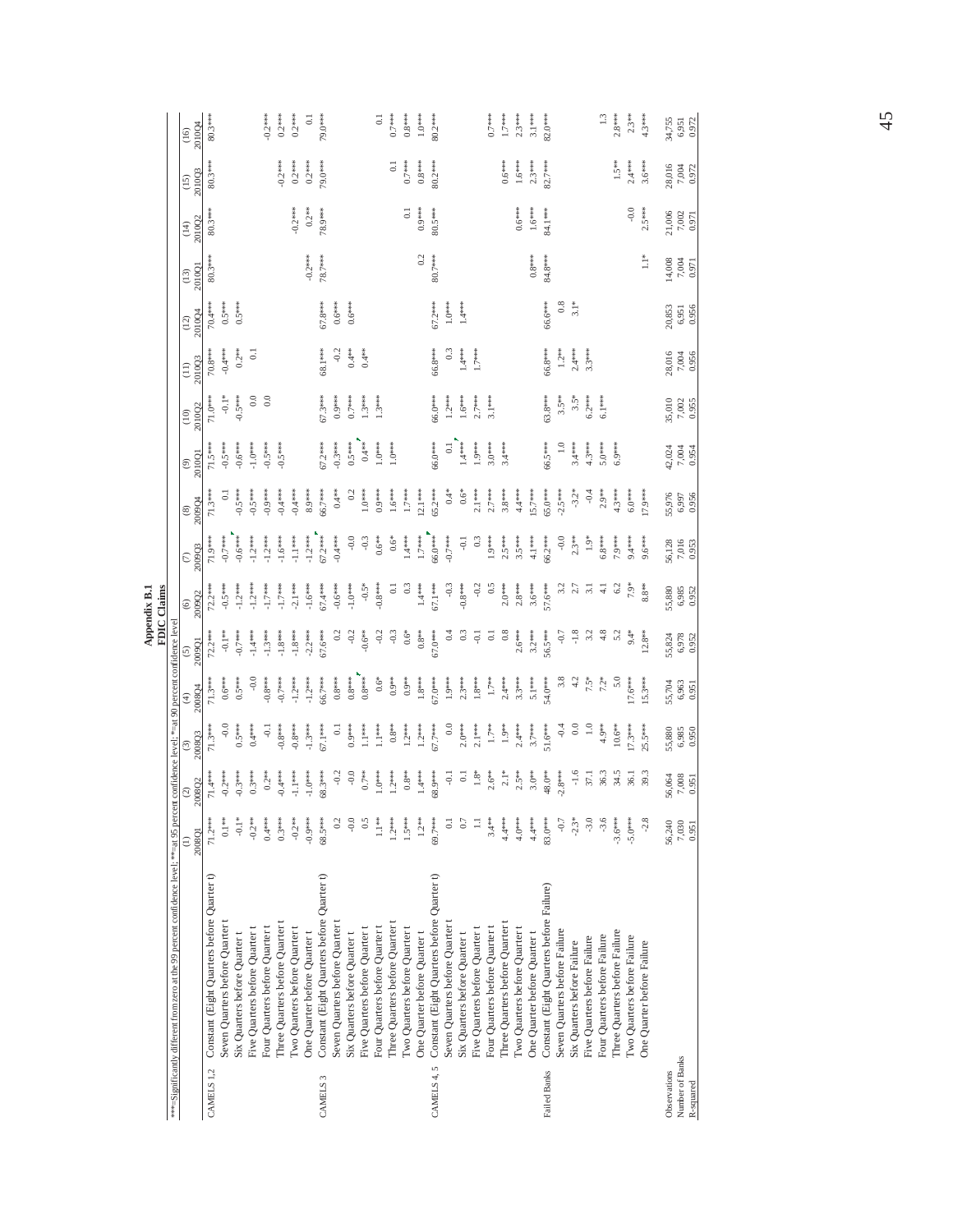|                       |                                                                                                                                               |                  |                                           |                      |                  |                | Uninsured Claims |                          |                  |                  |           |                          |           |                  |                |                          |           |
|-----------------------|-----------------------------------------------------------------------------------------------------------------------------------------------|------------------|-------------------------------------------|----------------------|------------------|----------------|------------------|--------------------------|------------------|------------------|-----------|--------------------------|-----------|------------------|----------------|--------------------------|-----------|
|                       | ***=Significantly different from zero at the 99 percent confidence level; **=at 95 percent confidence level; *=at 90 percent confidence level |                  |                                           |                      |                  |                |                  |                          |                  |                  |           |                          |           |                  |                |                          |           |
|                       |                                                                                                                                               | $\widehat{z}$    | $\odot$                                   | $\odot$              | $\oplus$         | $\odot$        | $\circledcirc$   | $\widehat{\in}$          | $\circledast$    | $\circledcirc$   | (10)      | (11)                     | (12)      | (13)             | (14)           | (15)                     | (16)      |
|                       |                                                                                                                                               | 200801           | 200802                                    | 200803               | 200804           | 200901         | 200902           | 2009Q3                   | 2009Q4           | 2010Q1           | 201002    | 2010Q3                   | 201004    | 2010O1           | 201002         | 2010Q3                   | 201004    |
| CAMELS <sub>1,2</sub> | Constant (Eight Quarters before Quarter t) 16.0***                                                                                            |                  | $15.4***$                                 | $15.4***$            | $15.9***$        | $15.5***$      | 15.0***          | $15.1***$                | $15.4***$        | $15.3***$        | $15.3***$ | 15.1***                  | $15.8***$ | $7.6***$         | $7.6***$       | $7.7***$                 | $7.7***$  |
|                       | Seven Quarters before Quarter                                                                                                                 | $-0.6***$        | $\ddot{1}$ **<br>$\circ$                  | $0.6***$             | $-0.2***$        | $-0.2***$      | $0.1*$           | $0.5***$                 | $-0.1*$          | $-0.1*$          | $-0.2***$ | $0.6***$                 | $0.4***$  |                  |                |                          |           |
|                       | Six Quarters before Quarter t                                                                                                                 | $-0.5***$        |                                           | $0.3***$             | $-0.5***$        | $-0.1**$       | $0.5***$         | $0.4***$                 | $-0.2**$         | $-0.4***$        | $0.4***$  | $1.0***$                 | $0.5***$  |                  |                |                          |           |
|                       | Five Quarters before Quarter t                                                                                                                | $\overline{0}$ . | $0.7***$<br>0.5***                        | $\overline{0}$ .     | $-0.4***$        | $0.3***$       | $0.4***$         | $0.3***$                 | $-0.5***$        | $0.3***$         | $0.8***$  | $1.1***$                 |           |                  |                |                          |           |
|                       | Four Quarters before Quarter t                                                                                                                | $-0.2***$        | $2***$<br>$\ddot{\circ}$                  | $0.2***$             | $\overline{0.0}$ | $0.2***$       | $0.3***$         | $\overline{0}$           | 0.1              | $0.7***$         | $0.9***$  |                          |           |                  |                |                          | $0.4***$  |
|                       | Three Quarters before Quarter t                                                                                                               | $-0.4***$        | $3***$<br>$\circ$                         | $0.6***$             | $-0.1$           | $\overline{c}$ | $-0.0$           | $0.6***$                 | $0.6***$         | $0.8***$         |           |                          |           |                  |                | $0.4***$                 | $0.4***$  |
|                       | I'wo Quarters before Quarter t                                                                                                                | $-0.4***$        | 7***<br>$\ddot{\circ}$                    | $5.6***$             | $-0.2**$         | $-0.3***$      | $0.6***$         | $6.1***$                 | $0.7***$         |                  |           |                          |           |                  | $0.4***$       | $5.0***$                 | $0.5***$  |
|                       | One Quarter before Quarter t                                                                                                                  | $\overline{0}$ . | $7***$<br>5.                              | $5.4***$             | $-0.6***$        | $0.3***$       | $6.1***$         | $6.2***$                 | $-7.8***$        |                  |           |                          |           | $0.4***$         | $5.0***$       | $5.0***$                 | $0.7***$  |
| CAMELS <sub>3</sub>   | Constant (Eight Quarters before Quarter t) 17.5***                                                                                            |                  | 17.9***                                   | 19.9***              | 20.9***          | $20.6***$      | $20.8***$        | $20.2***$                | $20.0***$        | $9.3***$         | $8.5***$  | $17.5***$                | 18.1***   | 9.9***           | 9.7***         | $9.6***$                 | $9.6***$  |
|                       | Seven Quarters before Quarter t                                                                                                               | $-0.6**$         | $0.4**$                                   | $\overline{0}$ .     | $0.\overline{3}$ | $0.4*$         | $\overline{0}$   | $-0.4**$                 | $0.6***$         | $-0.5***$        | $-1.1***$ | $0.5***$                 | $0.6***$  |                  |                |                          |           |
|                       | Six Quarters before Quarter t                                                                                                                 | $-0.2$           |                                           | $-0.3$               | $-0.6**$         | $-0.6***$      | $-0.4**$         | $-1.0***$                | $-1.2***$        | $-1.5***$        | $-0.5***$ | $1.2***$                 | $1.0***$  |                  |                |                          |           |
|                       | Five Quarters before Quarter t                                                                                                                | $-0.1$           | $0.5***$<br>$0.2$<br>$-0.2$               | $-0.6**$             | $1.1***$         | $-0.9***$      | $-1.0***$        | $-1.6***$                | $2.2***$         | $-0.9***$        | 0.2       | $1.6***$                 |           |                  |                |                          |           |
|                       | Four Quarters before Quarter t                                                                                                                | $-0.3$           |                                           | $-1.1***$            | $-1.4***$        | $-1.4***$      | $-1.6***$        | $-2.5***$                | $-1.7***$        | $-0.3$           | $0.6***$  |                          |           |                  |                |                          | $0.3***$  |
|                       | Three Quarters before Quarter t                                                                                                               | $-0.5$           | $-0.7**$                                  | $-1.3***$            | $-1.8***$        | $-2.2***$      | $-2.6***$        | $-2.2***$                | $-1.0***$        | $\overline{0}$ . |           |                          |           |                  |                | $0.4***$                 | $0.4***$  |
|                       | I'wo Quarters before Quarter t                                                                                                                | $-1.1**$         | $-0.8***$                                 | $1.9***$             | $-2.6***$        | $-3.0***$      | $2.5***$         | $1.7***$                 | $0.7***$         |                  |           |                          |           |                  | $0.3***$       | $3.3***$                 | $0.4***$  |
|                       | One Quarter before Quarter t                                                                                                                  | $-1.1**$         | $2.6***$                                  | $1.2***$             | $3.4***$         | $-2.9***$      | $1.0^{**}$       | $1.9***$                 | $-10.2***$       |                  |           |                          |           | $0.3***$         | $3.2***$       | $3.5***$                 | $0.5***$  |
| CAMELS4,5             | Constant (Eight Quarters before Quarter t)                                                                                                    | $17.8***$        | $18.8***$                                 | 19.9***              | $20.3***$        | $20.6***$      | 20.7***          | $21.2***$                | $21.3***$        | $20.2***$        | 19.6***   | 19.0***                  | $19.2***$ | $8.2***$         | $8.5***$       | $8.7***$                 | $8.8***$  |
|                       | Seven Quarters before Quarter t                                                                                                               | $-0.2$           | $\begin{array}{c} 0.3 \\ 0.5 \end{array}$ | 0.2                  | $-1.5***$        | $-0.7**$       | $0.4*$           | 0.2                      | $0.8***$         | $-1.0***$        | $-0.9***$ | $\overline{0}$ .         | $0.3*$    |                  |                |                          |           |
|                       | Six Quarters before Quarter t                                                                                                                 | $-0.8$           |                                           | $\frac{1.3}{1.6}$ ** | $2.1***$         | $-1.2***$      | $0.5^{\circ}$    | $-0.8**$                 | $1.9***$         | $-2.0***$        | $-0.9***$ | $0.5*$                   | $0.4*$    |                  |                |                          |           |
|                       | Five Quarters before Quarter t                                                                                                                | $-0.8$           | $-0.7$                                    |                      | $-2.0***$        | $-1.4***$      | $-1.2***$        | $-2.1***$                | $-3.0***$        | $-2.0***$        | $-0.6**$  | $0.6***$                 |           |                  |                |                          |           |
|                       | Four Quarters before Quarter t                                                                                                                | $-2.5*$          | $-1.2$                                    | $-1.3*$              | $-2.2***$        | $-1.7***$      | $-2.6***$        | $-3.2***$                | $3.0***$         | $-1.7***$        | 0.4       |                          |           |                  |                |                          | $-0.2$    |
|                       | Three Quarters before Quarter t                                                                                                               | $-3.4**$         |                                           | $-1.5*$              | $3.3***$         | $2.9***$       | $3.7***$         | $3.1***$                 | $2.9***$         | $-1.5***$        |           |                          |           |                  |                | $-0.2$                   | $-0.6***$ |
|                       | I'wo Quarters before Quarter t                                                                                                                | $-3.2**$         | $\substack{+1.3 \\ -1.8}$                 | 1.2                  | $-4.2***$        | $-4.3***$      | $3.5***$         | $\ddot{0}$ .4            | $2.7***$         |                  |           |                          |           |                  | $\overline{0}$ | $1.5***$                 | $-0.8***$ |
|                       | One Quarter before Quarter t                                                                                                                  | $-3.7**$         |                                           | $-0.1$               | $-5.6***$        | $4.0***$       | 0.7              | 0.4                      | $13.2***$        |                  |           |                          |           | $-0.2$           | $1.5***$       | $1.3***$                 | $-1.3***$ |
| Failed Banks          | Constant (Eight Quarters before Failure)                                                                                                      | $2.3***$         | $32.3*$                                   | 24.9***              | 31.9***          | 30.1***        | $27.7***$        | $21.5***$                | $20.8***$        | $20.4***$        | $22.8***$ | $20.8***$                | 20.6***   | $6.8***$         | $6.3***$       | $8.0***$                 | 8.1***    |
|                       | Seven Quarters before Failure                                                                                                                 | $-0.5$           | $\overset{-1.0^*}{_{1.8}}$                | 1.2                  | 2.3              | 0.0            | 3.9              | $\overline{a}$           | 0.6              | $-0.8$           | $-2.9**$  | $-0.2$                   | 0.6       |                  |                |                          |           |
|                       | Six Quarters before Failure                                                                                                                   | $-0.9$           |                                           | $3.2**$              | 2.4              | 0.2            | $-4.8$           | $2.7***$                 | $\overline{0}$ . | $-2.5**$         | 2.8       | $-0.2$                   | $-0.9$    |                  |                |                          |           |
|                       | Five Quarters before Failure                                                                                                                  | $-0.4$           | $-27.1$                                   | $\overline{C}$       | $\overline{7.1}$ | $-4.8$         | $-4.9$           | $2.1*$                   | $-2.5**$         | $-2.9**$         | $-4.2***$ |                          |           |                  |                |                          |           |
|                       | Four Quarters before Failure                                                                                                                  | 0.8              | $-26.5$<br>$-23.7$                        | $-0.8$               | 6.3              | $-6.5$         | $-4.5$           | $6.6***$                 | 4.1***           | 2.0              | $3.0*$    |                          |           |                  |                |                          | $-1.3$    |
|                       | Three Quarters before Failure                                                                                                                 | $-0.6$           |                                           | $-0.9$               | 0.8              | $-7.4$         | $-5.1$           | $-5.9***$                | $-2.1$           | $-3.4**$         |           |                          |           |                  |                | $-0.9$                   | $-1.3$    |
|                       | Two Quarters before Failure                                                                                                                   | $-0.7$           | $-26.3$                                   | $-6.8*$              | .13.1***         | $-11.5**$      | $-6.7$           | $-4.0**$                 | 2.5              |                  |           |                          |           |                  | 0.8            | $-0.5$                   | $-0.7$    |
|                       | One Quarter before Failure                                                                                                                    | $-0.2$           | $-22.8$                                   | $-11.8***$           | $-11.2***$       | $-13.6***$     | $-4.1$           | $-3.5*$                  | $-13.6***$       |                  |           |                          |           | $-1.1**$         | $-0.6$         | $-1.6*$                  | $2.3*$    |
| Observations          |                                                                                                                                               | 56,240           | 56,064                                    | 55,880               | 55,704           | 55,824         | 55,880           |                          | 55,976           |                  | 35,010    |                          | 20,853    | 14,008           | 21,006         |                          | 34,755    |
| Number of Banks       |                                                                                                                                               | 7,030            | 7,008                                     | 6,985                | 6,963            | 6,978          | 6,985            | 56,128<br>7,016<br>0.665 | 6,997            | 42,024<br>7,004  | 7,002     | 28,016<br>7,004<br>0.650 | 6,951     | $7,004$<br>0.410 | 7,002          | 28,016<br>7,004<br>0.519 | 6,951     |
| R-squared             |                                                                                                                                               | 0.586            | 0.611                                     | 0.635                | 0.604            | 0.613          | 0.641            |                          | 0.627            | 0.644            | 0.645     |                          | 0.655     |                  | 0.487          |                          | 0.416     |
|                       |                                                                                                                                               |                  |                                           |                      |                  |                |                  |                          |                  |                  |           |                          |           |                  |                |                          |           |
|                       |                                                                                                                                               |                  |                                           |                      |                  |                |                  |                          |                  |                  |           |                          |           |                  |                |                          |           |
|                       |                                                                                                                                               |                  |                                           |                      |                  |                |                  |                          |                  |                  |           |                          |           |                  |                |                          |           |